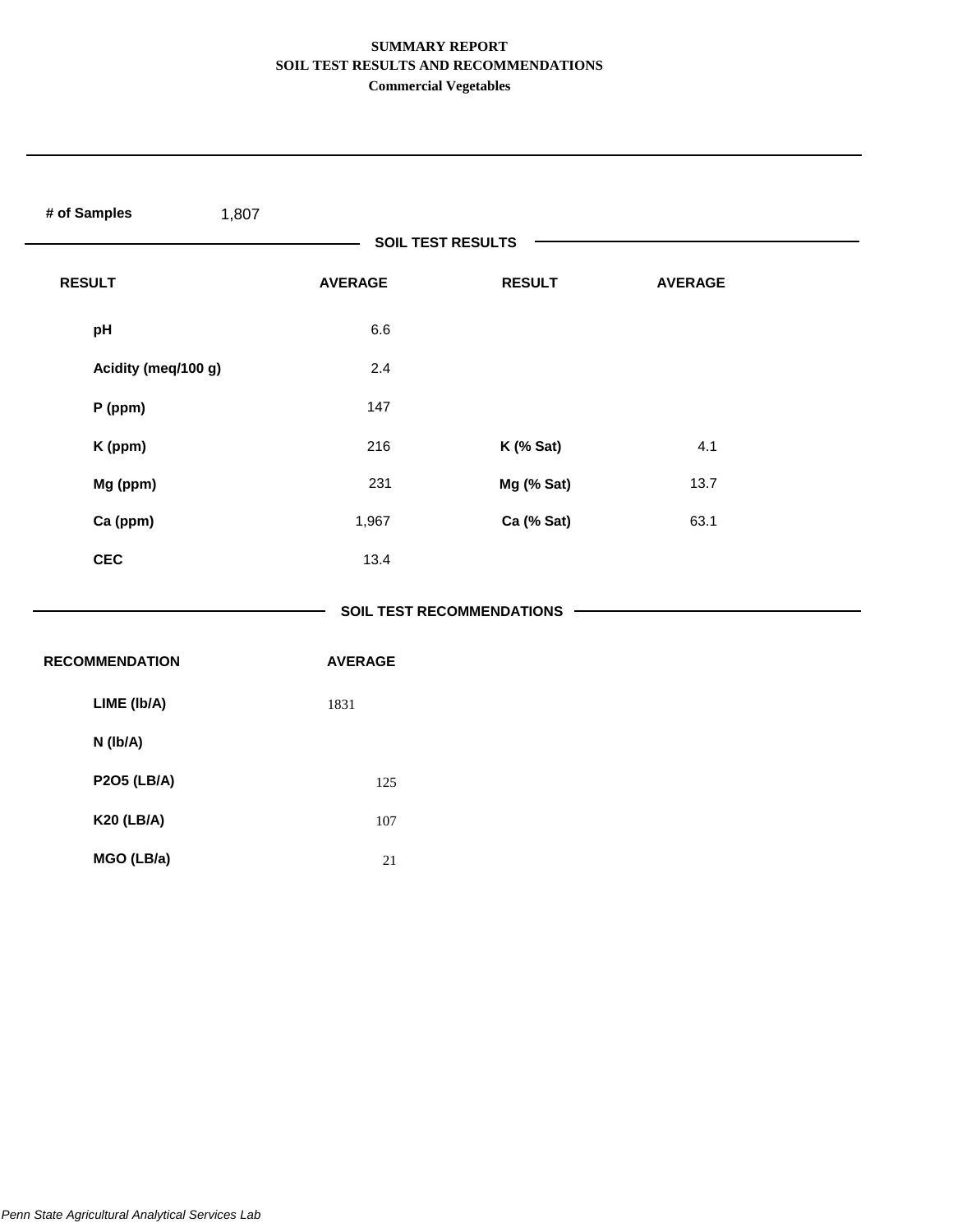| <b>Adams</b><br><b>COUNTY:</b> |                |                                  | # of Samples   | 20 |
|--------------------------------|----------------|----------------------------------|----------------|----|
|                                |                | <b>SOIL TEST RESULTS</b>         |                |    |
| <b>RESULT</b>                  | <b>AVERAGE</b> | <b>RESULT</b>                    | <b>AVERAGE</b> |    |
| pH                             | 6.6            |                                  |                |    |
| Acidity (meg/100 g)            | 2.5            |                                  |                |    |
| P (ppm)                        | 132            |                                  |                |    |
| K (ppm)                        | 270            | $K$ (% Sat)                      | 4.8            |    |
| Mg (ppm)                       | 310            | Mg (% Sat)                       | 5.2            |    |
| Ca (ppm)                       | 1,777          | Ca (% Sat)                       | 54.7           |    |
| <b>CEC</b>                     | 13.2           |                                  |                |    |
|                                |                | <b>SOIL TEST RECOMMENDATIONS</b> |                |    |
| <b>RECOMMENDATION</b>          | <b>AVERAGE</b> |                                  |                |    |
| LIME (Ib/A)                    | 2000           |                                  |                |    |
| $N$ ( $lb/A$ )                 |                |                                  |                |    |
| <b>P2O5 (LB/A)</b>             | 181            |                                  |                |    |
| <b>K20 (LB/A)</b>              | 131            |                                  |                |    |
| MGO (LB/a)                     | 6              |                                  |                |    |
|                                |                |                                  |                |    |

| <b>Allegheny</b><br><b>COUNTY:</b> |                |                                  | # of Samples   | 131 |
|------------------------------------|----------------|----------------------------------|----------------|-----|
|                                    |                | <b>SOIL TEST RESULTS</b>         |                |     |
| <b>RESULT</b>                      | <b>AVERAGE</b> | <b>RESULT</b>                    | <b>AVERAGE</b> |     |
| pH                                 | 6.9            |                                  |                |     |
| Acidity (meq/100 g)                | 1.3            |                                  |                |     |
| $P$ (ppm)                          | 122            |                                  |                |     |
| K (ppm)                            | 213            | $K$ (% Sat)                      | 4.1            |     |
| Mg (ppm)                           | 213            | Mg (% Sat)                       | 5.4            |     |
| Ca (ppm)                           | 2,073          | Ca (% Sat)                       | 69.4           |     |
| <b>CEC</b>                         | 12.9           |                                  |                |     |
|                                    |                | <b>SOIL TEST RECOMMENDATIONS</b> |                |     |
| <b>RECOMMENDATION</b>              | <b>AVERAGE</b> |                                  |                |     |
| LIME (Ib/A)                        | 683            |                                  |                |     |
| N (Ib/A)                           |                |                                  |                |     |
| <b>P2O5 (LB/A)</b>                 | 88             |                                  |                |     |
| <b>K20 (LB/A)</b>                  | 81             |                                  |                |     |
| MGO (LB/a)                         | 21             |                                  |                |     |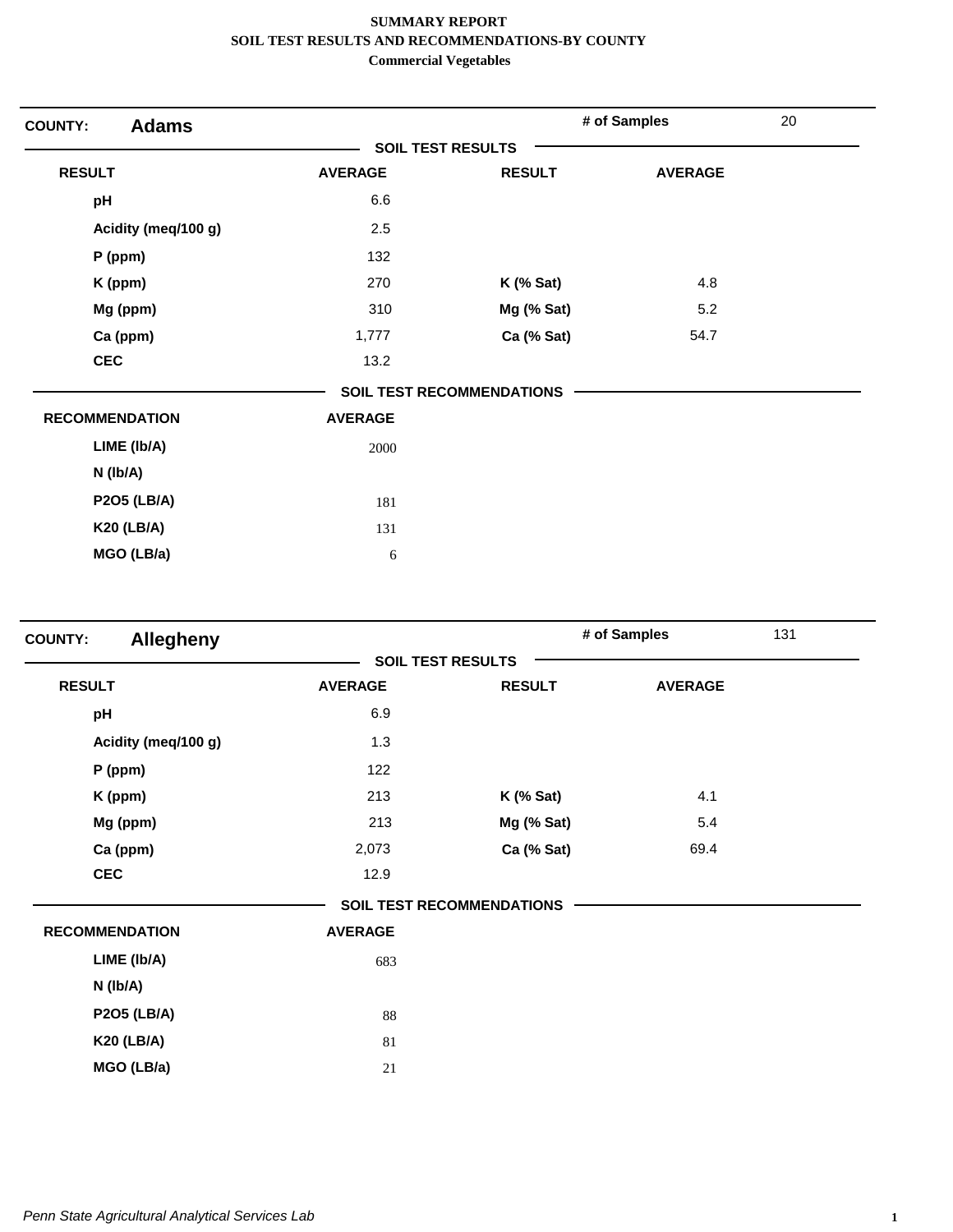| <b>COUNTY:</b><br><b>Armstrong</b> |                          |                                  | # of Samples   | 17 |
|------------------------------------|--------------------------|----------------------------------|----------------|----|
|                                    | <b>SOIL TEST RESULTS</b> |                                  |                |    |
| <b>RESULT</b>                      | <b>AVERAGE</b>           | <b>RESULT</b>                    | <b>AVERAGE</b> |    |
| pH                                 | 6.5                      |                                  |                |    |
| Acidity (meq/100 g)                | 2.4                      |                                  |                |    |
| $P$ (ppm)                          | 94                       |                                  |                |    |
| K (ppm)                            | 221                      | $K$ (% Sat)                      | 4.7            |    |
| Mg (ppm)                           | 144                      | Mg (% Sat)                       | 5.2            |    |
| Ca (ppm)                           | 1,880                    | Ca (% Sat)                       | 65.0           |    |
| <b>CEC</b>                         | 12.4                     |                                  |                |    |
|                                    |                          | <b>SOIL TEST RECOMMENDATIONS</b> |                |    |
| <b>RECOMMENDATION</b>              | <b>AVERAGE</b>           |                                  |                |    |
| LIME (Ib/A)                        | 1559                     |                                  |                |    |
| $N$ ( $lb/A$ )                     |                          |                                  |                |    |
| <b>P2O5 (LB/A)</b>                 | 110                      |                                  |                |    |
| <b>K20 (LB/A)</b>                  | 67                       |                                  |                |    |
| MGO (LB/a)                         | 21                       |                                  |                |    |
|                                    |                          |                                  |                |    |

| <b>BEAVER</b><br><b>COUNTY:</b> |                |                                  | # of Samples   | 13 |
|---------------------------------|----------------|----------------------------------|----------------|----|
|                                 |                | <b>SOIL TEST RESULTS</b>         |                |    |
| <b>RESULT</b>                   | <b>AVERAGE</b> | <b>RESULT</b>                    | <b>AVERAGE</b> |    |
| pH                              | 6.5            |                                  |                |    |
| Acidity (meq/100 g)             | 2.2            |                                  |                |    |
| $P$ (ppm)                       | 237            |                                  |                |    |
| K (ppm)                         | 301            | $K$ (% Sat)                      | 5.0            |    |
| Mg (ppm)                        | 298            | Mg (% Sat)                       | 16.7           |    |
| Ca (ppm)                        | 2,626          | Ca (% Sat)                       | 59.4           |    |
| <b>CEC</b>                      | 14.6           |                                  |                |    |
|                                 |                | <b>SOIL TEST RECOMMENDATIONS</b> |                |    |
| <b>RECOMMENDATION</b>           | <b>AVERAGE</b> |                                  |                |    |
| LIME (Ib/A)                     | 1769           |                                  |                |    |
| N (Ib/A)                        |                |                                  |                |    |
| <b>P2O5 (LB/A)</b>              | 45             |                                  |                |    |
| <b>K20 (LB/A)</b>               | 15             |                                  |                |    |
| MGO (LB/a)                      | 35             |                                  |                |    |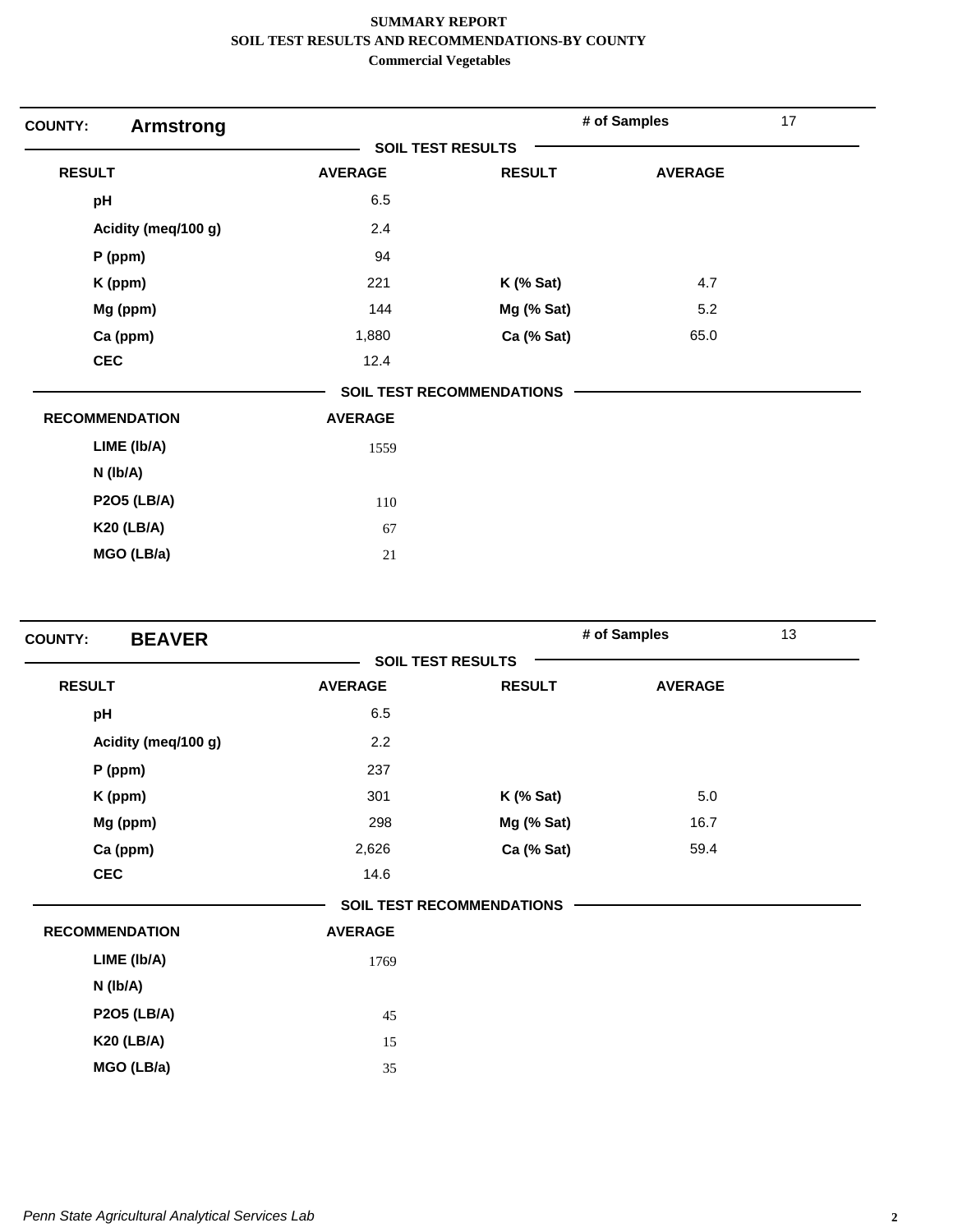| <b>COUNTY:</b>        | <b>Bedford</b>      |                          |                                  | # of Samples   | 4 |
|-----------------------|---------------------|--------------------------|----------------------------------|----------------|---|
|                       |                     | <b>SOIL TEST RESULTS</b> |                                  |                |   |
| <b>RESULT</b>         |                     | <b>AVERAGE</b>           | <b>RESULT</b>                    | <b>AVERAGE</b> |   |
| pH                    |                     | 5.4                      |                                  |                |   |
|                       | Acidity (meq/100 g) | 7.4                      |                                  |                |   |
| P (ppm)               |                     | 77                       |                                  |                |   |
| K (ppm)               |                     | 173                      | $K$ (% Sat)                      | 3.8            |   |
| Mg (ppm)              |                     | 99                       | Mg (% Sat)                       | 2.6            |   |
| Ca (ppm)              |                     | 647                      | Ca (% Sat)                       | 26.7           |   |
| <b>CEC</b>            |                     | 11.9                     |                                  |                |   |
|                       |                     |                          | <b>SOIL TEST RECOMMENDATIONS</b> |                |   |
| <b>RECOMMENDATION</b> |                     | <b>AVERAGE</b>           |                                  |                |   |
|                       | LIME (Ib/A)         | 5625                     |                                  |                |   |
| N (Ib/A)              |                     |                          |                                  |                |   |
|                       | <b>P2O5 (LB/A)</b>  | 85                       |                                  |                |   |
|                       | <b>K20 (LB/A)</b>   | 25                       |                                  |                |   |
|                       | MGO (LB/a)          | 40                       |                                  |                |   |

| <b>Berks</b><br><b>COUNTY:</b> |                  |                                  | # of Samples   | 58 |
|--------------------------------|------------------|----------------------------------|----------------|----|
|                                |                  | <b>SOIL TEST RESULTS</b>         |                |    |
| <b>RESULT</b>                  | <b>AVERAGE</b>   | <b>RESULT</b>                    | <b>AVERAGE</b> |    |
| pH                             | 6.7              |                                  |                |    |
| Acidity (meq/100 g)            | 1.8              |                                  |                |    |
| P (ppm)                        | 183              |                                  |                |    |
| K (ppm)                        | 219              | $K$ (% Sat)                      | 4.1            |    |
| Mg (ppm)                       | 247              | Mg (% Sat)                       | 6.9            |    |
| Ca (ppm)                       | 1,929            | Ca (% Sat)                       | 64.5           |    |
| <b>CEC</b>                     | 13.0             |                                  |                |    |
|                                |                  | <b>SOIL TEST RECOMMENDATIONS</b> |                |    |
| <b>RECOMMENDATION</b>          | <b>AVERAGE</b>   |                                  |                |    |
| LIME (Ib/A)                    | 991              |                                  |                |    |
| N (Ib/A)                       |                  |                                  |                |    |
| <b>P2O5 (LB/A)</b>             | 181              |                                  |                |    |
| <b>K20 (LB/A)</b>              | 173              |                                  |                |    |
| MGO (LB/a)                     | $\boldsymbol{0}$ |                                  |                |    |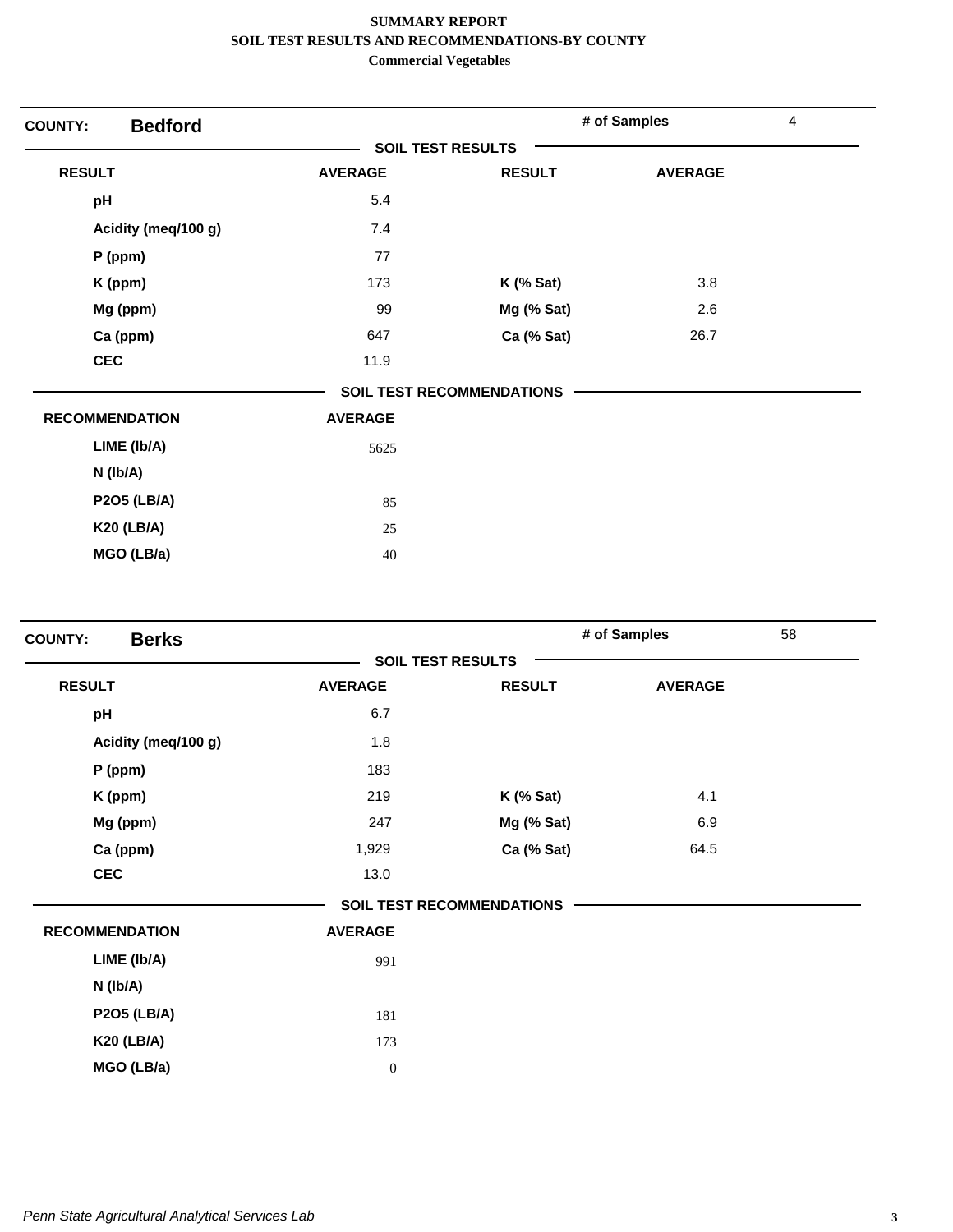| <b>Blair</b><br><b>COUNTY:</b> |                |                                  | # of Samples   | 20 |
|--------------------------------|----------------|----------------------------------|----------------|----|
|                                |                | <b>SOIL TEST RESULTS</b>         |                |    |
| <b>RESULT</b>                  | <b>AVERAGE</b> | <b>RESULT</b>                    | <b>AVERAGE</b> |    |
| pH                             | 6.6            |                                  |                |    |
| Acidity (meq/100 g)            | 2.2            |                                  |                |    |
| P (ppm)                        | 206            |                                  |                |    |
| K (ppm)                        | 236            | $K$ (% Sat)                      | 4.5            |    |
| Mg (ppm)                       | 220            | Mg (% Sat)                       | 4.8            |    |
| Ca (ppm)                       | 2,130          | Ca (% Sat)                       | 58.8           |    |
| <b>CEC</b>                     | 13.1           |                                  |                |    |
|                                |                | <b>SOIL TEST RECOMMENDATIONS</b> |                |    |
| <b>RECOMMENDATION</b>          | <b>AVERAGE</b> |                                  |                |    |
| LIME (Ib/A)                    | 1575           |                                  |                |    |
| $N$ ( $lb/A$ )                 |                |                                  |                |    |
| <b>P2O5 (LB/A)</b>             | 128            |                                  |                |    |
| <b>K20 (LB/A)</b>              | 166            |                                  |                |    |
| MGO (LB/a)                     | 34             |                                  |                |    |
|                                |                |                                  |                |    |

| <b>Bradford</b><br><b>COUNTY:</b> |                |                                  | # of Samples   | 20 |
|-----------------------------------|----------------|----------------------------------|----------------|----|
|                                   |                | <b>SOIL TEST RESULTS</b>         |                |    |
| <b>RESULT</b>                     | <b>AVERAGE</b> | <b>RESULT</b>                    | <b>AVERAGE</b> |    |
| pH                                | 6.4            |                                  |                |    |
| Acidity (meq/100 g)               | 3.4            |                                  |                |    |
| P (ppm)                           | 162            |                                  |                |    |
| K (ppm)                           | 246            | $K$ (% Sat)                      | 4.3            |    |
| Mg (ppm)                          | 207            | Mg (% Sat)                       | 3.4            |    |
| Ca (ppm)                          | 1,582          | Ca (% Sat)                       | 55.8           |    |
| <b>CEC</b>                        | 13.3           |                                  |                |    |
|                                   |                | <b>SOIL TEST RECOMMENDATIONS</b> |                |    |
| <b>RECOMMENDATION</b>             | <b>AVERAGE</b> |                                  |                |    |
| LIME (Ib/A)                       | 2600           |                                  |                |    |
| N (Ib/A)                          |                |                                  |                |    |
| <b>P2O5 (LB/A)</b>                | 159            |                                  |                |    |
| <b>K20 (LB/A)</b>                 | 136            |                                  |                |    |
| MGO (LB/a)                        | 27             |                                  |                |    |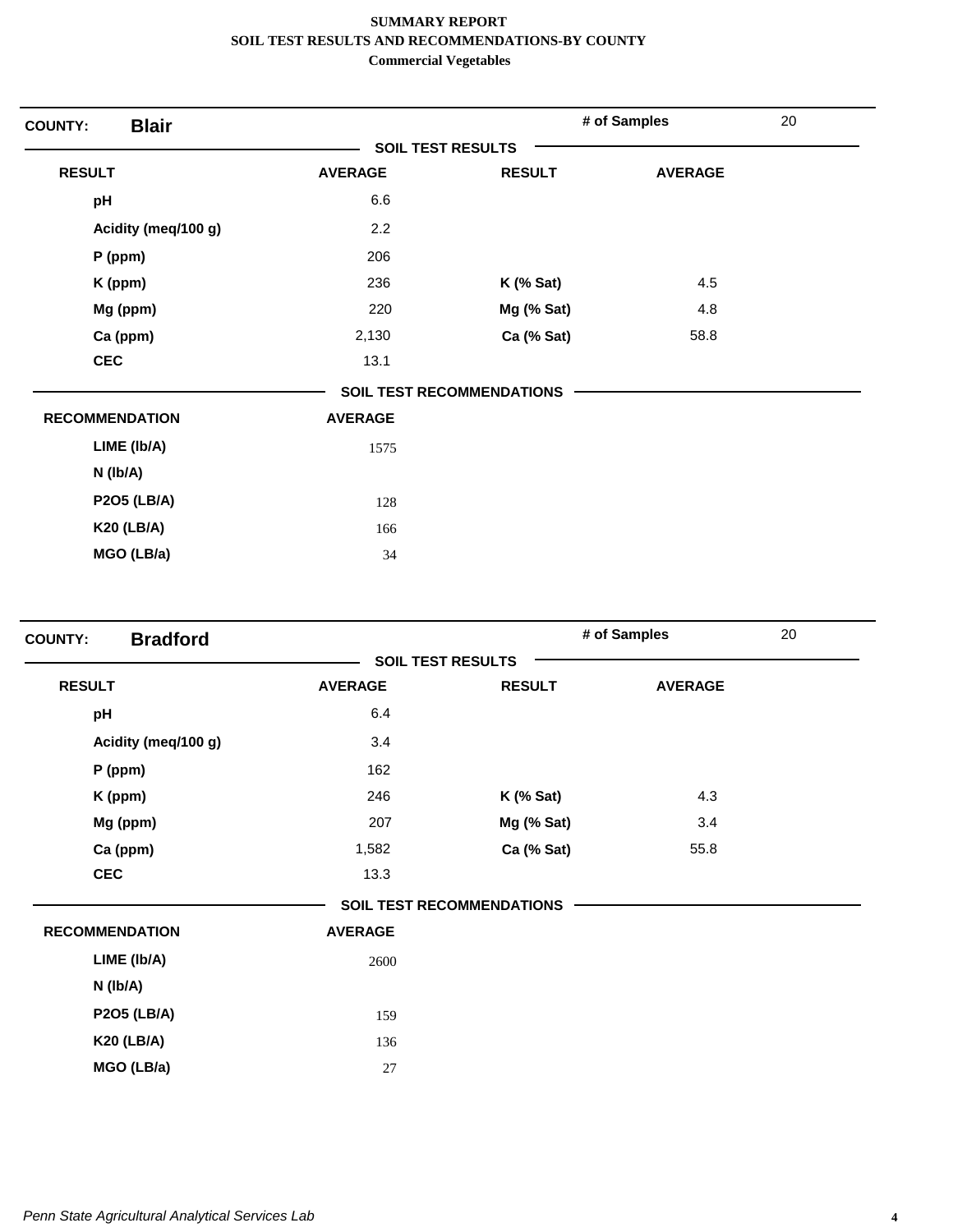| <b>COUNTY:</b>        | <b>Bucks</b>        |                          |                                  | # of Samples   | 55 |
|-----------------------|---------------------|--------------------------|----------------------------------|----------------|----|
|                       |                     | <b>SOIL TEST RESULTS</b> |                                  |                |    |
| <b>RESULT</b>         |                     | <b>AVERAGE</b>           | <b>RESULT</b>                    | <b>AVERAGE</b> |    |
| pH                    |                     | 6.4                      |                                  |                |    |
|                       | Acidity (meg/100 g) | 3.2                      |                                  |                |    |
|                       | P (ppm)             | 121                      |                                  |                |    |
|                       | K (ppm)             | 165                      | $K$ (% Sat)                      | 3.4            |    |
|                       | Mg (ppm)            | 241                      | Mg (% Sat)                       | 2.3            |    |
|                       | Ca (ppm)            | 1,539                    | Ca (% Sat)                       | 53.4           |    |
| <b>CEC</b>            |                     | 12.7                     |                                  |                |    |
|                       |                     |                          | <b>SOIL TEST RECOMMENDATIONS</b> |                |    |
| <b>RECOMMENDATION</b> |                     | <b>AVERAGE</b>           |                                  |                |    |
|                       | LIME (Ib/A)         | 2491                     |                                  |                |    |
| N (Ib/A)              |                     |                          |                                  |                |    |
|                       | <b>P2O5 (LB/A)</b>  | 148                      |                                  |                |    |
|                       | <b>K20 (LB/A)</b>   | 138                      |                                  |                |    |
|                       | MGO (LB/a)          | 23                       |                                  |                |    |
|                       |                     |                          |                                  |                |    |

| <b>Butler</b><br><b>COUNTY:</b> |                |                                  | # of Samples   | 39 |
|---------------------------------|----------------|----------------------------------|----------------|----|
|                                 |                | <b>SOIL TEST RESULTS</b>         |                |    |
| <b>RESULT</b>                   | <b>AVERAGE</b> | <b>RESULT</b>                    | <b>AVERAGE</b> |    |
| pH                              | 6.7            |                                  |                |    |
| Acidity (meq/100 g)             | 2.0            |                                  |                |    |
| P (ppm)                         | 149            |                                  |                |    |
| K (ppm)                         | 250            | $K$ (% Sat)                      | 5.0            |    |
| Mg (ppm)                        | 171            | Mg (% Sat)                       | 6.6            |    |
| Ca (ppm)                        | 1,974          | Ca (% Sat)                       | 66.7           |    |
| <b>CEC</b>                      | 12.8           |                                  |                |    |
|                                 |                | <b>SOIL TEST RECOMMENDATIONS</b> |                |    |
| <b>RECOMMENDATION</b>           | <b>AVERAGE</b> |                                  |                |    |
| LIME (Ib/A)                     | 1026           |                                  |                |    |
| N (Ib/A)                        |                |                                  |                |    |
| <b>P2O5 (LB/A)</b>              | 141            |                                  |                |    |
| <b>K20 (LB/A)</b>               | 108            |                                  |                |    |
| MGO (LB/a)                      | 32             |                                  |                |    |
|                                 |                |                                  |                |    |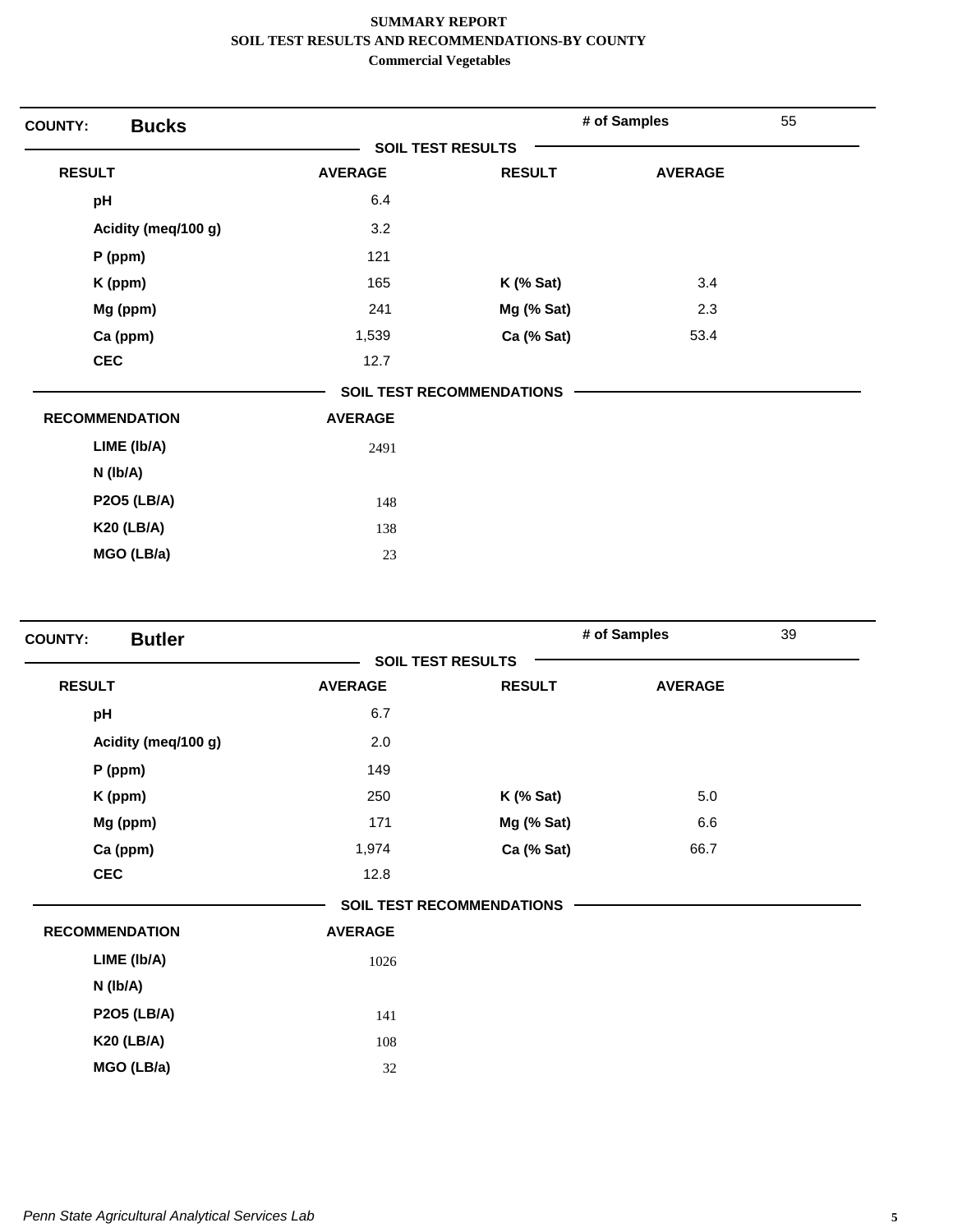| <b>Cambria</b><br><b>COUNTY:</b> |                          |                                  | # of Samples   | $\,6$ |
|----------------------------------|--------------------------|----------------------------------|----------------|-------|
|                                  | <b>SOIL TEST RESULTS</b> |                                  |                |       |
| <b>RESULT</b>                    | <b>AVERAGE</b>           | <b>RESULT</b>                    | <b>AVERAGE</b> |       |
| pH                               | 6.3                      |                                  |                |       |
| Acidity (meg/100 g)              | 3.5                      |                                  |                |       |
| P (ppm)                          | 53                       |                                  |                |       |
| K (ppm)                          | 144                      | $K$ (% Sat)                      | 2.8            |       |
| Mg (ppm)                         | 212                      | Mg (% Sat)                       | 9.0            |       |
| Ca (ppm)                         | 1,449                    | Ca (% Sat)                       | 57.6           |       |
| <b>CEC</b>                       | 12.9                     |                                  |                |       |
|                                  |                          | <b>SOIL TEST RECOMMENDATIONS</b> |                |       |
| <b>RECOMMENDATION</b>            | <b>AVERAGE</b>           |                                  |                |       |
| LIME (Ib/A)                      | 3250                     |                                  |                |       |
| N (Ib/A)                         |                          |                                  |                |       |
| <b>P2O5 (LB/A)</b>               | 158                      |                                  |                |       |
| <b>K20 (LB/A)</b>                | 91                       |                                  |                |       |
| MGO (LB/a)                       | $\mathbf{0}$             |                                  |                |       |

| <b>COUNTY:</b><br><b>Cameron</b> |                |                                  | # of Samples   | $\overline{c}$ |
|----------------------------------|----------------|----------------------------------|----------------|----------------|
|                                  |                | <b>SOIL TEST RESULTS</b>         |                |                |
| <b>RESULT</b>                    | <b>AVERAGE</b> | <b>RESULT</b>                    | <b>AVERAGE</b> |                |
| pH                               | 6.1            |                                  |                |                |
| Acidity (meq/100 g)              | 1.7            |                                  |                |                |
| $P$ (ppm)                        | 288            |                                  |                |                |
| K (ppm)                          | 164            | $K$ (% Sat)                      | 3.7            |                |
| Mg (ppm)                         | 206            | Mg (% Sat)                       | 8.1            |                |
| Ca (ppm)                         | 2,151          | Ca (% Sat)                       | 58.8           |                |
| <b>CEC</b>                       | 12.5           |                                  |                |                |
|                                  |                | <b>SOIL TEST RECOMMENDATIONS</b> |                |                |
| <b>RECOMMENDATION</b>            | <b>AVERAGE</b> |                                  |                |                |
| LIME (Ib/A)                      | 1000           |                                  |                |                |
| N (Ib/A)                         |                |                                  |                |                |
| <b>P2O5 (LB/A)</b>               | 145            |                                  |                |                |
| <b>K20 (LB/A)</b>                | 80             |                                  |                |                |
| MGO (LB/a)                       | 70             |                                  |                |                |
|                                  |                |                                  |                |                |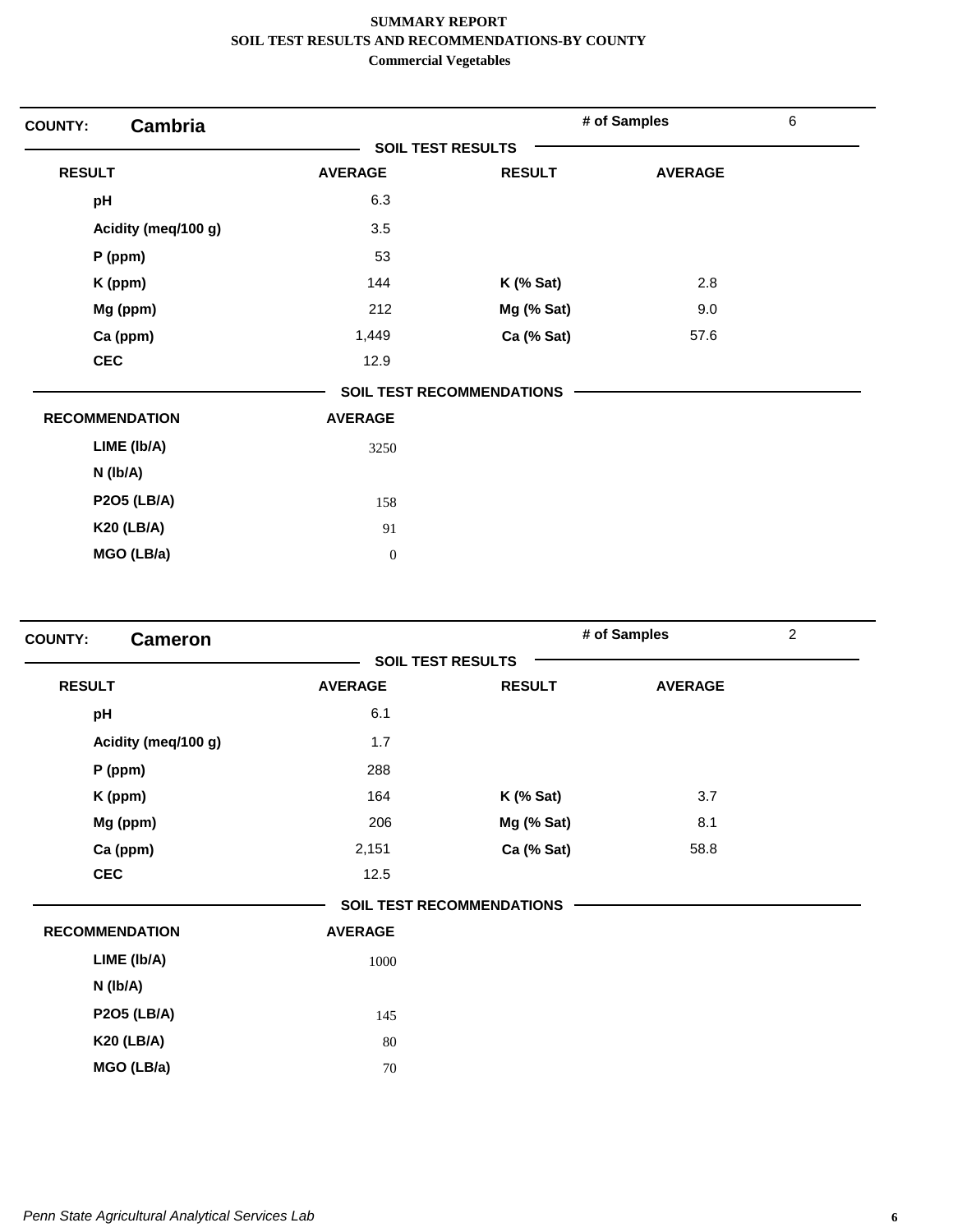| <b>Carbon</b><br><b>COUNTY:</b> |                          |                                  | # of Samples   | 5 |
|---------------------------------|--------------------------|----------------------------------|----------------|---|
|                                 | <b>SOIL TEST RESULTS</b> |                                  |                |   |
| <b>RESULT</b>                   | <b>AVERAGE</b>           | <b>RESULT</b>                    | <b>AVERAGE</b> |   |
| pH                              | 6.7                      |                                  |                |   |
| Acidity (meq/100 g)             | 1.0                      |                                  |                |   |
| P (ppm)                         | 202                      |                                  |                |   |
| K (ppm)                         | 193                      | $K$ (% Sat)                      | 4.4            |   |
| Mg (ppm)                        | 168                      | Mg (% Sat)                       | 10.7           |   |
| Ca (ppm)                        | 1,799                    | Ca (% Sat)                       | 73.8           |   |
| <b>CEC</b>                      | 11.7                     |                                  |                |   |
|                                 |                          | <b>SOIL TEST RECOMMENDATIONS</b> |                |   |
| <b>RECOMMENDATION</b>           | <b>AVERAGE</b>           |                                  |                |   |
| LIME (Ib/A)                     | 400                      |                                  |                |   |
| $N$ (lb/A)                      |                          |                                  |                |   |
| <b>P2O5 (LB/A)</b>              |                          |                                  |                |   |
| <b>K20 (LB/A)</b>               |                          |                                  |                |   |
| MGO (LB/a)                      | $\boldsymbol{0}$         |                                  |                |   |

| <b>Centre</b>         |                          |                           | # of Samples   | 181 |
|-----------------------|--------------------------|---------------------------|----------------|-----|
|                       | <b>SOIL TEST RESULTS</b> |                           |                |     |
| <b>RESULT</b>         | <b>AVERAGE</b>           | <b>RESULT</b>             | <b>AVERAGE</b> |     |
| pH                    | 6.9                      |                           |                |     |
| Acidity (meq/100 g)   | 2.0                      |                           |                |     |
| $P$ (ppm)             | 102                      |                           |                |     |
| K (ppm)               | 191                      | $K$ (% Sat)               | 3.1            |     |
| Mg (ppm)              | 275                      | Mg (% Sat)                | 3.0            |     |
| Ca (ppm)              | 2,147                    | Ca (% Sat)                | 64.6           |     |
| <b>CEC</b>            | 14.6                     |                           |                |     |
|                       |                          | SOIL TEST RECOMMENDATIONS |                |     |
| <b>RECOMMENDATION</b> | <b>AVERAGE</b>           |                           |                |     |
| LIME (Ib/A)           | 1994                     |                           |                |     |
| N (Ib/A)              |                          |                           |                |     |
| <b>P2O5 (LB/A)</b>    | 121                      |                           |                |     |
| <b>K20 (LB/A)</b>     | 100                      |                           |                |     |
| MGO (LB/a)            | 39                       |                           |                |     |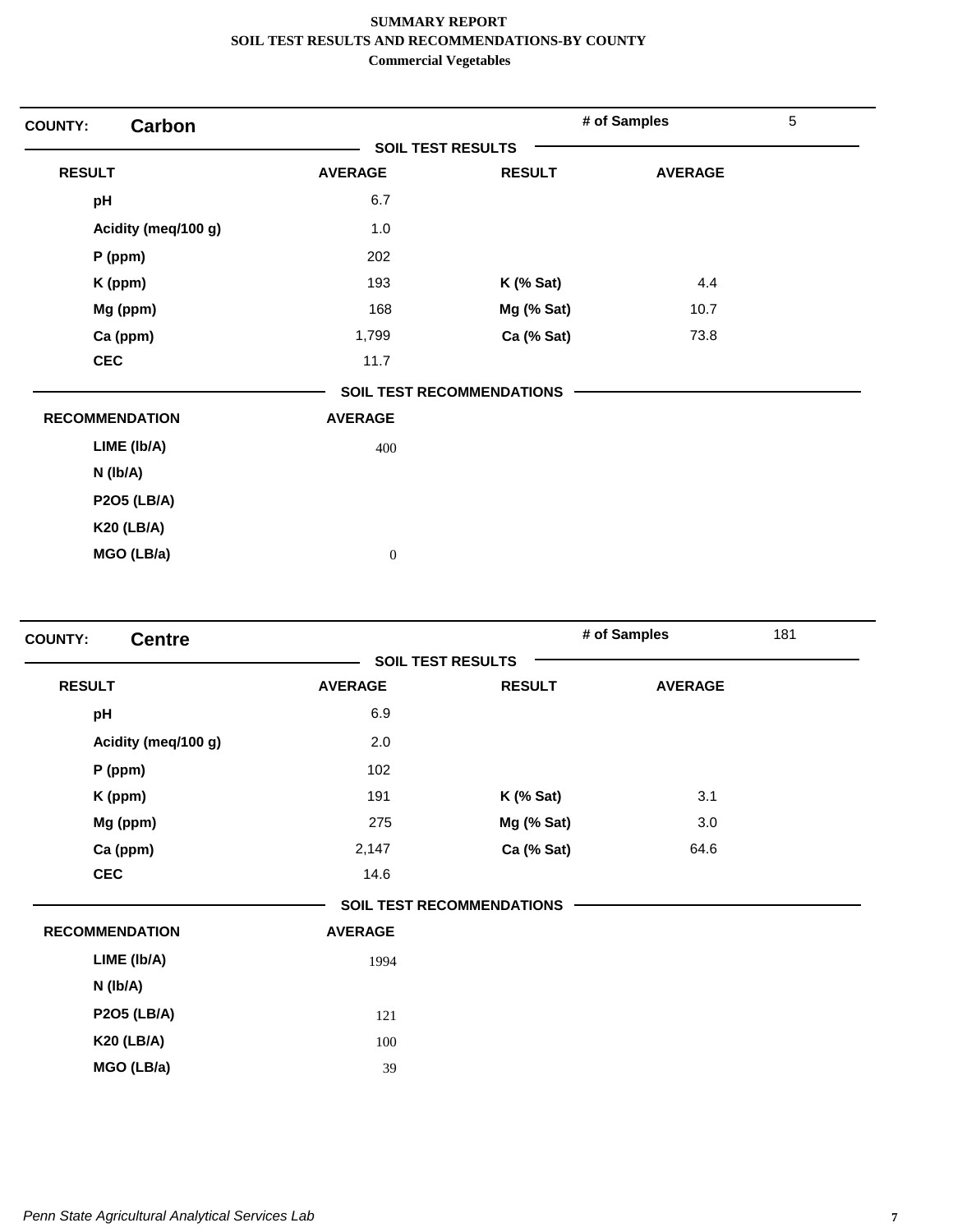| <b>Chester</b><br><b>COUNTY:</b> |                          |                                  | # of Samples   | 32 |
|----------------------------------|--------------------------|----------------------------------|----------------|----|
|                                  | <b>SOIL TEST RESULTS</b> |                                  |                |    |
| <b>RESULT</b>                    | <b>AVERAGE</b>           | <b>RESULT</b>                    | <b>AVERAGE</b> |    |
| pH                               | 6.8                      |                                  |                |    |
| Acidity (meq/100 g)              | 1.7                      |                                  |                |    |
| P (ppm)                          | 198                      |                                  |                |    |
| K (ppm)                          | 310                      | $K$ (% Sat)                      | 5.5            |    |
| Mg (ppm)                         | 300                      | Mg (% Sat)                       | 7.5            |    |
| Ca (ppm)                         | 2,003                    | Ca (% Sat)                       | 63.0           |    |
| <b>CEC</b>                       | 14.3                     |                                  |                |    |
|                                  |                          | <b>SOIL TEST RECOMMENDATIONS</b> |                |    |
| <b>RECOMMENDATION</b>            | <b>AVERAGE</b>           |                                  |                |    |
| LIME (Ib/A)                      | 1141                     |                                  |                |    |
| N (Ib/A)                         |                          |                                  |                |    |
| <b>P2O5 (LB/A)</b>               | 153                      |                                  |                |    |
| <b>K20 (LB/A)</b>                | 123                      |                                  |                |    |
| MGO (LB/a)                       | $\overline{4}$           |                                  |                |    |
|                                  |                          |                                  |                |    |

| <b>Clarion</b><br><b>COUNTY:</b> |                          |                                  | # of Samples   | $\boldsymbol{9}$ |
|----------------------------------|--------------------------|----------------------------------|----------------|------------------|
|                                  | <b>SOIL TEST RESULTS</b> |                                  |                |                  |
| <b>RESULT</b>                    | <b>AVERAGE</b>           | <b>RESULT</b>                    | <b>AVERAGE</b> |                  |
| pH                               | 6.7                      |                                  |                |                  |
| Acidity (meq/100 g)              | 2.6                      |                                  |                |                  |
| P (ppm)                          | 37                       |                                  |                |                  |
| K (ppm)                          | 124                      | <b>K</b> (% Sat)                 | 2.5            |                  |
| Mg (ppm)                         | 224                      | Mg (% Sat)                       | 5.3            |                  |
| Ca (ppm)                         | 1,553                    | Ca (% Sat)                       | 58.5           |                  |
| <b>CEC</b>                       | 12.2                     |                                  |                |                  |
|                                  |                          | <b>SOIL TEST RECOMMENDATIONS</b> |                |                  |
| <b>RECOMMENDATION</b>            | <b>AVERAGE</b>           |                                  |                |                  |
| LIME (Ib/A)                      | 1556                     |                                  |                |                  |
| N (Ib/A)                         |                          |                                  |                |                  |
| <b>P2O5 (LB/A)</b>               | 156                      |                                  |                |                  |
| <b>K20 (LB/A)</b>                | 106                      |                                  |                |                  |
| MGO (LB/a)                       | 75                       |                                  |                |                  |
|                                  |                          |                                  |                |                  |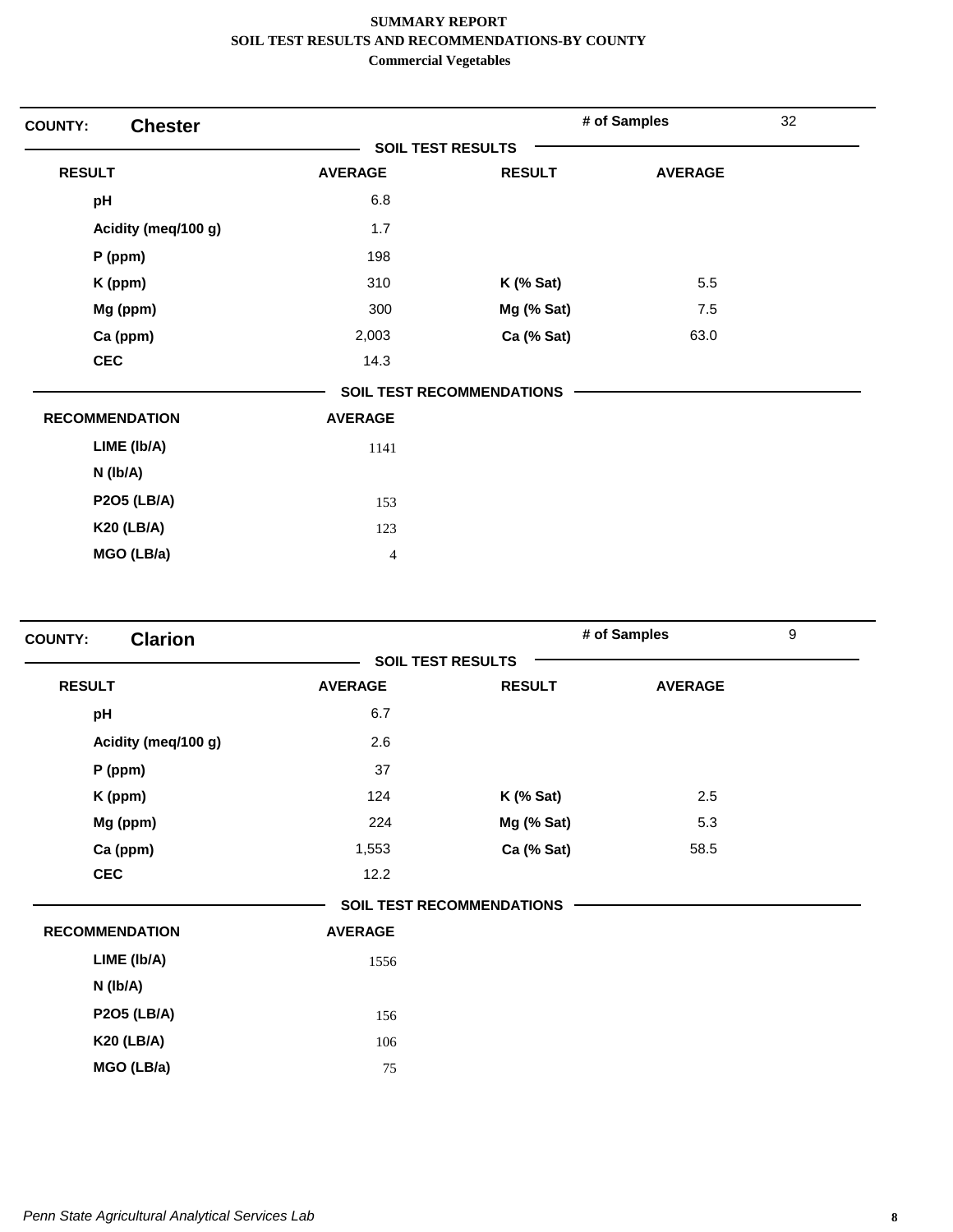| <b>COUNTY:</b> | <b>Clearfield</b>     |                          |                                  | # of Samples   | 10 |
|----------------|-----------------------|--------------------------|----------------------------------|----------------|----|
|                |                       | <b>SOIL TEST RESULTS</b> |                                  |                |    |
| <b>RESULT</b>  |                       | <b>AVERAGE</b>           | <b>RESULT</b>                    | <b>AVERAGE</b> |    |
| pH             |                       | 7.2                      |                                  |                |    |
|                | Acidity (meq/100 g)   | 0.6                      |                                  |                |    |
|                | P (ppm)               | 265                      |                                  |                |    |
|                | K (ppm)               | 328                      | $K$ (% Sat)                      | 5.4            |    |
|                | Mg (ppm)              | 266                      | Mg (% Sat)                       | 14.2           |    |
|                | Ca (ppm)              | 2,603                    | Ca (% Sat)                       | 75.3           |    |
|                | <b>CEC</b>            | 14.6                     |                                  |                |    |
|                |                       |                          | <b>SOIL TEST RECOMMENDATIONS</b> |                |    |
|                | <b>RECOMMENDATION</b> | <b>AVERAGE</b>           |                                  |                |    |
|                | LIME (Ib/A)           | $\boldsymbol{0}$         |                                  |                |    |
|                | N (Ib/A)              |                          |                                  |                |    |
|                | <b>P2O5 (LB/A)</b>    | 130                      |                                  |                |    |
|                | <b>K20 (LB/A)</b>     | 165                      |                                  |                |    |
|                | MGO (LB/a)            | $\mathbf{0}$             |                                  |                |    |
|                |                       |                          |                                  |                |    |

| <b>Clinton</b><br><b>COUNTY:</b> |                          |                                  | # of Samples   | 4 |
|----------------------------------|--------------------------|----------------------------------|----------------|---|
|                                  | <b>SOIL TEST RESULTS</b> |                                  |                |   |
| <b>RESULT</b>                    | <b>AVERAGE</b>           | <b>RESULT</b>                    | <b>AVERAGE</b> |   |
| pH                               | 6.6                      |                                  |                |   |
| Acidity (meq/100 g)              | 3.8                      |                                  |                |   |
| P (ppm)                          | 71                       |                                  |                |   |
| K (ppm)                          | 72                       | $K$ (% Sat)                      | 1.3            |   |
| Mg (ppm)                         | 140                      | Mg (% Sat)                       | 1.9            |   |
| Ca (ppm)                         | 1,901                    | Ca (% Sat)                       | 68.4           |   |
| <b>CEC</b>                       | 14.6                     |                                  |                |   |
|                                  |                          | <b>SOIL TEST RECOMMENDATIONS</b> |                |   |
| <b>RECOMMENDATION</b>            | <b>AVERAGE</b>           |                                  |                |   |
| LIME (Ib/A)                      | 3500                     |                                  |                |   |
| $N$ ( $lb/A$ )                   |                          |                                  |                |   |
| <b>P2O5 (LB/A)</b>               | 113                      |                                  |                |   |
| <b>K20 (LB/A)</b>                | 131                      |                                  |                |   |
| MGO (LB/a)                       | 30                       |                                  |                |   |
|                                  |                          |                                  |                |   |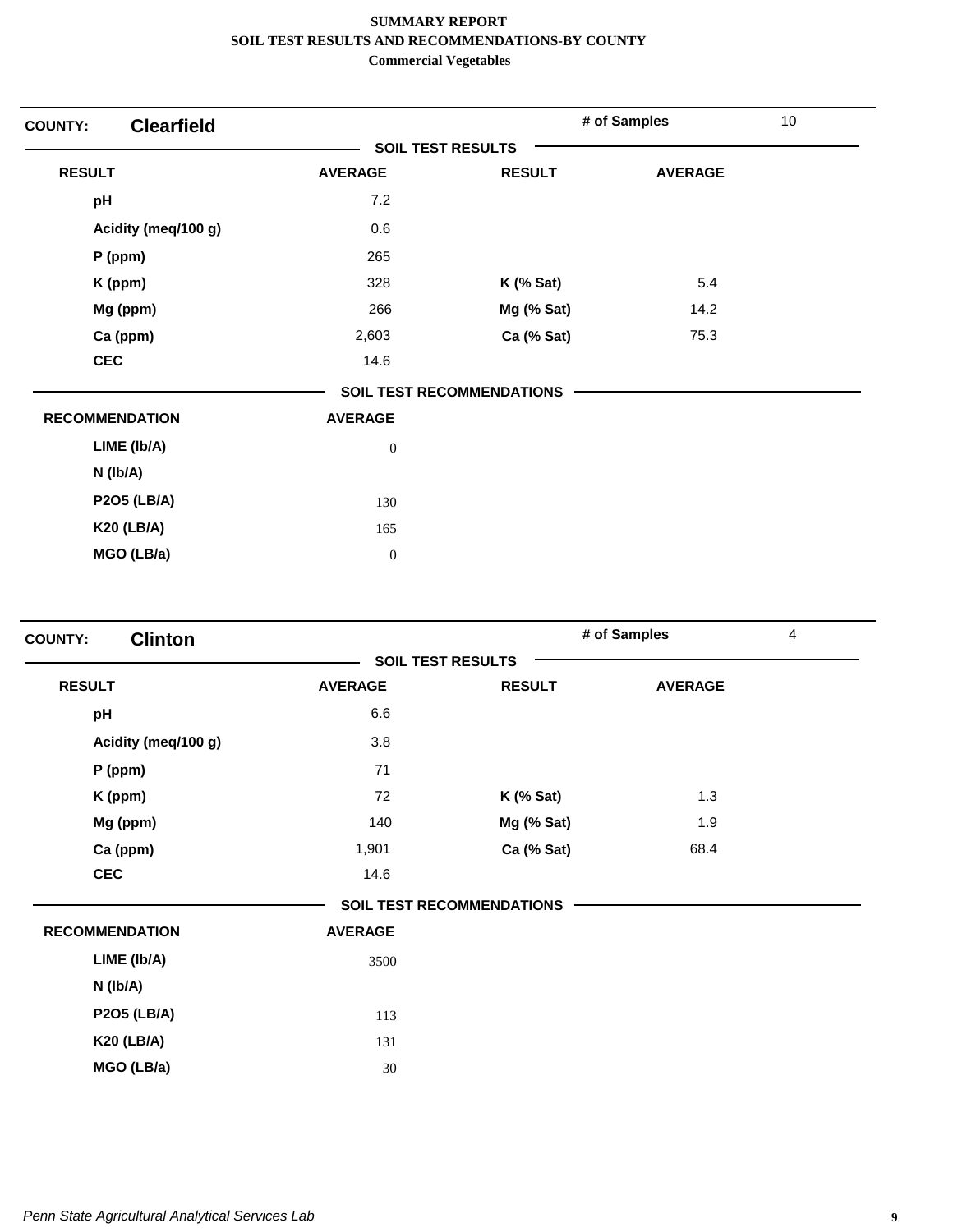| Columbia<br><b>COUNTY:</b> |                          |                                  | # of Samples   | 56 |
|----------------------------|--------------------------|----------------------------------|----------------|----|
|                            | <b>SOIL TEST RESULTS</b> |                                  |                |    |
| <b>RESULT</b>              | <b>AVERAGE</b>           | <b>RESULT</b>                    | <b>AVERAGE</b> |    |
| pH                         | 6.4                      |                                  |                |    |
| Acidity (meq/100 g)        | 2.8                      |                                  |                |    |
| P (ppm)                    | 128                      |                                  |                |    |
| K (ppm)                    | 195                      | $K$ (% Sat)                      | 4.3            |    |
| Mg (ppm)                   | 158                      | Mg (% Sat)                       | 4.4            |    |
| Ca (ppm)                   | 1,407                    | Ca (% Sat)                       | 56.4           |    |
| <b>CEC</b>                 | 11.0                     |                                  |                |    |
|                            |                          | <b>SOIL TEST RECOMMENDATIONS</b> |                |    |
| <b>RECOMMENDATION</b>      | <b>AVERAGE</b>           |                                  |                |    |
| LIME (Ib/A)                | 2027                     |                                  |                |    |
| N (Ib/A)                   |                          |                                  |                |    |
| <b>P2O5 (LB/A)</b>         | 93                       |                                  |                |    |
| <b>K20 (LB/A)</b>          | 88                       |                                  |                |    |
| MGO (LB/a)                 | 21                       |                                  |                |    |

| <b>COUNTY:</b>        | Crawford            |                          |                                  | # of Samples   | 15 |
|-----------------------|---------------------|--------------------------|----------------------------------|----------------|----|
|                       |                     | <b>SOIL TEST RESULTS</b> |                                  |                |    |
| <b>RESULT</b>         |                     | <b>AVERAGE</b>           | <b>RESULT</b>                    | <b>AVERAGE</b> |    |
| pH                    |                     | 6.5                      |                                  |                |    |
|                       | Acidity (meq/100 g) | 3.3                      |                                  |                |    |
| P (ppm)               |                     | 103                      |                                  |                |    |
| K (ppm)               |                     | 159                      | $K$ (% Sat)                      | 3.0            |    |
|                       | Mg (ppm)            | 180                      | Mg (% Sat)                       | 4.3            |    |
|                       | Ca (ppm)            | 1,562                    | Ca (% Sat)                       | 58.7           |    |
| <b>CEC</b>            |                     | 13.0                     |                                  |                |    |
|                       |                     |                          | <b>SOIL TEST RECOMMENDATIONS</b> |                |    |
| <b>RECOMMENDATION</b> |                     | <b>AVERAGE</b>           |                                  |                |    |
|                       | LIME (Ib/A)         | 2500                     |                                  |                |    |
| N (Ib/A)              |                     |                          |                                  |                |    |
|                       | <b>P2O5 (LB/A)</b>  | 171                      |                                  |                |    |
|                       | <b>K20 (LB/A)</b>   | 136                      |                                  |                |    |
|                       | MGO (LB/a)          | 9                        |                                  |                |    |
|                       |                     |                          |                                  |                |    |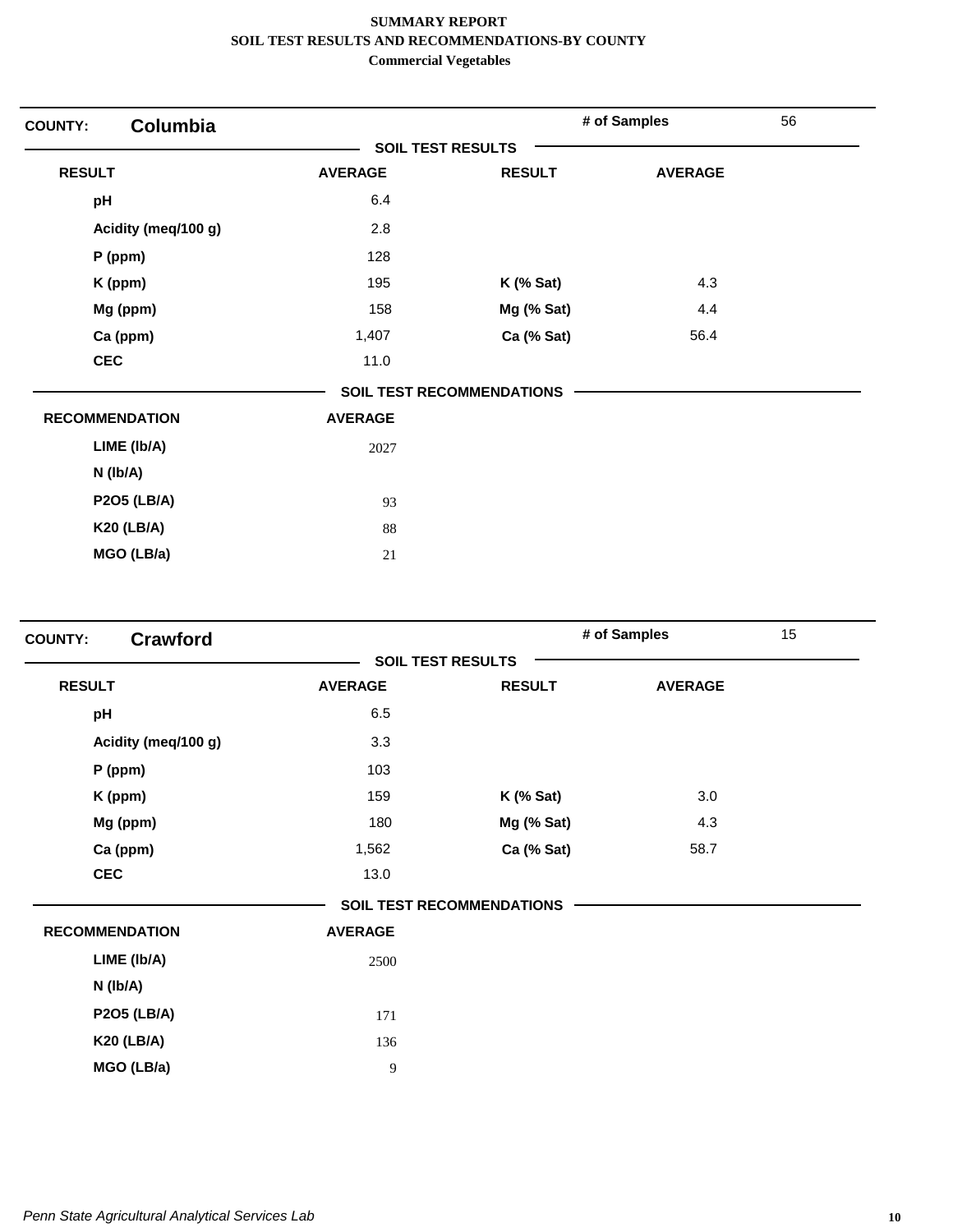| <b>Cumberland</b><br><b>COUNTY:</b> |                          |                                  | # of Samples   | 28 |
|-------------------------------------|--------------------------|----------------------------------|----------------|----|
|                                     | <b>SOIL TEST RESULTS</b> |                                  |                |    |
| <b>RESULT</b>                       | <b>AVERAGE</b>           | <b>RESULT</b>                    | <b>AVERAGE</b> |    |
| pH                                  | 6.8                      |                                  |                |    |
| Acidity (meq/100 g)                 | 1.4                      |                                  |                |    |
| $P$ (ppm)                           | 98                       |                                  |                |    |
| K (ppm)                             | 186                      | $K$ (% Sat)                      | 3.8            |    |
| Mg (ppm)                            | 227                      | Mg (% Sat)                       | 11.4           |    |
| Ca (ppm)                            | 1,897                    | Ca (% Sat)                       | 68.9           |    |
| <b>CEC</b>                          | 12.6                     |                                  |                |    |
|                                     |                          | <b>SOIL TEST RECOMMENDATIONS</b> |                |    |
| <b>RECOMMENDATION</b>               | <b>AVERAGE</b>           |                                  |                |    |
| LIME (Ib/A)                         | 857                      |                                  |                |    |
| $N$ ( $lb/A$ )                      |                          |                                  |                |    |
| <b>P2O5 (LB/A)</b>                  | 136                      |                                  |                |    |
| <b>K20 (LB/A)</b>                   | 124                      |                                  |                |    |
| MGO (LB/a)                          | 13                       |                                  |                |    |

| <b>Dauphin</b><br><b>COUNTY:</b> |                |                                  | # of Samples   | 111 |
|----------------------------------|----------------|----------------------------------|----------------|-----|
|                                  |                | <b>SOIL TEST RESULTS</b>         |                |     |
| <b>RESULT</b>                    | <b>AVERAGE</b> | <b>RESULT</b>                    | <b>AVERAGE</b> |     |
| pH                               | 6.2            |                                  |                |     |
| Acidity (meg/100 g)              | 6.2            |                                  |                |     |
| $P$ (ppm)                        | 119            |                                  |                |     |
| K (ppm)                          | 204            | <b>K</b> (% Sat)                 | 3.2            |     |
| Mg (ppm)                         | 379            | Mg (% Sat)                       | 13.7           |     |
| Ca (ppm)                         | 3,311          | Ca (% Sat)                       | 58.8           |     |
| <b>CEC</b>                       | 21.0           |                                  |                |     |
|                                  |                | <b>SOIL TEST RECOMMENDATIONS</b> |                |     |
| <b>RECOMMENDATION</b>            | <b>AVERAGE</b> |                                  |                |     |
| LIME (Ib/A)                      | 6248           |                                  |                |     |
| $N$ ( $lb/A$ )                   |                |                                  |                |     |
| <b>P2O5 (LB/A)</b>               | 97             |                                  |                |     |
| <b>K20 (LB/A)</b>                | 42             |                                  |                |     |
| MGO (LB/a)                       | 10             |                                  |                |     |
|                                  |                |                                  |                |     |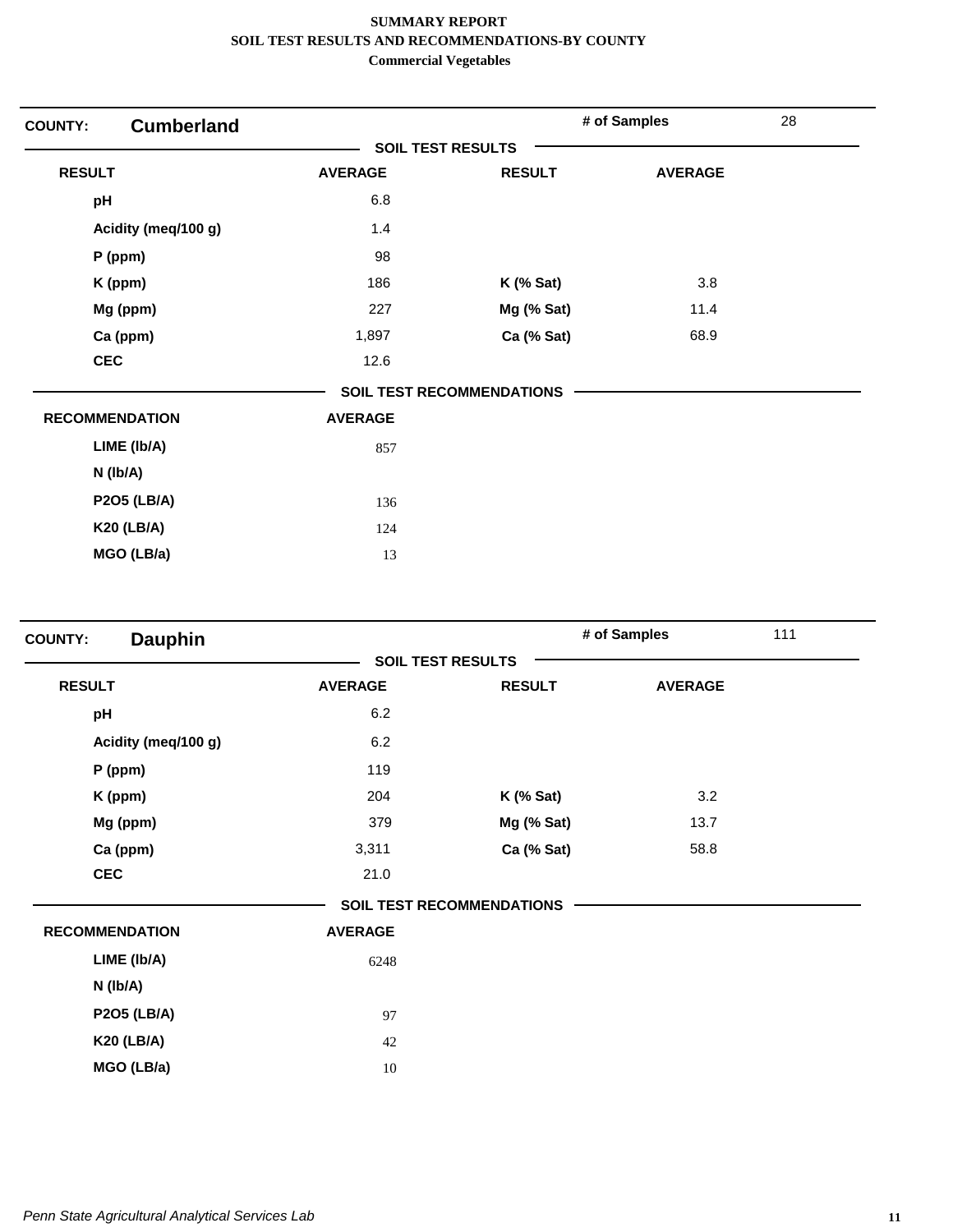| <b>Delaware</b><br><b>COUNTY:</b> |                          |                                  | # of Samples   | 19 |
|-----------------------------------|--------------------------|----------------------------------|----------------|----|
|                                   | <b>SOIL TEST RESULTS</b> |                                  |                |    |
| <b>RESULT</b>                     | <b>AVERAGE</b>           | <b>RESULT</b>                    | <b>AVERAGE</b> |    |
| pH                                | 7.1                      |                                  |                |    |
| Acidity (meq/100 g)               | 1.1                      |                                  |                |    |
| $P$ (ppm)                         | 181                      |                                  |                |    |
| K (ppm)                           | 286                      | $K$ (% Sat)                      | 4.5            |    |
| Mg (ppm)                          | 336                      | Mg (% Sat)                       | 17.5           |    |
| Ca (ppm)                          | 2,482                    | Ca (% Sat)                       | 68.0           |    |
| <b>CEC</b>                        | 15.1                     |                                  |                |    |
|                                   |                          | <b>SOIL TEST RECOMMENDATIONS</b> |                |    |
| <b>RECOMMENDATION</b>             | <b>AVERAGE</b>           |                                  |                |    |
| LIME (Ib/A)                       | 389                      |                                  |                |    |
| N (Ib/A)                          |                          |                                  |                |    |
| <b>P2O5 (LB/A)</b>                | 163                      |                                  |                |    |
| <b>K20 (LB/A)</b>                 | 125                      |                                  |                |    |
| MGO (LB/a)                        | $\boldsymbol{0}$         |                                  |                |    |

| <b>Elk</b><br><b>COUNTY:</b> |                |                                  | # of Samples   | 15 |
|------------------------------|----------------|----------------------------------|----------------|----|
|                              |                | <b>SOIL TEST RESULTS</b>         |                |    |
| <b>RESULT</b>                | <b>AVERAGE</b> | <b>RESULT</b>                    | <b>AVERAGE</b> |    |
| pH                           | 6.0            |                                  |                |    |
| Acidity (meq/100 g)          | 5.0            |                                  |                |    |
| $P$ (ppm)                    | 131            |                                  |                |    |
| K (ppm)                      | 117            | $K$ (% Sat)                      | 2.3            |    |
| Mg (ppm)                     | 119            | Mg (% Sat)                       | 1.3            |    |
| Ca (ppm)                     | 1,426          | Ca (% Sat)                       | 53.4           |    |
| <b>CEC</b>                   | 13.4           |                                  |                |    |
|                              |                | <b>SOIL TEST RECOMMENDATIONS</b> |                |    |
| <b>RECOMMENDATION</b>        | <b>AVERAGE</b> |                                  |                |    |
| LIME (Ib/A)                  | 4400           |                                  |                |    |
| $N$ ( $lb/A$ )               |                |                                  |                |    |
| <b>P2O5 (LB/A)</b>           | 86             |                                  |                |    |
| <b>K20 (LB/A)</b>            | 50             |                                  |                |    |
| MGO (LB/a)                   | 37             |                                  |                |    |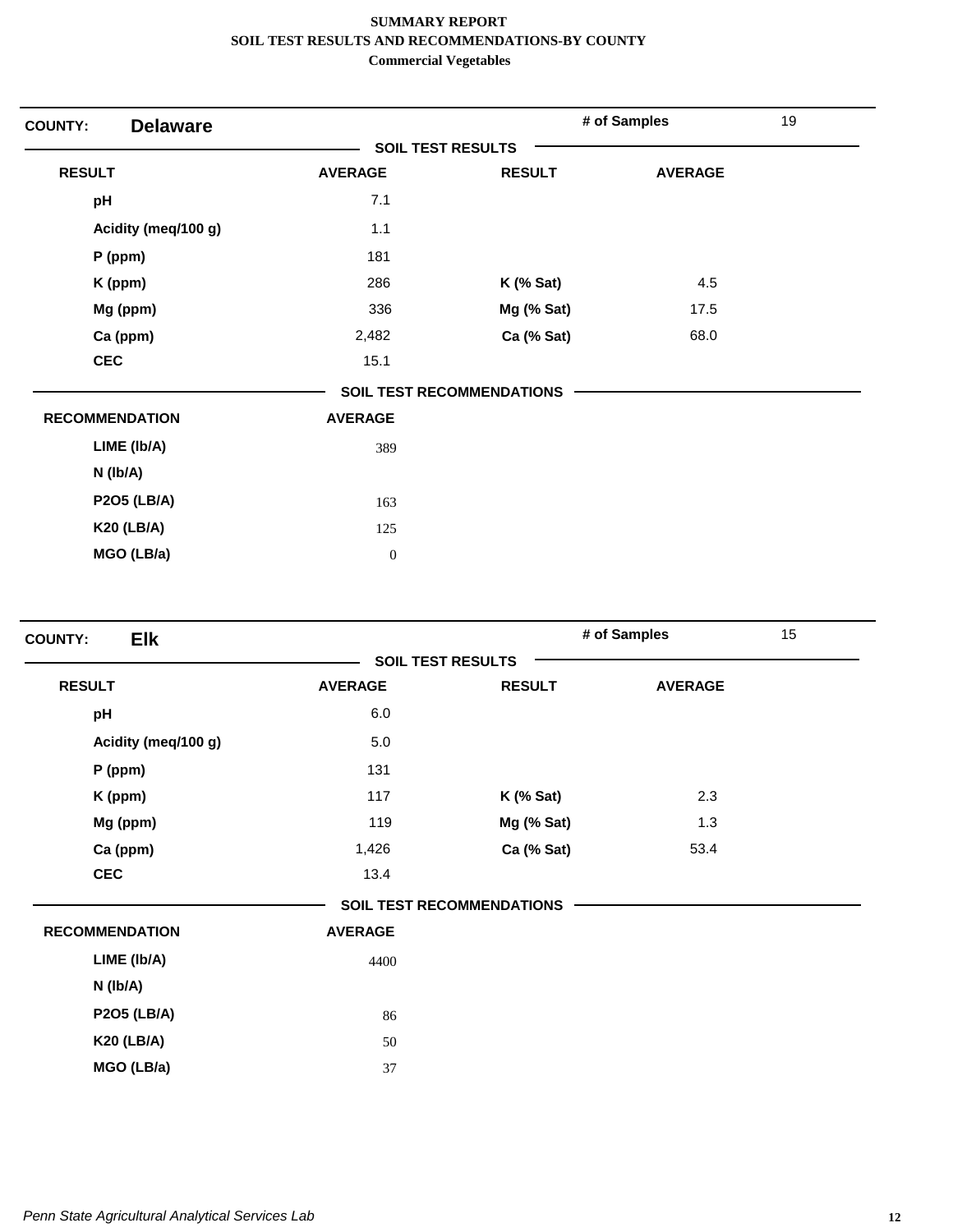| <b>Erie</b><br><b>COUNTY:</b> |                |                                  | # of Samples   | 25 |
|-------------------------------|----------------|----------------------------------|----------------|----|
|                               |                | <b>SOIL TEST RESULTS</b>         |                |    |
| <b>RESULT</b>                 | <b>AVERAGE</b> | <b>RESULT</b>                    | <b>AVERAGE</b> |    |
| pH                            | 6.8            |                                  |                |    |
| Acidity (meq/100 g)           | 1.9            |                                  |                |    |
| P (ppm)                       | 221            |                                  |                |    |
| K (ppm)                       | 218            | $K$ (% Sat)                      | 4.2            |    |
| Mg (ppm)                      | 238            | Mg (% Sat)                       | 3.0            |    |
| Ca (ppm)                      | 2,167          | Ca (% Sat)                       | 65.3           |    |
| <b>CEC</b>                    | 13.5           |                                  |                |    |
|                               |                | <b>SOIL TEST RECOMMENDATIONS</b> |                |    |
| <b>RECOMMENDATION</b>         | <b>AVERAGE</b> |                                  |                |    |
| LIME (Ib/A)                   | 1480           |                                  |                |    |
| $N$ ( $lb/A$ )                |                |                                  |                |    |
| <b>P2O5 (LB/A)</b>            | 100            |                                  |                |    |
| <b>K20 (LB/A)</b>             | 82             |                                  |                |    |
| MGO (LB/a)                    | 6              |                                  |                |    |
|                               |                |                                  |                |    |

| <b>Fayette</b><br><b>COUNTY:</b> |                |                                  | # of Samples   | 30 |
|----------------------------------|----------------|----------------------------------|----------------|----|
|                                  |                | <b>SOIL TEST RESULTS</b>         |                |    |
| <b>RESULT</b>                    | <b>AVERAGE</b> | <b>RESULT</b>                    | <b>AVERAGE</b> |    |
| pH                               | 6.5            |                                  |                |    |
| Acidity (meq/100 g)              | 2.6            |                                  |                |    |
| $P$ (ppm)                        | 117            |                                  |                |    |
| K (ppm)                          | 217            | $K$ (% Sat)                      | 3.9            |    |
| Mg (ppm)                         | 204            | Mg (% Sat)                       | 5.0            |    |
| Ca (ppm)                         | 1,766          | Ca (% Sat)                       | 63.1           |    |
| <b>CEC</b>                       | 13.5           |                                  |                |    |
|                                  |                | <b>SOIL TEST RECOMMENDATIONS</b> |                |    |
| <b>RECOMMENDATION</b>            | <b>AVERAGE</b> |                                  |                |    |
| LIME (Ib/A)                      | 2100           |                                  |                |    |
| $N$ (lb/A)                       |                |                                  |                |    |
| <b>P2O5 (LB/A)</b>               | 155            |                                  |                |    |
| <b>K20 (LB/A)</b>                | 134            |                                  |                |    |
| MGO (LB/a)                       | 14             |                                  |                |    |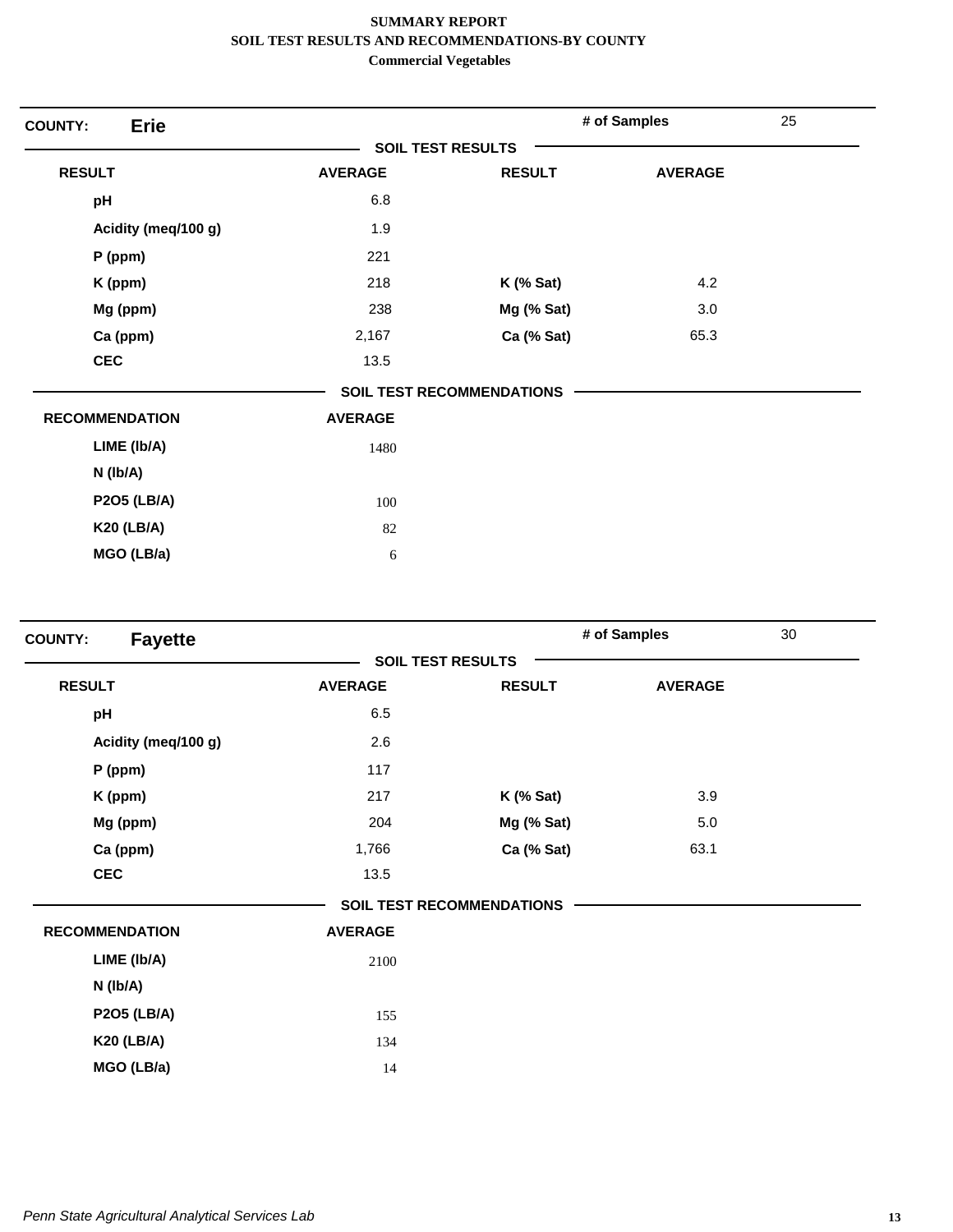| <b>Forest</b><br><b>COUNTY:</b> |                          |                                  | # of Samples   | 11 |
|---------------------------------|--------------------------|----------------------------------|----------------|----|
|                                 | <b>SOIL TEST RESULTS</b> |                                  |                |    |
| <b>RESULT</b>                   | <b>AVERAGE</b>           | <b>RESULT</b>                    | <b>AVERAGE</b> |    |
| pH                              | 6.6                      |                                  |                |    |
| Acidity (meq/100 g)             | 3.0                      |                                  |                |    |
| P (ppm)                         | 167                      |                                  |                |    |
| K (ppm)                         | 727                      | $K$ (% Sat)                      | 8.5            |    |
| Mg (ppm)                        | 193                      | Mg (% Sat)                       | 6.8            |    |
| Ca (ppm)                        | 1,598                    | Ca (% Sat)                       | 57.1           |    |
| <b>CEC</b>                      | 13.9                     |                                  |                |    |
|                                 |                          | <b>SOIL TEST RECOMMENDATIONS</b> |                |    |
| <b>RECOMMENDATION</b>           | <b>AVERAGE</b>           |                                  |                |    |
| LIME (Ib/A)                     | 2227                     |                                  |                |    |
| $N$ (lb/A)                      |                          |                                  |                |    |
| <b>P2O5 (LB/A)</b>              | 104                      |                                  |                |    |
| <b>K20 (LB/A)</b>               | 35                       |                                  |                |    |
| MGO (LB/a)                      | 20                       |                                  |                |    |

| <b>Franklin</b><br><b>COUNTY:</b> |                |                                  | # of Samples   | 20 |
|-----------------------------------|----------------|----------------------------------|----------------|----|
|                                   |                | <b>SOIL TEST RESULTS</b>         |                |    |
| <b>RESULT</b>                     | <b>AVERAGE</b> | <b>RESULT</b>                    | <b>AVERAGE</b> |    |
| pH                                | 6.1            |                                  |                |    |
| Acidity (meq/100 g)               | 3.7            |                                  |                |    |
| $P$ (ppm)                         | 105            |                                  |                |    |
| K (ppm)                           | 193            | <b>K</b> (% Sat)                 | 3.7            |    |
| Mg (ppm)                          | 169            | Mg (% Sat)                       | 2.2            |    |
| Ca (ppm)                          | 1,571          | Ca (% Sat)                       | 59.0           |    |
| <b>CEC</b>                        | 13.4           |                                  |                |    |
|                                   |                | <b>SOIL TEST RECOMMENDATIONS</b> |                |    |
| <b>RECOMMENDATION</b>             | <b>AVERAGE</b> |                                  |                |    |
| LIME (Ib/A)                       | 2875           |                                  |                |    |
| N (lb/A)                          |                |                                  |                |    |
| <b>P2O5 (LB/A)</b>                | 145            |                                  |                |    |
| <b>K20 (LB/A)</b>                 | 109            |                                  |                |    |
| MGO (LB/a)                        | 47             |                                  |                |    |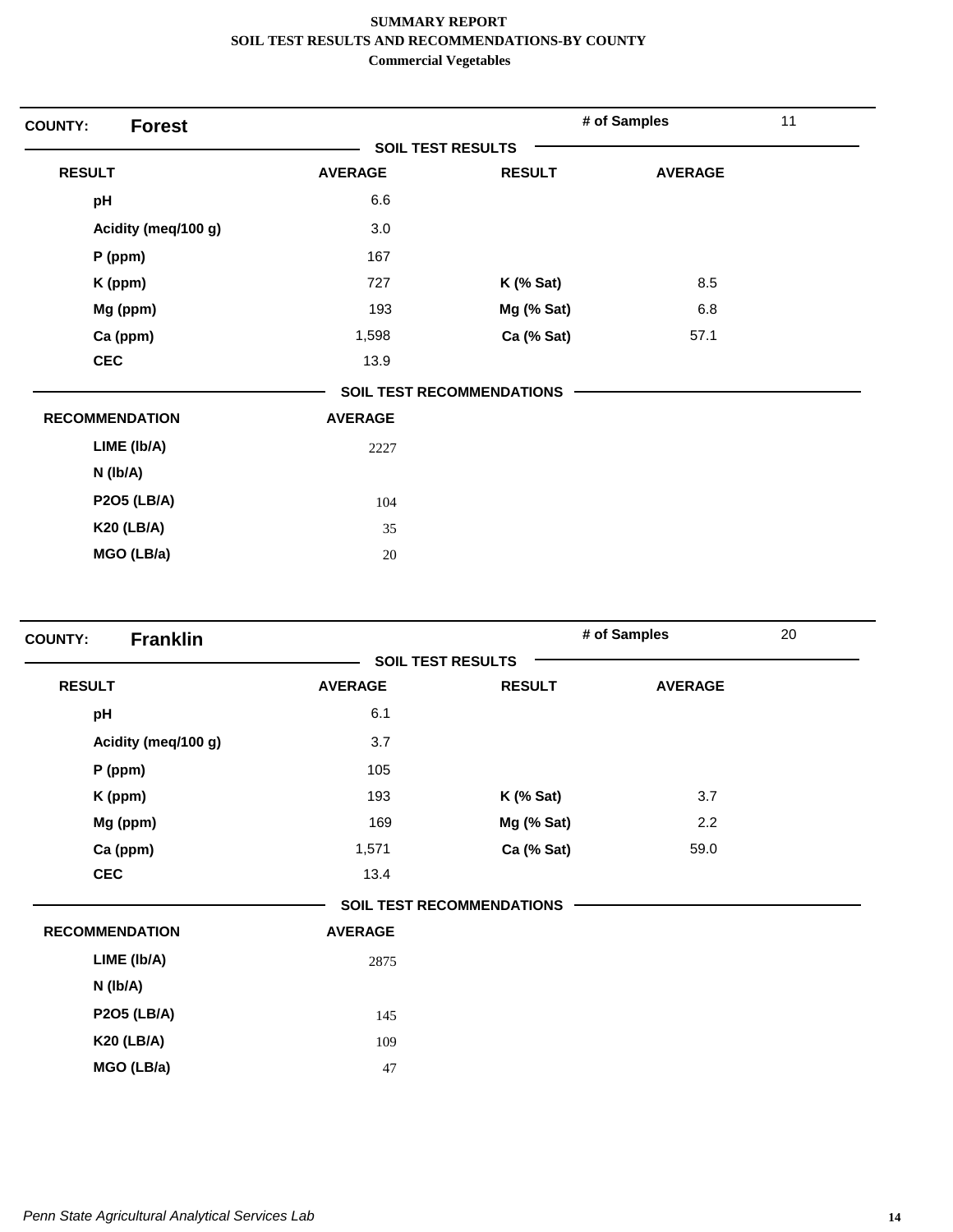| <b>Fulton</b><br><b>COUNTY:</b> |                          |                                  | # of Samples   | $\mathfrak{Z}$ |
|---------------------------------|--------------------------|----------------------------------|----------------|----------------|
|                                 | <b>SOIL TEST RESULTS</b> |                                  |                |                |
| <b>RESULT</b>                   | <b>AVERAGE</b>           | <b>RESULT</b>                    | <b>AVERAGE</b> |                |
| pH                              | 6.7                      |                                  |                |                |
| Acidity (meq/100 g)             | 0.7                      |                                  |                |                |
| P (ppm)                         | 471                      |                                  |                |                |
| K (ppm)                         | 211                      | $K$ (% Sat)                      | 3.7            |                |
| Mg (ppm)                        | 300                      | Mg (% Sat)                       | 16.1           |                |
| Ca (ppm)                        | 2,451                    | Ca (% Sat)                       | 77.7           |                |
| <b>CEC</b>                      | 15.8                     |                                  |                |                |
|                                 |                          | <b>SOIL TEST RECOMMENDATIONS</b> |                |                |
| <b>RECOMMENDATION</b>           | <b>AVERAGE</b>           |                                  |                |                |
| LIME (Ib/A)                     | $\boldsymbol{0}$         |                                  |                |                |
| N (Ib/A)                        |                          |                                  |                |                |
| <b>P2O5 (LB/A)</b>              |                          |                                  |                |                |
| <b>K20 (LB/A)</b>               |                          |                                  |                |                |
| MGO (LB/a)                      | $\boldsymbol{0}$         |                                  |                |                |

| <b>COUNTY:</b><br><b>Greene</b> |                |                                  | # of Samples   | 20 |
|---------------------------------|----------------|----------------------------------|----------------|----|
|                                 |                | <b>SOIL TEST RESULTS</b>         |                |    |
| <b>RESULT</b>                   | <b>AVERAGE</b> | <b>RESULT</b>                    | <b>AVERAGE</b> |    |
| pH                              | 5.8            |                                  |                |    |
| Acidity (meq/100 g)             | 4.8            |                                  |                |    |
| $P$ (ppm)                       | 24             |                                  |                |    |
| K (ppm)                         | 123            | $K$ (% Sat)                      | 2.6            |    |
| Mg (ppm)                        | 137            | Mg (% Sat)                       | 4.5            |    |
| Ca (ppm)                        | 1,169          | Ca (% Sat)                       | 48.1           |    |
| <b>CEC</b>                      | 12.1           |                                  |                |    |
|                                 |                | <b>SOIL TEST RECOMMENDATIONS</b> |                |    |
| <b>RECOMMENDATION</b>           | <b>AVERAGE</b> |                                  |                |    |
| LIME (Ib/A)                     | 4350           |                                  |                |    |
| $N$ (lb/A)                      |                |                                  |                |    |
| <b>P2O5 (LB/A)</b>              | 65             |                                  |                |    |
| <b>K20 (LB/A)</b>               | 10             |                                  |                |    |
| MGO (LB/a)                      | 73             |                                  |                |    |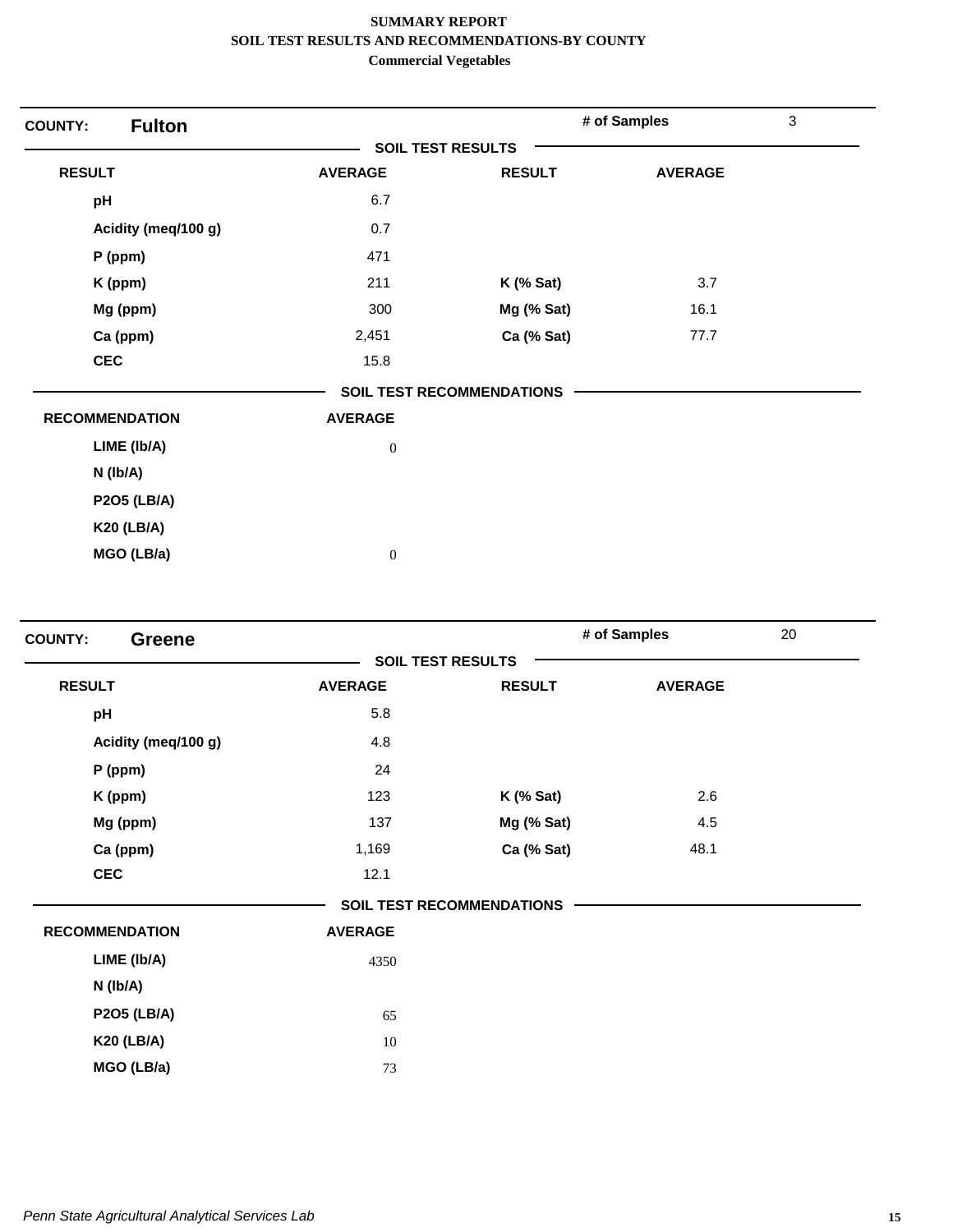| Huntingdon<br><b>COUNTY:</b> |                  |                                  | # of Samples   | $\boldsymbol{9}$ |
|------------------------------|------------------|----------------------------------|----------------|------------------|
|                              |                  | <b>SOIL TEST RESULTS</b>         |                |                  |
| <b>RESULT</b>                | <b>AVERAGE</b>   | <b>RESULT</b>                    | <b>AVERAGE</b> |                  |
| pH                           | 6.9              |                                  |                |                  |
| Acidity (meq/100 g)          | 1.2              |                                  |                |                  |
| P (ppm)                      | 99               |                                  |                |                  |
| K (ppm)                      | 149              | $K$ (% Sat)                      | 4.0            |                  |
| Mg (ppm)                     | 140              | Mg (% Sat)                       | 10.4           |                  |
| Ca (ppm)                     | 1,735            | Ca (% Sat)                       | 70.4           |                  |
| <b>CEC</b>                   | 10.0             |                                  |                |                  |
|                              |                  | <b>SOIL TEST RECOMMENDATIONS</b> |                |                  |
| <b>RECOMMENDATION</b>        | <b>AVERAGE</b>   |                                  |                |                  |
| LIME (Ib/A)                  | 667              |                                  |                |                  |
| N (Ib/A)                     |                  |                                  |                |                  |
| <b>P2O5 (LB/A)</b>           | 161              |                                  |                |                  |
| <b>K20 (LB/A)</b>            | 163              |                                  |                |                  |
| MGO (LB/a)                   | $\boldsymbol{0}$ |                                  |                |                  |

| Indiana<br><b>COUNTY:</b> |                |                                  | # of Samples   | 19 |
|---------------------------|----------------|----------------------------------|----------------|----|
|                           |                | <b>SOIL TEST RESULTS</b>         |                |    |
| <b>RESULT</b>             | <b>AVERAGE</b> | <b>RESULT</b>                    | <b>AVERAGE</b> |    |
| pH                        | 6.5            |                                  |                |    |
| Acidity (meg/100 g)       | 2.5            |                                  |                |    |
| P (ppm)                   | 142            |                                  |                |    |
| K (ppm)                   | 192            | $K$ (% Sat)                      | 3.6            |    |
| Mg (ppm)                  | 199            | Mg (% Sat)                       | 4.0            |    |
| Ca (ppm)                  | 1,889          | Ca (% Sat)                       | 63.3           |    |
| <b>CEC</b>                | 13.2           |                                  |                |    |
|                           |                | <b>SOIL TEST RECOMMENDATIONS</b> |                |    |
| <b>RECOMMENDATION</b>     | <b>AVERAGE</b> |                                  |                |    |
| LIME (Ib/A)               | 1526           |                                  |                |    |
| $N$ (lb/A)                |                |                                  |                |    |
| <b>P2O5 (LB/A)</b>        | 176            |                                  |                |    |
| <b>K20 (LB/A)</b>         | 145            |                                  |                |    |
| MGO (LB/a)                | 21             |                                  |                |    |
|                           |                |                                  |                |    |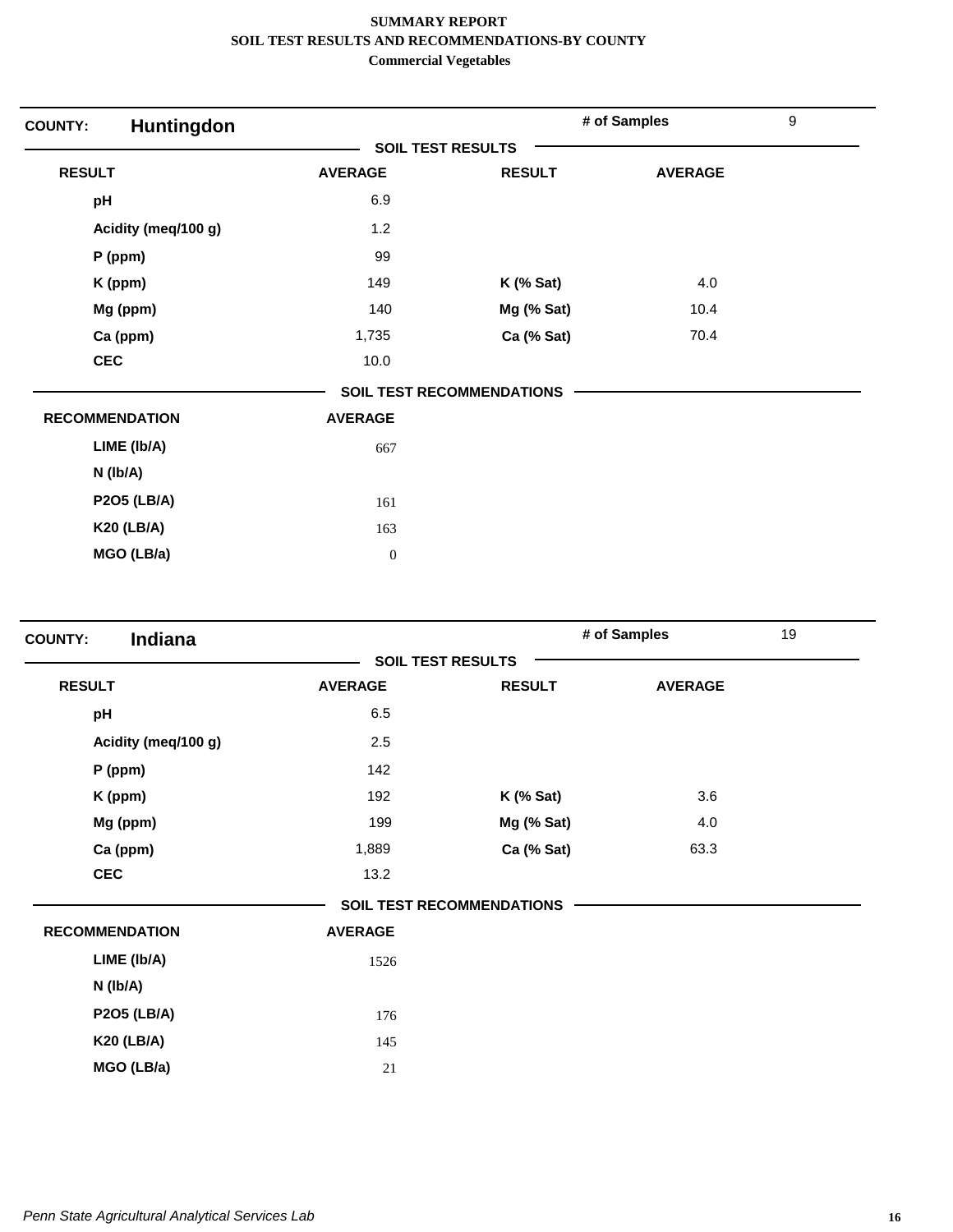| <b>Jefferson</b><br><b>COUNTY:</b> |                |                                  | # of Samples   | 22 |
|------------------------------------|----------------|----------------------------------|----------------|----|
|                                    |                | <b>SOIL TEST RESULTS</b>         |                |    |
| <b>RESULT</b>                      | <b>AVERAGE</b> | <b>RESULT</b>                    | <b>AVERAGE</b> |    |
| pH                                 | 6.7            |                                  |                |    |
| Acidity (meq/100 g)                | 1.9            |                                  |                |    |
| $P$ (ppm)                          | 168            |                                  |                |    |
| K (ppm)                            | 359            | $K$ (% Sat)                      | 6.2            |    |
| Mg (ppm)                           | 258            | Mg (% Sat)                       | 3.1            |    |
| Ca (ppm)                           | 2,162          | Ca (% Sat)                       | 62.3           |    |
| <b>CEC</b>                         | 13.6           |                                  |                |    |
|                                    |                | <b>SOIL TEST RECOMMENDATIONS</b> |                |    |
| <b>RECOMMENDATION</b>              | <b>AVERAGE</b> |                                  |                |    |
| LIME (Ib/A)                        | 1255           |                                  |                |    |
| $N$ ( $lb/A$ )                     |                |                                  |                |    |
| <b>P2O5 (LB/A)</b>                 | 136            |                                  |                |    |
| <b>K20 (LB/A)</b>                  | 92             |                                  |                |    |
| MGO (LB/a)                         | 20             |                                  |                |    |
|                                    |                |                                  |                |    |

| Juniata<br><b>COUNTY:</b> |                |                                  | # of Samples   | $\mathfrak{S}$ |
|---------------------------|----------------|----------------------------------|----------------|----------------|
|                           |                | <b>SOIL TEST RESULTS</b>         |                |                |
| <b>RESULT</b>             | <b>AVERAGE</b> | <b>RESULT</b>                    | <b>AVERAGE</b> |                |
| pH                        | 7.1            |                                  |                |                |
| Acidity (meq/100 g)       | 0.0            |                                  |                |                |
| P (ppm)                   | 63             |                                  |                |                |
| K (ppm)                   | 148            | $K$ (% Sat)                      | 3.0            |                |
| Mg (ppm)                  | 129            | Mg (% Sat)                       | 9.7            |                |
| Ca (ppm)                  | 2,373          | Ca (% Sat)                       | 88.7           |                |
| <b>CEC</b>                | 13.0           |                                  |                |                |
|                           |                | <b>SOIL TEST RECOMMENDATIONS</b> |                |                |
| <b>RECOMMENDATION</b>     | <b>AVERAGE</b> |                                  |                |                |
| LIME (Ib/A)               | $\mathbf{0}$   |                                  |                |                |
| $N$ ( $lb/A$ )            |                |                                  |                |                |
| <b>P2O5 (LB/A)</b>        | 110            |                                  |                |                |
| <b>K20 (LB/A)</b>         | 100            |                                  |                |                |
| MGO (LB/a)                | 10             |                                  |                |                |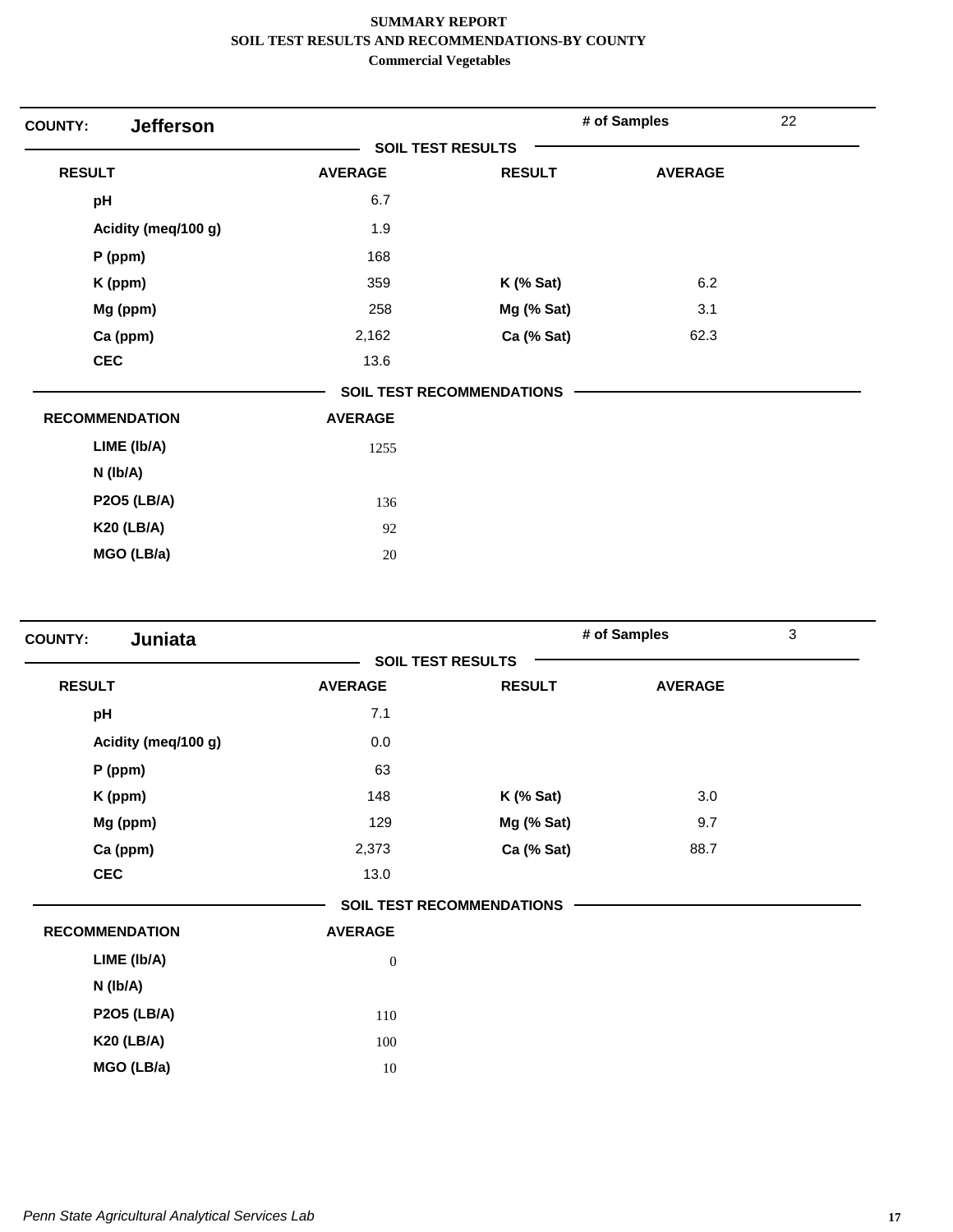| Lackawanna<br><b>COUNTY:</b> |                |                                  | # of Samples   | 84 |
|------------------------------|----------------|----------------------------------|----------------|----|
|                              |                | <b>SOIL TEST RESULTS</b>         |                |    |
| <b>RESULT</b>                | <b>AVERAGE</b> | <b>RESULT</b>                    | <b>AVERAGE</b> |    |
| pH                           | 6.6            |                                  |                |    |
| Acidity (meq/100 g)          | 2.1            |                                  |                |    |
| P (ppm)                      | 140            |                                  |                |    |
| K (ppm)                      | 145            | $K$ (% Sat)                      | 3.5            |    |
| Mg (ppm)                     | 132            | Mg (% Sat)                       | 5.2            |    |
| Ca (ppm)                     | 1,471          | Ca (% Sat)                       | 66.1           |    |
| <b>CEC</b>                   | 10.6           |                                  |                |    |
|                              |                | <b>SOIL TEST RECOMMENDATIONS</b> |                |    |
| <b>RECOMMENDATION</b>        | <b>AVERAGE</b> |                                  |                |    |
| LIME (Ib/A)                  | 1518           |                                  |                |    |
| N (Ib/A)                     |                |                                  |                |    |
| <b>P2O5 (LB/A)</b>           | 94             |                                  |                |    |
| <b>K20 (LB/A)</b>            | 116            |                                  |                |    |
| MGO (LB/a)                   | 25             |                                  |                |    |

| <b>COUNTY:</b><br>Lancaster |                |                                  | # of Samples   | 28 |
|-----------------------------|----------------|----------------------------------|----------------|----|
|                             |                | <b>SOIL TEST RESULTS</b>         |                |    |
| <b>RESULT</b>               | <b>AVERAGE</b> | <b>RESULT</b>                    | <b>AVERAGE</b> |    |
| pH                          | 6.8            |                                  |                |    |
| Acidity (meq/100 g)         | 1.3            |                                  |                |    |
| $P$ (ppm)                   | 168            |                                  |                |    |
| K (ppm)                     | 281            | $K$ (% Sat)                      | 6.7            |    |
| Mg (ppm)                    | 210            | Mg (% Sat)                       | 5.0            |    |
| Ca (ppm)                    | 1,910          | Ca (% Sat)                       | 64.6           |    |
| <b>CEC</b>                  | 10.9           |                                  |                |    |
|                             |                | <b>SOIL TEST RECOMMENDATIONS</b> |                |    |
| <b>RECOMMENDATION</b>       | <b>AVERAGE</b> |                                  |                |    |
| LIME (Ib/A)                 | 714            |                                  |                |    |
| N (Ib/A)                    |                |                                  |                |    |
| <b>P2O5 (LB/A)</b>          | 126            |                                  |                |    |
| <b>K20 (LB/A)</b>           | 133            |                                  |                |    |
| MGO (LB/a)                  | 13             |                                  |                |    |
|                             |                |                                  |                |    |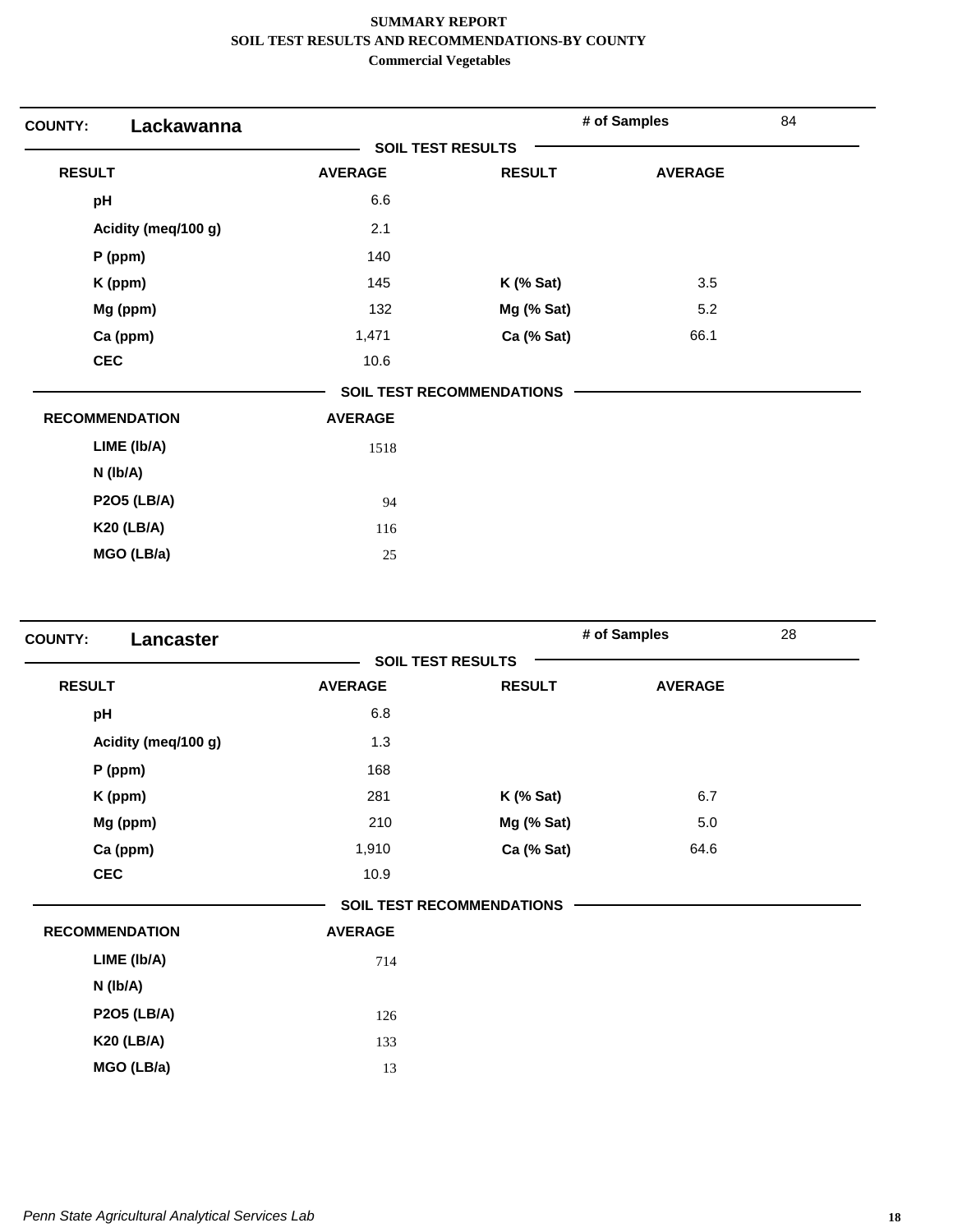| <b>COUNTY:</b><br><b>Lawrence</b> |                          |                                  | # of Samples   | 19 |
|-----------------------------------|--------------------------|----------------------------------|----------------|----|
|                                   | <b>SOIL TEST RESULTS</b> |                                  |                |    |
| <b>RESULT</b>                     | <b>AVERAGE</b>           | <b>RESULT</b>                    | <b>AVERAGE</b> |    |
| pH                                | 7.0                      |                                  |                |    |
| Acidity (meq/100 g)               | 1.0                      |                                  |                |    |
| P (ppm)                           | 117                      |                                  |                |    |
| K (ppm)                           | 230                      | $K$ (% Sat)                      | 4.8            |    |
| Mg (ppm)                          | 188                      | Mg (% Sat)                       | 14.5           |    |
| Ca (ppm)                          | 1,927                    | Ca (% Sat)                       | 73.6           |    |
| <b>CEC</b>                        | 12.0                     |                                  |                |    |
|                                   |                          | <b>SOIL TEST RECOMMENDATIONS</b> |                |    |
| <b>RECOMMENDATION</b>             | <b>AVERAGE</b>           |                                  |                |    |
| LIME (Ib/A)                       | 237                      |                                  |                |    |
| N (Ib/A)                          |                          |                                  |                |    |
| <b>P2O5 (LB/A)</b>                | 84                       |                                  |                |    |
| <b>K20 (LB/A)</b>                 | 30                       |                                  |                |    |
| MGO (LB/a)                        | 11                       |                                  |                |    |

| Lebanon<br><b>COUNTY:</b> |                  |                                  | # of Samples   | 17 |
|---------------------------|------------------|----------------------------------|----------------|----|
|                           |                  | <b>SOIL TEST RESULTS</b>         |                |    |
| <b>RESULT</b>             | <b>AVERAGE</b>   | <b>RESULT</b>                    | <b>AVERAGE</b> |    |
| pH                        | 6.8              |                                  |                |    |
| Acidity (meq/100 g)       | 2.0              |                                  |                |    |
| $P$ (ppm)                 | 345              |                                  |                |    |
| K (ppm)                   | 380              | $K$ (% Sat)                      | 5.8            |    |
| Mg (ppm)                  | 275              | Mg (% Sat)                       | 9.0            |    |
| Ca (ppm)                  | 2,530            | Ca (% Sat)                       | 65.6           |    |
| <b>CEC</b>                | 15.7             |                                  |                |    |
|                           |                  | <b>SOIL TEST RECOMMENDATIONS</b> |                |    |
| <b>RECOMMENDATION</b>     | <b>AVERAGE</b>   |                                  |                |    |
| LIME (Ib/A)               | 1353             |                                  |                |    |
| N (Ib/A)                  |                  |                                  |                |    |
| <b>P2O5 (LB/A)</b>        | 100              |                                  |                |    |
| <b>K20 (LB/A)</b>         | 228              |                                  |                |    |
| MGO (LB/a)                | $\boldsymbol{0}$ |                                  |                |    |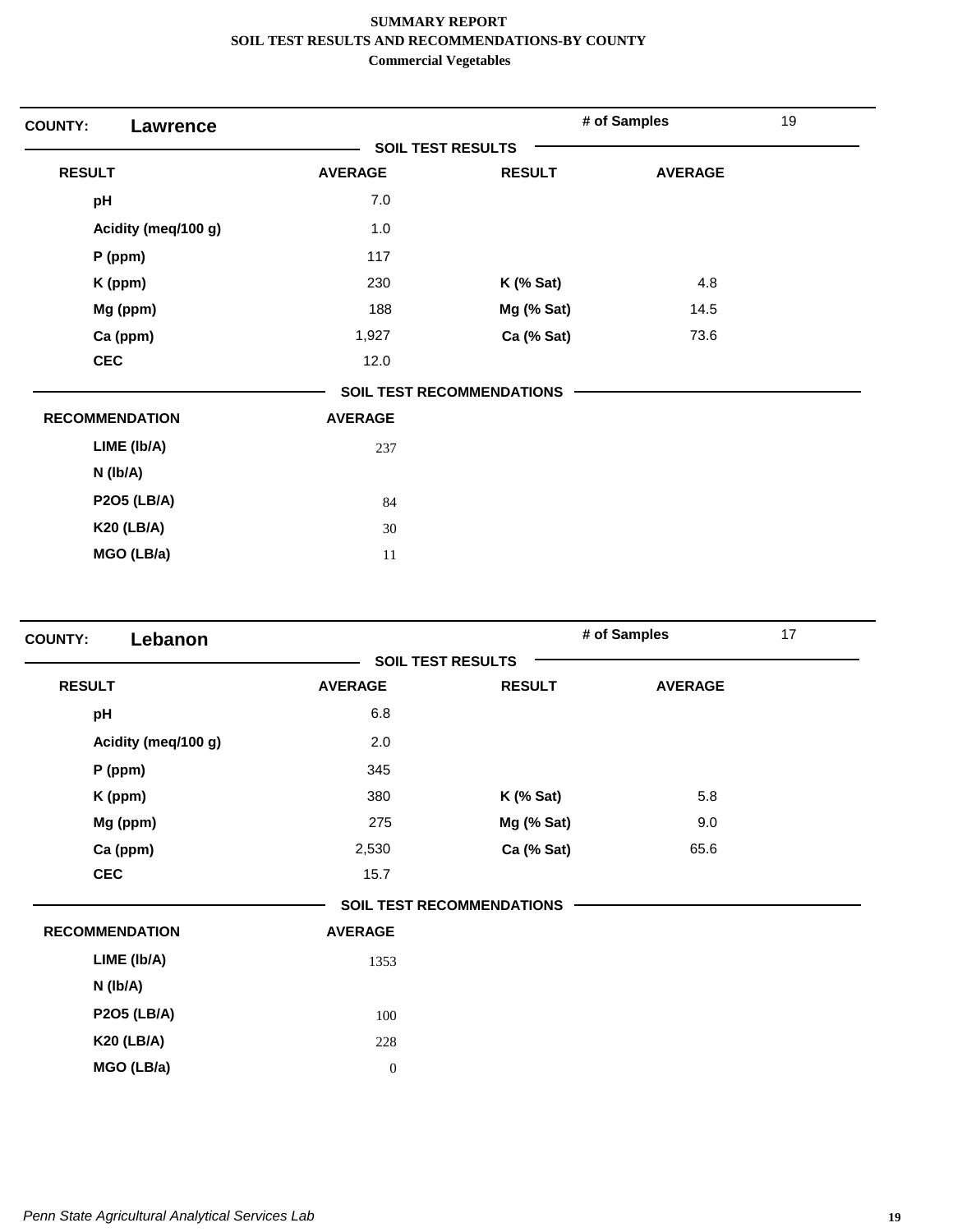| <b>SOIL TEST RESULTS</b><br><b>RESULT</b><br><b>AVERAGE</b><br><b>RESULT</b><br><b>AVERAGE</b><br>7.1<br>pH<br>0.9<br>Acidity (meg/100 g)<br>P (ppm)<br>250<br>5.0<br>324<br>K (ppm)<br>$K$ (% Sat)<br>Mg (ppm)<br>296<br>Mg (% Sat)<br>9.7<br>Ca (ppm)<br>Ca (% Sat)<br>71.5<br>2,826<br><b>CEC</b><br>14.6<br><b>SOIL TEST RECOMMENDATIONS</b><br><b>RECOMMENDATION</b><br><b>AVERAGE</b><br>LIME (Ib/A)<br>$\boldsymbol{0}$<br>$N$ ( $lb/A$ )<br><b>P2O5 (LB/A)</b><br>118<br><b>K20 (LB/A)</b><br>163 | Lehigh<br><b>COUNTY:</b> |  | # of Samples | 49 |
|-----------------------------------------------------------------------------------------------------------------------------------------------------------------------------------------------------------------------------------------------------------------------------------------------------------------------------------------------------------------------------------------------------------------------------------------------------------------------------------------------------------|--------------------------|--|--------------|----|
|                                                                                                                                                                                                                                                                                                                                                                                                                                                                                                           |                          |  |              |    |
|                                                                                                                                                                                                                                                                                                                                                                                                                                                                                                           |                          |  |              |    |
|                                                                                                                                                                                                                                                                                                                                                                                                                                                                                                           |                          |  |              |    |
|                                                                                                                                                                                                                                                                                                                                                                                                                                                                                                           |                          |  |              |    |
|                                                                                                                                                                                                                                                                                                                                                                                                                                                                                                           |                          |  |              |    |
|                                                                                                                                                                                                                                                                                                                                                                                                                                                                                                           |                          |  |              |    |
|                                                                                                                                                                                                                                                                                                                                                                                                                                                                                                           |                          |  |              |    |
|                                                                                                                                                                                                                                                                                                                                                                                                                                                                                                           |                          |  |              |    |
|                                                                                                                                                                                                                                                                                                                                                                                                                                                                                                           |                          |  |              |    |
|                                                                                                                                                                                                                                                                                                                                                                                                                                                                                                           |                          |  |              |    |
|                                                                                                                                                                                                                                                                                                                                                                                                                                                                                                           |                          |  |              |    |
|                                                                                                                                                                                                                                                                                                                                                                                                                                                                                                           |                          |  |              |    |
|                                                                                                                                                                                                                                                                                                                                                                                                                                                                                                           |                          |  |              |    |
|                                                                                                                                                                                                                                                                                                                                                                                                                                                                                                           |                          |  |              |    |
|                                                                                                                                                                                                                                                                                                                                                                                                                                                                                                           |                          |  |              |    |
| MGO (LB/a)<br>5                                                                                                                                                                                                                                                                                                                                                                                                                                                                                           |                          |  |              |    |

| <b>SOIL TEST RESULTS</b><br><b>RESULT</b><br><b>RESULT</b><br><b>AVERAGE</b><br><b>AVERAGE</b><br>pH<br>6.6<br>Acidity (meq/100 g)<br>2.1<br>245<br>$P$ (ppm)<br>187<br>4.1<br><b>K</b> (% Sat)<br>K (ppm)<br>168<br>3.1<br>Mg (ppm)<br>Mg (% Sat)<br>Ca (ppm)<br>Ca (% Sat)<br>63.2<br>1,861<br><b>CEC</b><br>12.1<br><b>SOIL TEST RECOMMENDATIONS</b><br><b>RECOMMENDATION</b><br><b>AVERAGE</b><br>LIME (Ib/A)<br>1588<br>N (Ib/A) | <b>COUNTY:</b><br>Luzerne |  | # of Samples | 51 |
|---------------------------------------------------------------------------------------------------------------------------------------------------------------------------------------------------------------------------------------------------------------------------------------------------------------------------------------------------------------------------------------------------------------------------------------|---------------------------|--|--------------|----|
|                                                                                                                                                                                                                                                                                                                                                                                                                                       |                           |  |              |    |
|                                                                                                                                                                                                                                                                                                                                                                                                                                       |                           |  |              |    |
|                                                                                                                                                                                                                                                                                                                                                                                                                                       |                           |  |              |    |
|                                                                                                                                                                                                                                                                                                                                                                                                                                       |                           |  |              |    |
|                                                                                                                                                                                                                                                                                                                                                                                                                                       |                           |  |              |    |
|                                                                                                                                                                                                                                                                                                                                                                                                                                       |                           |  |              |    |
|                                                                                                                                                                                                                                                                                                                                                                                                                                       |                           |  |              |    |
|                                                                                                                                                                                                                                                                                                                                                                                                                                       |                           |  |              |    |
|                                                                                                                                                                                                                                                                                                                                                                                                                                       |                           |  |              |    |
|                                                                                                                                                                                                                                                                                                                                                                                                                                       |                           |  |              |    |
|                                                                                                                                                                                                                                                                                                                                                                                                                                       |                           |  |              |    |
|                                                                                                                                                                                                                                                                                                                                                                                                                                       |                           |  |              |    |
|                                                                                                                                                                                                                                                                                                                                                                                                                                       |                           |  |              |    |
| <b>P2O5 (LB/A)</b><br>112                                                                                                                                                                                                                                                                                                                                                                                                             |                           |  |              |    |
| <b>K20 (LB/A)</b><br>116                                                                                                                                                                                                                                                                                                                                                                                                              |                           |  |              |    |
| MGO (LB/a)<br>22                                                                                                                                                                                                                                                                                                                                                                                                                      |                           |  |              |    |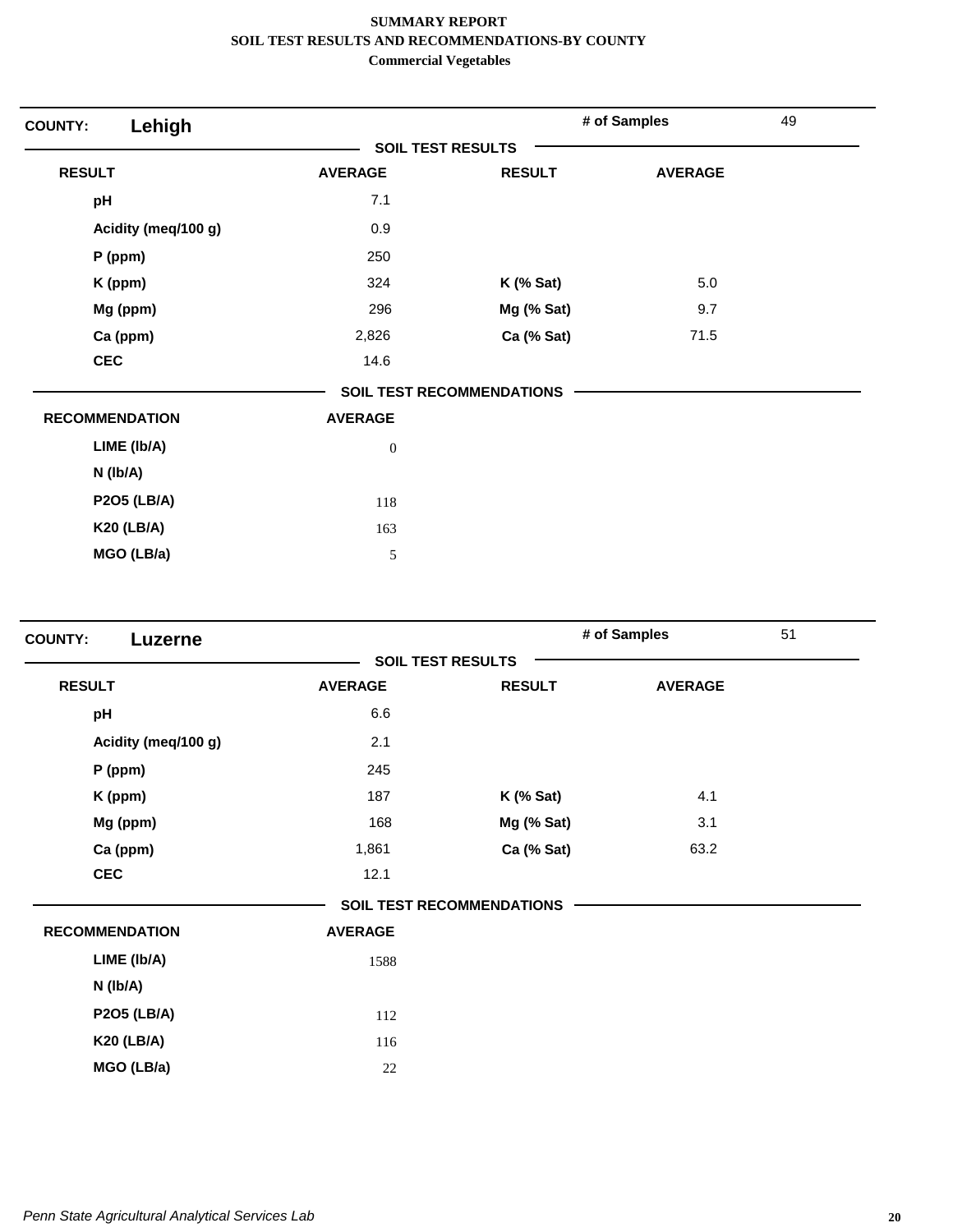| <b>COUNTY:</b> | Lycoming              |                          |                                  | # of Samples   | 18 |
|----------------|-----------------------|--------------------------|----------------------------------|----------------|----|
|                |                       | <b>SOIL TEST RESULTS</b> |                                  |                |    |
| <b>RESULT</b>  |                       | <b>AVERAGE</b>           | <b>RESULT</b>                    | <b>AVERAGE</b> |    |
| pH             |                       | 6.6                      |                                  |                |    |
|                | Acidity (meg/100 g)   | 2.3                      |                                  |                |    |
|                | P (ppm)               | 175                      |                                  |                |    |
|                | K (ppm)               | 216                      | $K$ (% Sat)                      | 4.2            |    |
|                | Mg (ppm)              | 168                      | Mg (% Sat)                       | 5.5            |    |
|                | Ca (ppm)              | 1,640                    | Ca (% Sat)                       | 64.1           |    |
|                | <b>CEC</b>            | 12.4                     |                                  |                |    |
|                |                       |                          | <b>SOIL TEST RECOMMENDATIONS</b> |                |    |
|                | <b>RECOMMENDATION</b> | <b>AVERAGE</b>           |                                  |                |    |
|                | LIME (Ib/A)           | 1306                     |                                  |                |    |
|                | $N$ ( $lb/A$ )        |                          |                                  |                |    |
|                | <b>P2O5 (LB/A)</b>    | 61                       |                                  |                |    |
|                | <b>K20 (LB/A)</b>     | 58                       |                                  |                |    |
|                | MGO (LB/a)            | $\,$ 8 $\,$              |                                  |                |    |
|                |                       |                          |                                  |                |    |

| <b>McKean</b><br><b>COUNTY:</b> |                |                                  | # of Samples   | 18 |
|---------------------------------|----------------|----------------------------------|----------------|----|
|                                 |                | <b>SOIL TEST RESULTS</b>         |                |    |
| <b>RESULT</b>                   | <b>AVERAGE</b> | <b>RESULT</b>                    | <b>AVERAGE</b> |    |
| pH                              | 6.7            |                                  |                |    |
| Acidity (meq/100 g)             | 2.5            |                                  |                |    |
| P (ppm)                         | 27             |                                  |                |    |
| K (ppm)                         | 102            | $K$ (% Sat)                      | 2.1            |    |
| Mg (ppm)                        | 141            | Mg (% Sat)                       | 2.9            |    |
| Ca (ppm)                        | 1,672          | Ca (% Sat)                       | 70.1           |    |
| <b>CEC</b>                      | 12.0           |                                  |                |    |
|                                 |                | <b>SOIL TEST RECOMMENDATIONS</b> |                |    |
| <b>RECOMMENDATION</b>           | <b>AVERAGE</b> |                                  |                |    |
| LIME (Ib/A)                     | 2083           |                                  |                |    |
| N (Ib/A)                        |                |                                  |                |    |
| <b>P2O5 (LB/A)</b>              | 103            |                                  |                |    |
| <b>K20 (LB/A)</b>               | 42             |                                  |                |    |
| MGO (LB/a)                      | 28             |                                  |                |    |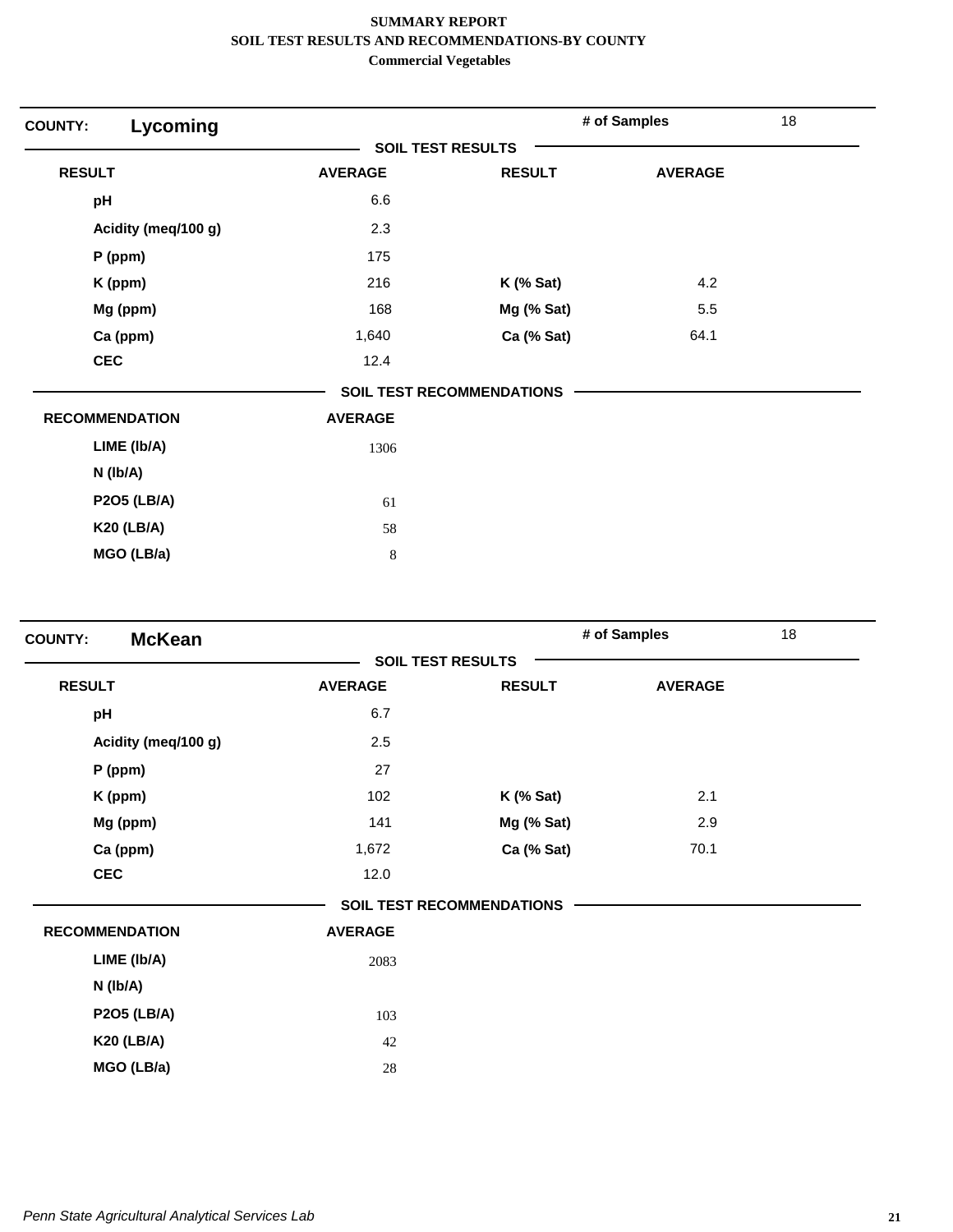| <b>Mercer</b><br><b>COUNTY:</b> |                          |                                  | # of Samples   | 14 |
|---------------------------------|--------------------------|----------------------------------|----------------|----|
|                                 | <b>SOIL TEST RESULTS</b> |                                  |                |    |
| <b>RESULT</b>                   | <b>AVERAGE</b>           | <b>RESULT</b>                    | <b>AVERAGE</b> |    |
| pH                              | 6.8                      |                                  |                |    |
| Acidity (meg/100 g)             | 1.5                      |                                  |                |    |
| P (ppm)                         | 162                      |                                  |                |    |
| K (ppm)                         | 213                      | $K$ (% Sat)                      | 4.2            |    |
| Mg (ppm)                        | 193                      | Mg (% Sat)                       | 2.8            |    |
| Ca (ppm)                        | 1,963                    | Ca (% Sat)                       | 68.8           |    |
| <b>CEC</b>                      | 11.8                     |                                  |                |    |
|                                 |                          | <b>SOIL TEST RECOMMENDATIONS</b> |                |    |
| <b>RECOMMENDATION</b>           | <b>AVERAGE</b>           |                                  |                |    |
| LIME (Ib/A)                     | 857                      |                                  |                |    |
| $N$ ( $lb/A$ )                  |                          |                                  |                |    |
| <b>P2O5 (LB/A)</b>              | 121                      |                                  |                |    |
| <b>K20 (LB/A)</b>               | 121                      |                                  |                |    |
| MGO (LB/a)                      | 62                       |                                  |                |    |
|                                 |                          |                                  |                |    |

| <b>Mifflin</b><br><b>COUNTY:</b> |                |                                  | # of Samples   | $\,6\,$ |
|----------------------------------|----------------|----------------------------------|----------------|---------|
|                                  |                | <b>SOIL TEST RESULTS</b>         |                |         |
| <b>RESULT</b>                    | <b>AVERAGE</b> | <b>RESULT</b>                    | <b>AVERAGE</b> |         |
| pH                               | 6.7            |                                  |                |         |
| Acidity (meq/100 g)              | 3.1            |                                  |                |         |
| $P$ (ppm)                        | 127            |                                  |                |         |
| K (ppm)                          | 216            | $K$ (% Sat)                      | 4.3            |         |
| Mg (ppm)                         | 203            | Mg (% Sat)                       | 7.6            |         |
| Ca (ppm)                         | 1,942          | Ca (% Sat)                       | 53.8           |         |
| <b>CEC</b>                       | 12.9           |                                  |                |         |
|                                  |                | <b>SOIL TEST RECOMMENDATIONS</b> |                |         |
| <b>RECOMMENDATION</b>            | <b>AVERAGE</b> |                                  |                |         |
| LIME (Ib/A)                      | 2400           |                                  |                |         |
| N (Ib/A)                         |                |                                  |                |         |
| <b>P2O5 (LB/A)</b>               | 150            |                                  |                |         |
| <b>K20 (LB/A)</b>                | 105            |                                  |                |         |
| MGO (LB/a)                       | 44             |                                  |                |         |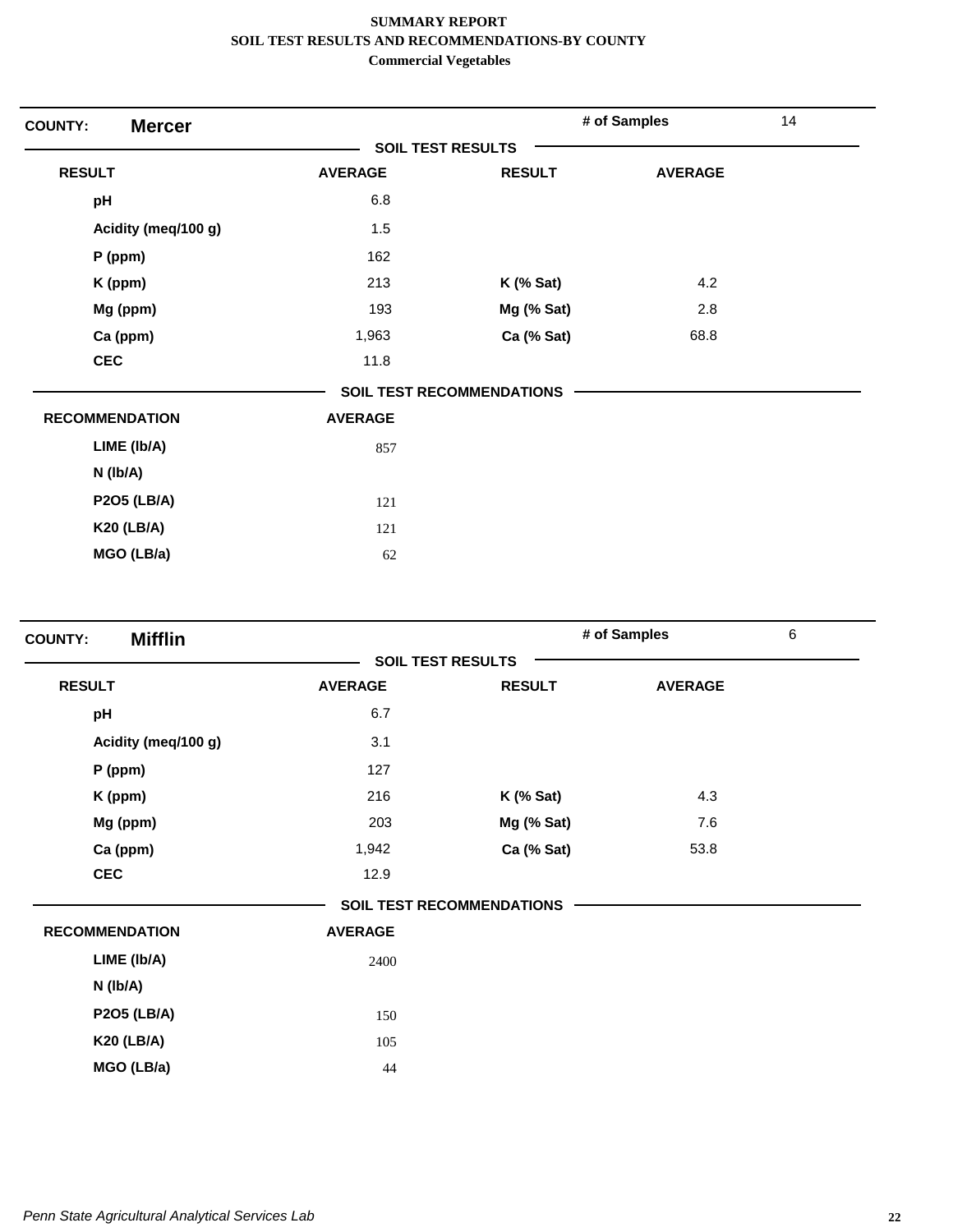| <b>Monroe</b><br><b>COUNTY:</b> |                          |                                  | # of Samples   | $\overline{2}$ |
|---------------------------------|--------------------------|----------------------------------|----------------|----------------|
|                                 | <b>SOIL TEST RESULTS</b> |                                  |                |                |
| <b>RESULT</b>                   | <b>AVERAGE</b>           | <b>RESULT</b>                    | <b>AVERAGE</b> |                |
| pH                              | 6.9                      |                                  |                |                |
| Acidity (meq/100 g)             | 1.1                      |                                  |                |                |
| P (ppm)                         | 259                      |                                  |                |                |
| K (ppm)                         | 218                      | $K$ (% Sat)                      | 4.3            |                |
| Mg (ppm)                        | 264                      | Mg (% Sat)                       | 18.8           |                |
| Ca (ppm)                        | 2,855                    | Ca (% Sat)                       | 65.1           |                |
| <b>CEC</b>                      | 13.4                     |                                  |                |                |
|                                 |                          | <b>SOIL TEST RECOMMENDATIONS</b> |                |                |
| <b>RECOMMENDATION</b>           | <b>AVERAGE</b>           |                                  |                |                |
| LIME (Ib/A)                     | $\boldsymbol{0}$         |                                  |                |                |
| N (Ib/A)                        |                          |                                  |                |                |
| <b>P2O5 (LB/A)</b>              | 265                      |                                  |                |                |
| <b>K20 (LB/A)</b>               |                          |                                  |                |                |
| MGO (LB/a)                      | $\boldsymbol{0}$         |                                  |                |                |

| <b>COUNTY:</b>        | <b>Montgomery</b>   |                          |                                  | # of Samples   | 81 |
|-----------------------|---------------------|--------------------------|----------------------------------|----------------|----|
|                       |                     | <b>SOIL TEST RESULTS</b> |                                  |                |    |
| <b>RESULT</b>         |                     | <b>AVERAGE</b>           | <b>RESULT</b>                    | <b>AVERAGE</b> |    |
| pH                    |                     | 6.6                      |                                  |                |    |
|                       | Acidity (meq/100 g) | 2.3                      |                                  |                |    |
| $P$ (ppm)             |                     | 130                      |                                  |                |    |
|                       | K (ppm)             | 187                      | $K$ (% Sat)                      | 4.0            |    |
|                       | Mg (ppm)            | 241                      | Mg (% Sat)                       | 5.7            |    |
|                       | Ca (ppm)            | 1,494                    | Ca (% Sat)                       | 57.9           |    |
| <b>CEC</b>            |                     | 12.0                     |                                  |                |    |
|                       |                     |                          | <b>SOIL TEST RECOMMENDATIONS</b> |                |    |
| <b>RECOMMENDATION</b> |                     | <b>AVERAGE</b>           |                                  |                |    |
|                       | LIME (Ib/A)         | 2265                     |                                  |                |    |
| N (Ib/A)              |                     |                          |                                  |                |    |
|                       | <b>P2O5 (LB/A)</b>  | 213                      |                                  |                |    |
|                       | <b>K20 (LB/A)</b>   | 161                      |                                  |                |    |
|                       | MGO (LB/a)          | 28                       |                                  |                |    |
|                       |                     |                          |                                  |                |    |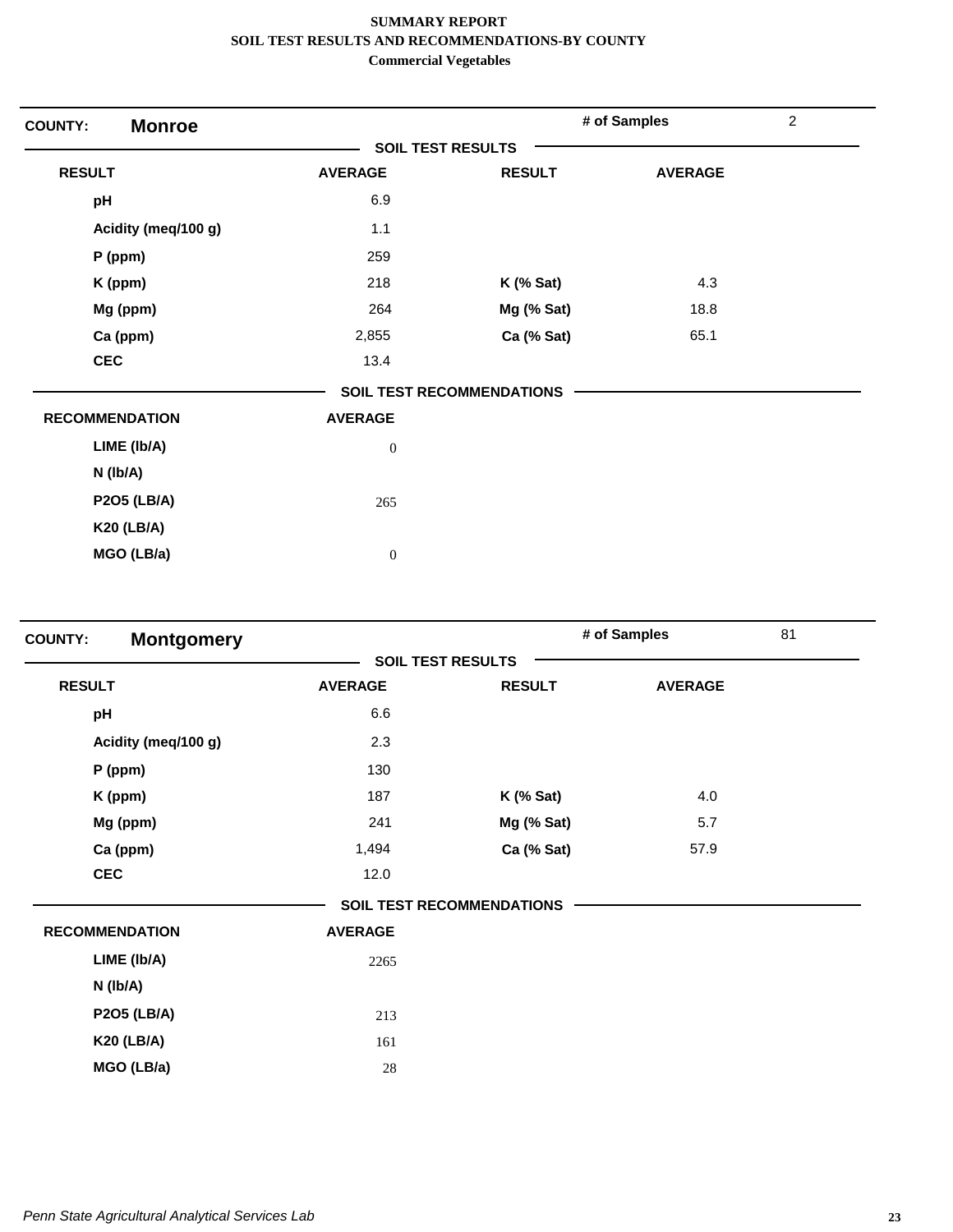| <b>Montour</b><br><b>COUNTY:</b> |                          |                                  | # of Samples   | 1 |
|----------------------------------|--------------------------|----------------------------------|----------------|---|
|                                  | <b>SOIL TEST RESULTS</b> |                                  |                |   |
| <b>RESULT</b>                    | <b>AVERAGE</b>           | <b>RESULT</b>                    | <b>AVERAGE</b> |   |
| pH                               | 7.6                      |                                  |                |   |
| Acidity (meq/100 g)              | 0.0                      |                                  |                |   |
| $P$ (ppm)                        | 410                      |                                  |                |   |
| K (ppm)                          | 318                      | $K$ (% Sat)                      | 5.6            |   |
| Mg (ppm)                         | 324                      | Mg (% Sat)                       | 18.4           |   |
| Ca (ppm)                         | 2,231                    | Ca (% Sat)                       | 76.0           |   |
| <b>CEC</b>                       | 14.7                     |                                  |                |   |
|                                  |                          | <b>SOIL TEST RECOMMENDATIONS</b> |                |   |
| <b>RECOMMENDATION</b>            | <b>AVERAGE</b>           |                                  |                |   |
| LIME (Ib/A)                      | $\boldsymbol{0}$         |                                  |                |   |
| N (Ib/A)                         |                          |                                  |                |   |
| <b>P2O5 (LB/A)</b>               |                          |                                  |                |   |
| <b>K20 (LB/A)</b>                |                          |                                  |                |   |
| MGO (LB/a)                       |                          |                                  |                |   |

| Northampton<br><b>COUNTY:</b> |                |                                  | # of Samples   | 36 |
|-------------------------------|----------------|----------------------------------|----------------|----|
|                               |                | <b>SOIL TEST RESULTS</b>         |                |    |
| <b>RESULT</b>                 | <b>AVERAGE</b> | <b>RESULT</b>                    | <b>AVERAGE</b> |    |
| pH                            | 6.8            |                                  |                |    |
| Acidity (meq/100 g)           | 1.7            |                                  |                |    |
| P (ppm)                       | 148            |                                  |                |    |
| K (ppm)                       | 248            | $K$ (% Sat)                      | 5.3            |    |
| Mg (ppm)                      | 228            | Mg (% Sat)                       | 8.8            |    |
| Ca (ppm)                      | 2,055          | Ca (% Sat)                       | 63.8           |    |
| <b>CEC</b>                    | 12.5           |                                  |                |    |
|                               |                | <b>SOIL TEST RECOMMENDATIONS</b> |                |    |
| <b>RECOMMENDATION</b>         | <b>AVERAGE</b> |                                  |                |    |
| LIME (Ib/A)                   | 1194           |                                  |                |    |
| N (Ib/A)                      |                |                                  |                |    |
| <b>P2O5 (LB/A)</b>            | 133            |                                  |                |    |
| <b>K20 (LB/A)</b>             | 122            |                                  |                |    |
| MGO (LB/a)                    | 7              |                                  |                |    |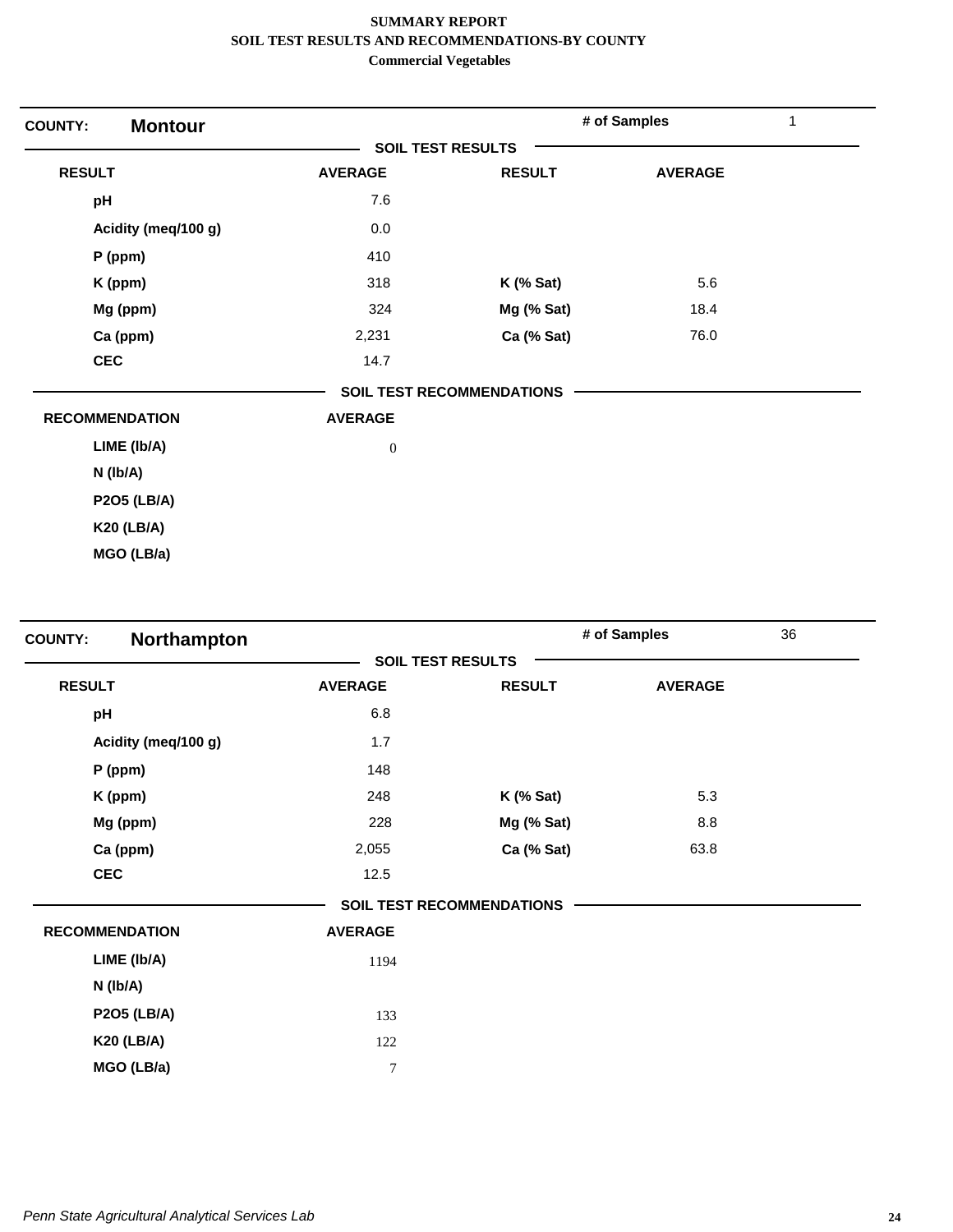| <b>Northumberland</b><br><b>COUNTY:</b> |                |                                  | # of Samples   | 12 |
|-----------------------------------------|----------------|----------------------------------|----------------|----|
|                                         |                | <b>SOIL TEST RESULTS</b>         |                |    |
| <b>RESULT</b>                           | <b>AVERAGE</b> | <b>RESULT</b>                    | <b>AVERAGE</b> |    |
| pH                                      | 6.6            |                                  |                |    |
| Acidity (meq/100 g)                     | 2.4            |                                  |                |    |
| P (ppm)                                 | 228            |                                  |                |    |
| K (ppm)                                 | 252            | <b>K</b> (% Sat)                 | 5.1            |    |
| Mg (ppm)                                | 180            | Mg (% Sat)                       | 4.3            |    |
| Ca (ppm)                                | 2,109          | Ca (% Sat)                       | 61.8           |    |
| <b>CEC</b>                              | 12.9           |                                  |                |    |
|                                         |                | <b>SOIL TEST RECOMMENDATIONS</b> |                |    |
| <b>RECOMMENDATION</b>                   | <b>AVERAGE</b> |                                  |                |    |
| LIME (Ib/A)                             | 1750           |                                  |                |    |
| N (Ib/A)                                |                |                                  |                |    |
| <b>P2O5 (LB/A)</b>                      | 100            |                                  |                |    |
| <b>K20 (LB/A)</b>                       | 100            |                                  |                |    |
| MGO (LB/a)                              | 11             |                                  |                |    |

| <b>Perry</b><br><b>COUNTY:</b> |                |                                  | # of Samples   | 13 |
|--------------------------------|----------------|----------------------------------|----------------|----|
|                                |                | <b>SOIL TEST RESULTS</b>         |                |    |
| <b>RESULT</b>                  | <b>AVERAGE</b> | <b>RESULT</b>                    | <b>AVERAGE</b> |    |
| pH                             | 6.5            |                                  |                |    |
| Acidity (meq/100 g)            | 2.8            |                                  |                |    |
| $P$ (ppm)                      | 166            |                                  |                |    |
| K (ppm)                        | 228            | $K$ (% Sat)                      | 4.7            |    |
| Mg (ppm)                       | 160            | Mg (% Sat)                       | 5.7            |    |
| Ca (ppm)                       | 1,548          | Ca (% Sat)                       | 60.4           |    |
| <b>CEC</b>                     | 12.5           |                                  |                |    |
|                                |                | <b>SOIL TEST RECOMMENDATIONS</b> |                |    |
| <b>RECOMMENDATION</b>          | <b>AVERAGE</b> |                                  |                |    |
| LIME (Ib/A)                    | 2000           |                                  |                |    |
| N (Ib/A)                       |                |                                  |                |    |
| <b>P2O5 (LB/A)</b>             | 99             |                                  |                |    |
| <b>K20 (LB/A)</b>              |                |                                  |                |    |
| MGO (LB/a)                     | 9              |                                  |                |    |
|                                |                |                                  |                |    |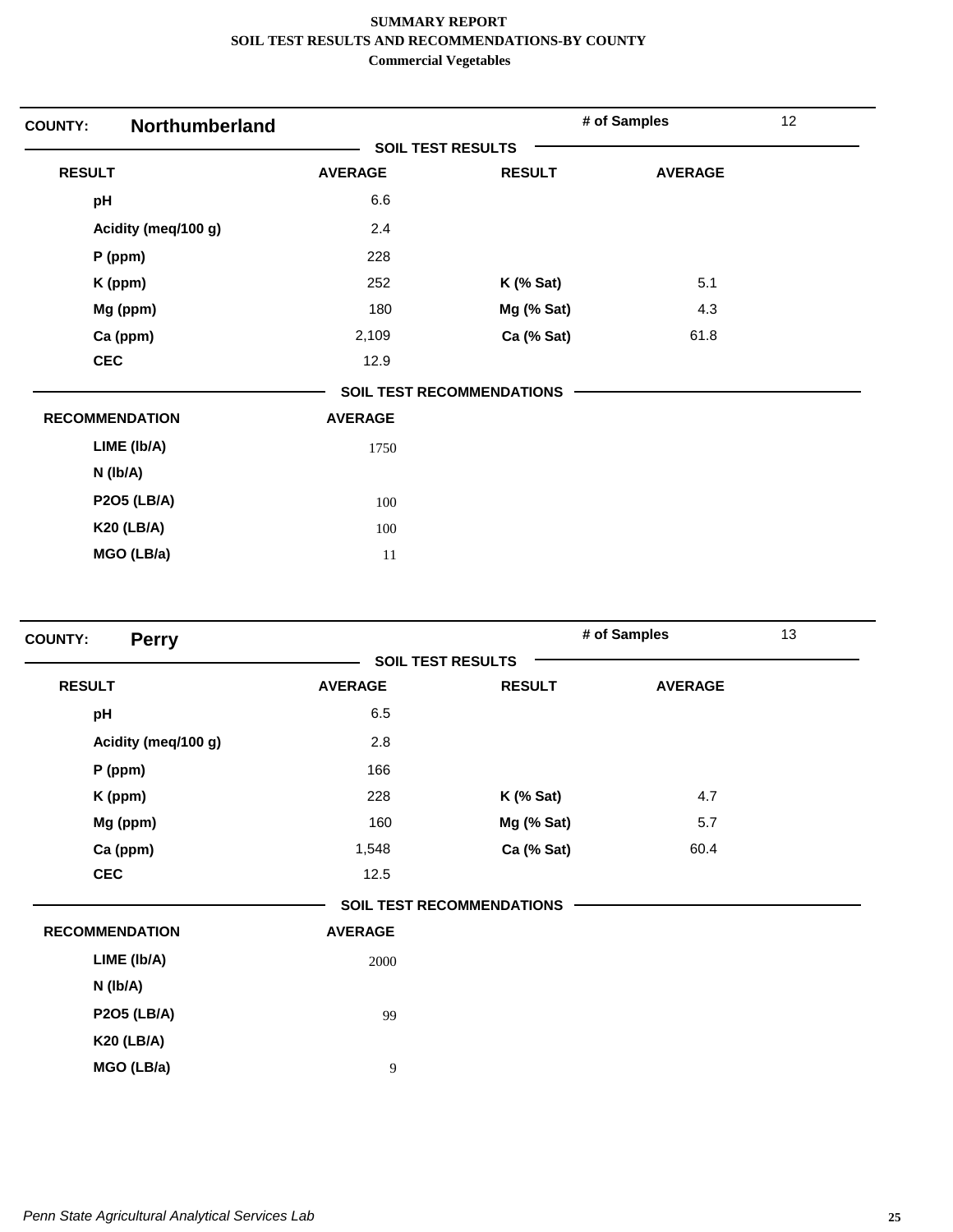| Philadelphia<br><b>COUNTY:</b> |                          |                                  | # of Samples   | 27 |
|--------------------------------|--------------------------|----------------------------------|----------------|----|
|                                | <b>SOIL TEST RESULTS</b> |                                  |                |    |
| <b>RESULT</b>                  | <b>AVERAGE</b>           | <b>RESULT</b>                    | <b>AVERAGE</b> |    |
| pH                             | 7.2                      |                                  |                |    |
| Acidity (meq/100 g)            | 0.2                      |                                  |                |    |
| P (ppm)                        | 336                      |                                  |                |    |
| K (ppm)                        | 245                      | $K$ (% Sat)                      | 4.2            |    |
| Mg (ppm)                       | 325                      | Mg (% Sat)                       | 20.1           |    |
| Ca (ppm)                       | 2,671                    | Ca (% Sat)                       | 75.9           |    |
| <b>CEC</b>                     | 15.3                     |                                  |                |    |
|                                |                          | <b>SOIL TEST RECOMMENDATIONS</b> |                |    |
| <b>RECOMMENDATION</b>          | <b>AVERAGE</b>           |                                  |                |    |
| LIME (Ib/A)                    | $\boldsymbol{0}$         |                                  |                |    |
| N (Ib/A)                       |                          |                                  |                |    |
| <b>P2O5 (LB/A)</b>             |                          |                                  |                |    |
| <b>K20 (LB/A)</b>              | 184                      |                                  |                |    |
| MGO (LB/a)                     | 4                        |                                  |                |    |

| <b>Potter</b><br><b>COUNTY:</b> |                |                                  | # of Samples   | 14 |
|---------------------------------|----------------|----------------------------------|----------------|----|
|                                 |                | <b>SOIL TEST RESULTS</b>         |                |    |
| <b>RESULT</b>                   | <b>AVERAGE</b> | <b>RESULT</b>                    | <b>AVERAGE</b> |    |
| pH                              | 6.0            |                                  |                |    |
| Acidity (meq/100 g)             | 5.3            |                                  |                |    |
| $P$ (ppm)                       | 101            |                                  |                |    |
| K (ppm)                         | 228            | <b>K</b> (% Sat)                 | 4.2            |    |
| Mg (ppm)                        | 178            | Mg (% Sat)                       | 7.9            |    |
| Ca (ppm)                        | 1,311          | Ca (% Sat)                       | 47.9           |    |
| <b>CEC</b>                      | 14.0           |                                  |                |    |
|                                 |                | <b>SOIL TEST RECOMMENDATIONS</b> |                |    |
| <b>RECOMMENDATION</b>           | <b>AVERAGE</b> |                                  |                |    |
| LIME (Ib/A)                     | 4593           |                                  |                |    |
| N (lb/A)                        |                |                                  |                |    |
| <b>P2O5 (LB/A)</b>              | 146            |                                  |                |    |
| <b>K20 (LB/A)</b>               | 25             |                                  |                |    |
| MGO (LB/a)                      | 44             |                                  |                |    |
|                                 |                |                                  |                |    |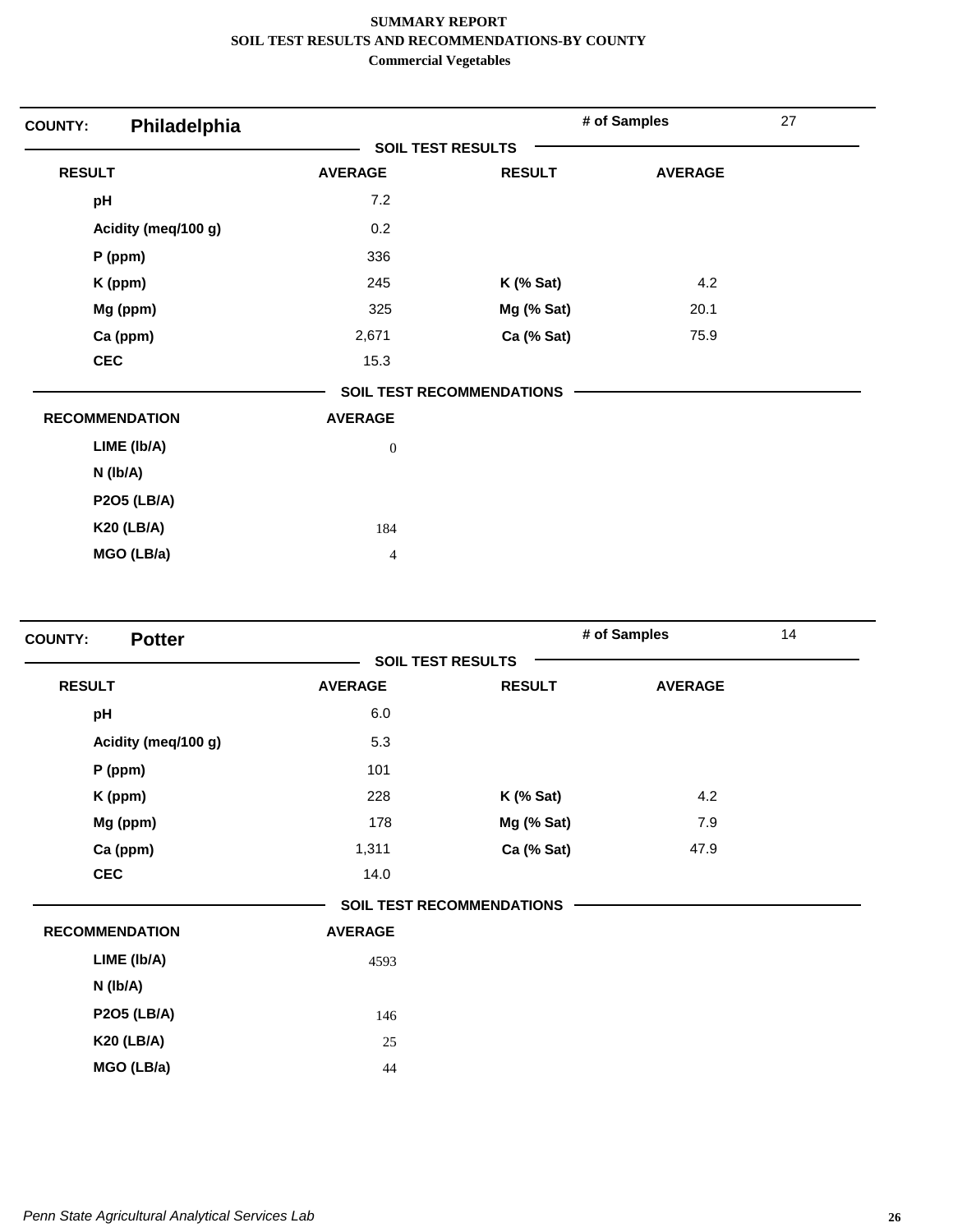| <b>COUNTY:</b>        | <b>Schuylkill</b>   |                          |                           | # of Samples   | 28 |
|-----------------------|---------------------|--------------------------|---------------------------|----------------|----|
|                       |                     | <b>SOIL TEST RESULTS</b> |                           |                |    |
| <b>RESULT</b>         |                     | <b>AVERAGE</b>           | <b>RESULT</b>             | <b>AVERAGE</b> |    |
| pH                    |                     | 6.6                      |                           |                |    |
|                       | Acidity (meq/100 g) | 2.3                      |                           |                |    |
| P (ppm)               |                     | 182                      |                           |                |    |
| K (ppm)               |                     | 209                      | $K$ (% Sat)               | 4.1            |    |
| Mg (ppm)              |                     | 228                      | Mg (% Sat)                | 1.6            |    |
| Ca (ppm)              |                     | 1,790                    | Ca (% Sat)                | 61.4           |    |
| <b>CEC</b>            |                     | 12.8                     |                           |                |    |
|                       |                     |                          | SOIL TEST RECOMMENDATIONS |                |    |
| <b>RECOMMENDATION</b> |                     | <b>AVERAGE</b>           |                           |                |    |
|                       | LIME (Ib/A)         | 1089                     |                           |                |    |
| N (Ib/A)              |                     |                          |                           |                |    |
|                       | <b>P2O5 (LB/A)</b>  | 111                      |                           |                |    |
|                       | <b>K20 (LB/A)</b>   | 74                       |                           |                |    |
|                       | MGO (LB/a)          | 27                       |                           |                |    |

| <b>Snyder</b><br><b>COUNTY:</b> |                |                                  | # of Samples   | $\mathfrak{S}$ |
|---------------------------------|----------------|----------------------------------|----------------|----------------|
|                                 |                | <b>SOIL TEST RESULTS</b>         |                |                |
| <b>RESULT</b>                   | <b>AVERAGE</b> | <b>RESULT</b>                    | <b>AVERAGE</b> |                |
| pH                              | 6.8            |                                  |                |                |
| Acidity (meq/100 g)             | 1.1            |                                  |                |                |
| P (ppm)                         | 107            |                                  |                |                |
| K (ppm)                         | 127            | $K$ (% Sat)                      | 3.1            |                |
| Mg (ppm)                        | 84             | Mg (% Sat)                       | 10.1           |                |
| Ca (ppm)                        | 1,568          | Ca (% Sat)                       | 75.4           |                |
| <b>CEC</b>                      | 10.0           |                                  |                |                |
|                                 |                | <b>SOIL TEST RECOMMENDATIONS</b> |                |                |
| <b>RECOMMENDATION</b>           | <b>AVERAGE</b> |                                  |                |                |
| LIME (Ib/A)                     | 1000           |                                  |                |                |
| N (Ib/A)                        |                |                                  |                |                |
| <b>P2O5 (LB/A)</b>              | 45             |                                  |                |                |
| <b>K20 (LB/A)</b>               | 78             |                                  |                |                |
| MGO (LB/a)                      | 33             |                                  |                |                |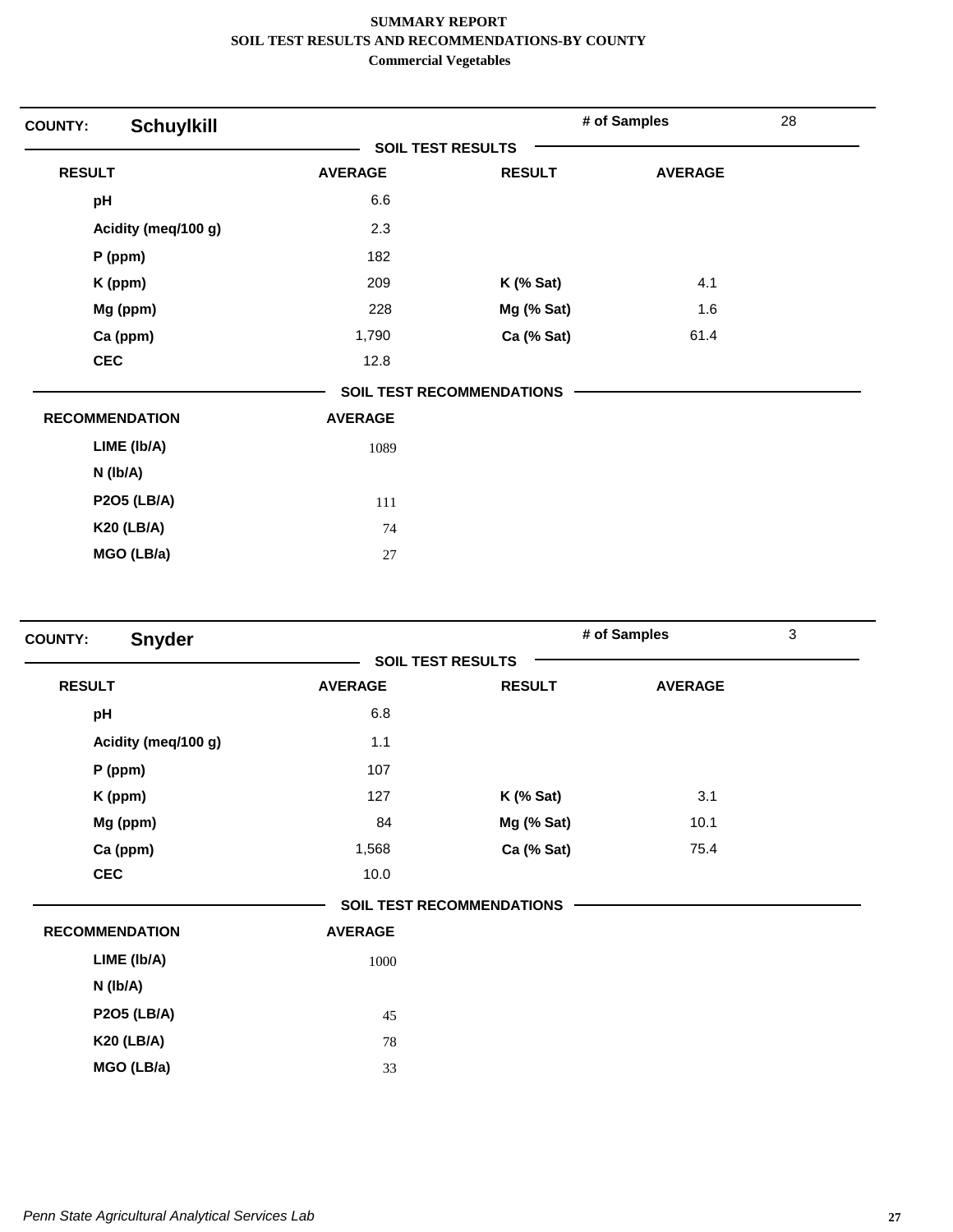| <b>COUNTY:</b> | <b>Somerset</b>       |                          |                                  | # of Samples   | $\,8\,$ |
|----------------|-----------------------|--------------------------|----------------------------------|----------------|---------|
|                |                       | <b>SOIL TEST RESULTS</b> |                                  |                |         |
| <b>RESULT</b>  |                       | <b>AVERAGE</b>           | <b>RESULT</b>                    | <b>AVERAGE</b> |         |
| pH             |                       | 6.6                      |                                  |                |         |
|                | Acidity (meq/100 g)   | 3.7                      |                                  |                |         |
|                | P (ppm)               | 85                       |                                  |                |         |
|                | K (ppm)               | 261                      | $K$ (% Sat)                      | 3.8            |         |
|                | Mg (ppm)              | 565                      | Mg (% Sat)                       | 10.7           |         |
|                | Ca (ppm)              | 2,412                    | Ca (% Sat)                       | 57.4           |         |
|                | <b>CEC</b>            | 19.8                     |                                  |                |         |
|                |                       |                          | <b>SOIL TEST RECOMMENDATIONS</b> |                |         |
|                | <b>RECOMMENDATION</b> | <b>AVERAGE</b>           |                                  |                |         |
|                | LIME (Ib/A)           | 2500                     |                                  |                |         |
|                | N (Ib/A)              |                          |                                  |                |         |
|                | <b>P2O5 (LB/A)</b>    | 122                      |                                  |                |         |
|                | <b>K20 (LB/A)</b>     | 80                       |                                  |                |         |
|                | MGO (LB/a)            | 3                        |                                  |                |         |
|                |                       |                          |                                  |                |         |

| <b>Sullivan</b><br><b>COUNTY:</b> |                  |                                  | # of Samples   | 1 |
|-----------------------------------|------------------|----------------------------------|----------------|---|
|                                   |                  | <b>SOIL TEST RESULTS</b>         |                |   |
| <b>RESULT</b>                     | <b>AVERAGE</b>   | <b>RESULT</b>                    | <b>AVERAGE</b> |   |
| pH                                | 7.0              |                                  |                |   |
| Acidity (meq/100 g)               | 0.0              |                                  |                |   |
| P (ppm)                           | 86               |                                  |                |   |
| K (ppm)                           | 47               | $K$ (% Sat)                      | 1.3            |   |
| Mg (ppm)                          | 163              | Mg (% Sat)                       | 15.2           |   |
| Ca (ppm)                          | 1,493            | Ca (% Sat)                       | 83.5           |   |
| <b>CEC</b>                        | 8.9              |                                  |                |   |
|                                   |                  | <b>SOIL TEST RECOMMENDATIONS</b> |                |   |
| <b>RECOMMENDATION</b>             | <b>AVERAGE</b>   |                                  |                |   |
| LIME (Ib/A)                       | $\boldsymbol{0}$ |                                  |                |   |
| $N$ ( $lb/A$ )                    |                  |                                  |                |   |
| <b>P2O5 (LB/A)</b>                |                  |                                  |                |   |
| <b>K20 (LB/A)</b>                 | 30               |                                  |                |   |
| MGO (LB/a)                        | $\boldsymbol{0}$ |                                  |                |   |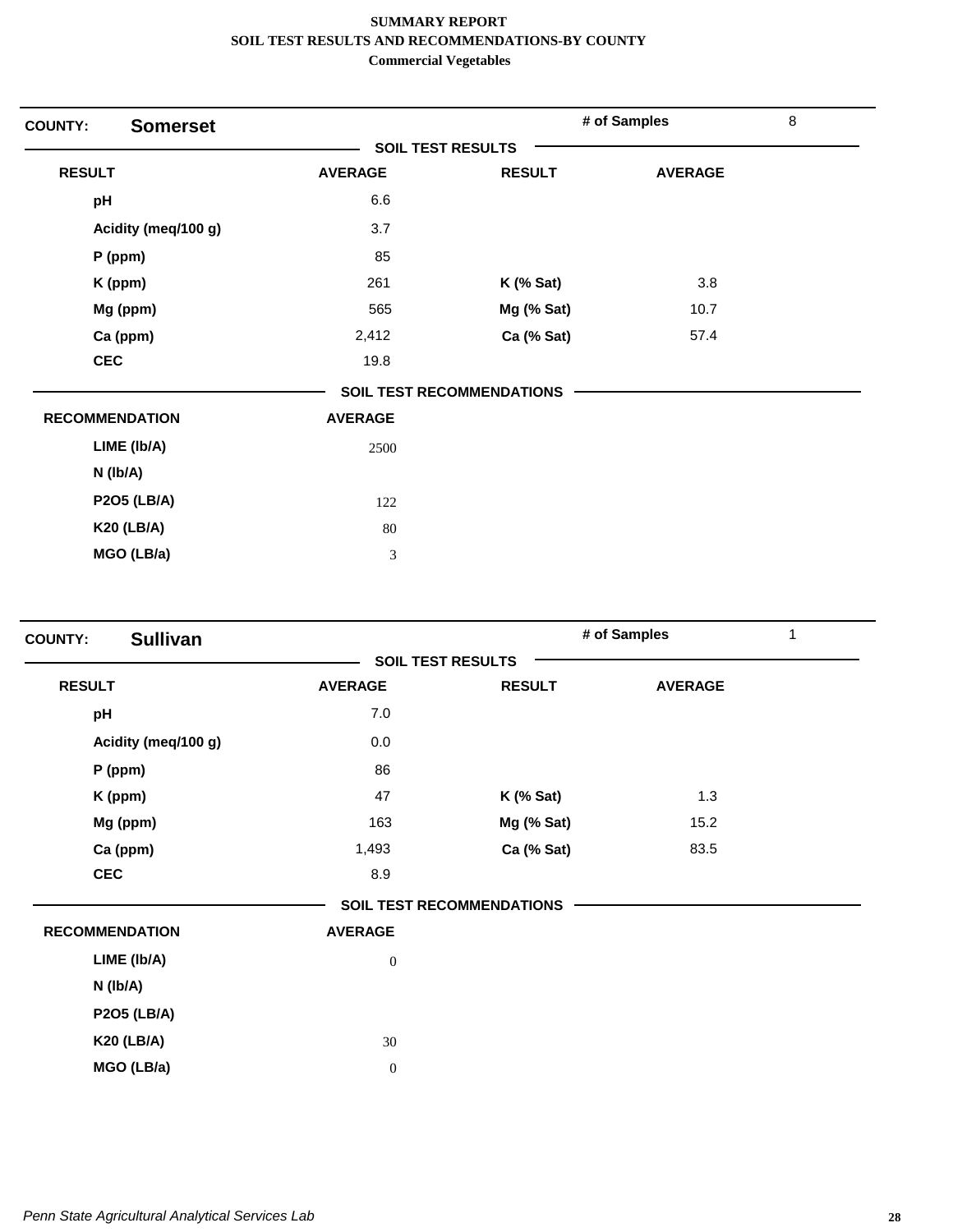| Susquehanna<br><b>COUNTY:</b> |                |                                  | # of Samples   | 28 |
|-------------------------------|----------------|----------------------------------|----------------|----|
|                               |                | <b>SOIL TEST RESULTS</b>         |                |    |
| <b>RESULT</b>                 | <b>AVERAGE</b> | <b>RESULT</b>                    | <b>AVERAGE</b> |    |
| pH                            | 6.6            |                                  |                |    |
| Acidity (meq/100 g)           | 2.5            |                                  |                |    |
| P (ppm)                       | 223            |                                  |                |    |
| K (ppm)                       | 269            | <b>K</b> (% Sat)                 | 4.2            |    |
| Mg (ppm)                      | 294            | Mg (% Sat)                       | 11.9           |    |
| Ca (ppm)                      | 1,832          | Ca (% Sat)                       | 60.0           |    |
| <b>CEC</b>                    | 13.7           |                                  |                |    |
|                               |                | <b>SOIL TEST RECOMMENDATIONS</b> |                |    |
| <b>RECOMMENDATION</b>         | <b>AVERAGE</b> |                                  |                |    |
| LIME (Ib/A)                   | 2018           |                                  |                |    |
| N (Ib/A)                      |                |                                  |                |    |
| <b>P2O5 (LB/A)</b>            | 159            |                                  |                |    |
| <b>K20 (LB/A)</b>             | 150            |                                  |                |    |
| MGO (LB/a)                    | 9              |                                  |                |    |

| <b>Tioga</b><br><b>COUNTY:</b> |                |                                  | # of Samples   | 12 |
|--------------------------------|----------------|----------------------------------|----------------|----|
|                                |                | <b>SOIL TEST RESULTS</b>         |                |    |
| <b>RESULT</b>                  | <b>AVERAGE</b> | <b>RESULT</b>                    | <b>AVERAGE</b> |    |
| pH                             | 6.5            |                                  |                |    |
| Acidity (meq/100 g)            | 2.8            |                                  |                |    |
| $P$ (ppm)                      | 102            |                                  |                |    |
| K (ppm)                        | 154            | $K$ (% Sat)                      | 3.3            |    |
| Mg (ppm)                       | 242            | Mg (% Sat)                       | 10.6           |    |
| Ca (ppm)                       | 1,429          | Ca (% Sat)                       | 56.5           |    |
| <b>CEC</b>                     | 12.3           |                                  |                |    |
|                                |                | <b>SOIL TEST RECOMMENDATIONS</b> |                |    |
| <b>RECOMMENDATION</b>          | <b>AVERAGE</b> |                                  |                |    |
| LIME (Ib/A)                    | 1458           |                                  |                |    |
| N (Ib/A)                       |                |                                  |                |    |
| <b>P2O5 (LB/A)</b>             | 132            |                                  |                |    |
| <b>K20 (LB/A)</b>              | 56             |                                  |                |    |
| MGO (LB/a)                     | 7              |                                  |                |    |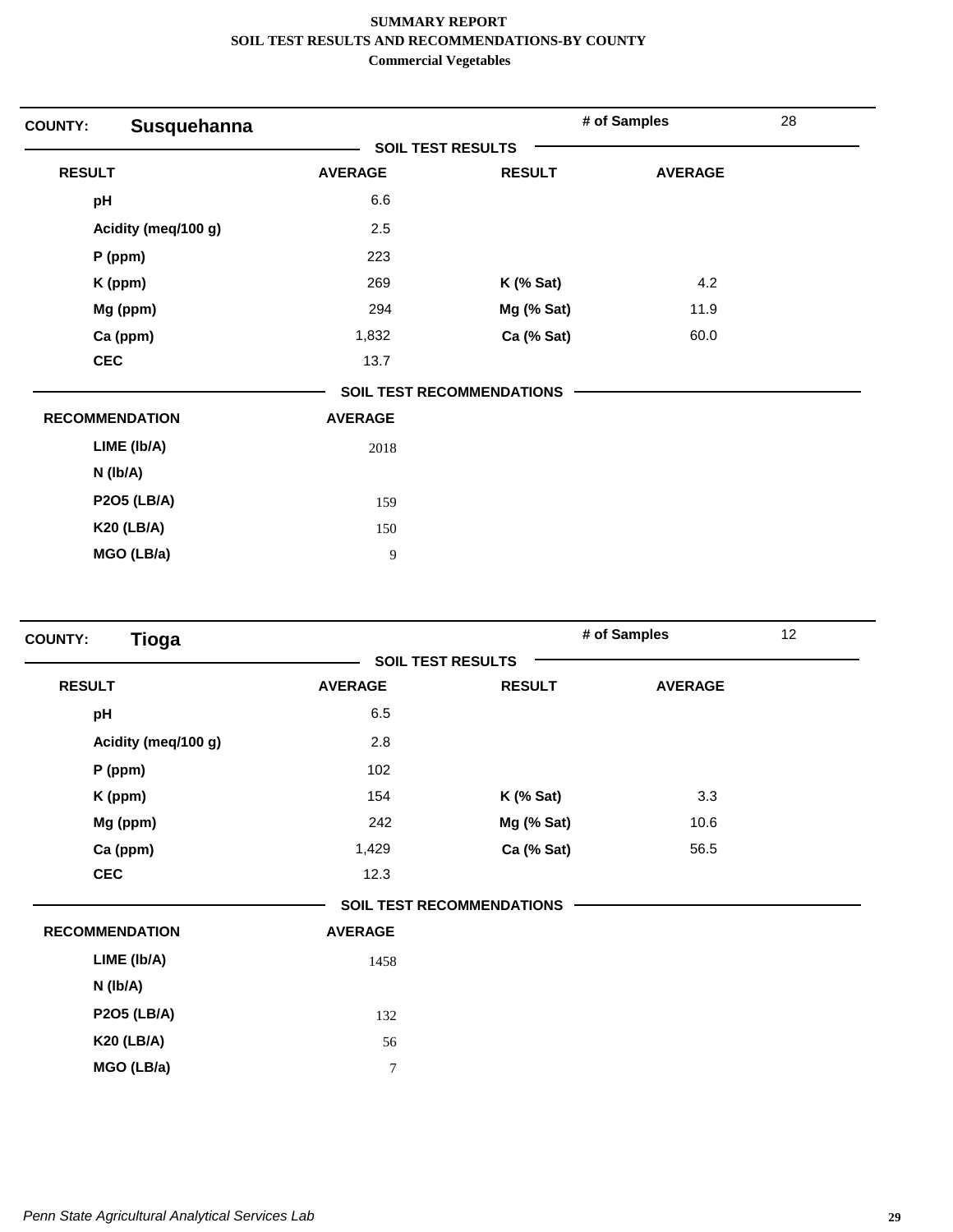| <b>Union</b><br><b>COUNTY:</b> |                          |                                  | # of Samples   | 31 |
|--------------------------------|--------------------------|----------------------------------|----------------|----|
|                                | <b>SOIL TEST RESULTS</b> |                                  |                |    |
| <b>RESULT</b>                  | <b>AVERAGE</b>           | <b>RESULT</b>                    | <b>AVERAGE</b> |    |
| pH                             | 6.9                      |                                  |                |    |
| Acidity (meq/100 g)            | 1.0                      |                                  |                |    |
| P (ppm)                        | 122                      |                                  |                |    |
| K (ppm)                        | 184                      | $K$ (% Sat)                      | 4.3            |    |
| Mg (ppm)                       | 156                      | Mg (% Sat)                       | 16.5           |    |
| Ca (ppm)                       | 1,660                    | Ca (% Sat)                       | 74.2           |    |
| <b>CEC</b>                     | 11.1                     |                                  |                |    |
|                                |                          | <b>SOIL TEST RECOMMENDATIONS</b> |                |    |
| <b>RECOMMENDATION</b>          | <b>AVERAGE</b>           |                                  |                |    |
| LIME (Ib/A)                    | 774                      |                                  |                |    |
| N (Ib/A)                       |                          |                                  |                |    |
| <b>P2O5 (LB/A)</b>             | 132                      |                                  |                |    |
| <b>K20 (LB/A)</b>              | 90                       |                                  |                |    |
| MGO (LB/a)                     | 17                       |                                  |                |    |

| Venango<br><b>COUNTY:</b> |                          |                                  | # of Samples   | 10 |
|---------------------------|--------------------------|----------------------------------|----------------|----|
|                           | <b>SOIL TEST RESULTS</b> |                                  |                |    |
| <b>RESULT</b>             | <b>AVERAGE</b>           | <b>RESULT</b>                    | <b>AVERAGE</b> |    |
| pH                        | 6.2                      |                                  |                |    |
| Acidity (meq/100 g)       | 4.0                      |                                  |                |    |
| P (ppm)                   | 198                      |                                  |                |    |
| K (ppm)                   | 260                      | $K$ (% Sat)                      | 4.0            |    |
| Mg (ppm)                  | 225                      | Mg (% Sat)                       | 8.8            |    |
| Ca (ppm)                  | 1,828                    | Ca (% Sat)                       | 56.8           |    |
| <b>CEC</b>                | 15.4                     |                                  |                |    |
|                           |                          | <b>SOIL TEST RECOMMENDATIONS</b> |                |    |
| <b>RECOMMENDATION</b>     | <b>AVERAGE</b>           |                                  |                |    |
| LIME (Ib/A)               | 3300                     |                                  |                |    |
| N (Ib/A)                  |                          |                                  |                |    |
| <b>P2O5 (LB/A)</b>        | 233                      |                                  |                |    |
| <b>K20 (LB/A)</b>         | 190                      |                                  |                |    |
| MGO (LB/a)                | 60                       |                                  |                |    |
|                           |                          |                                  |                |    |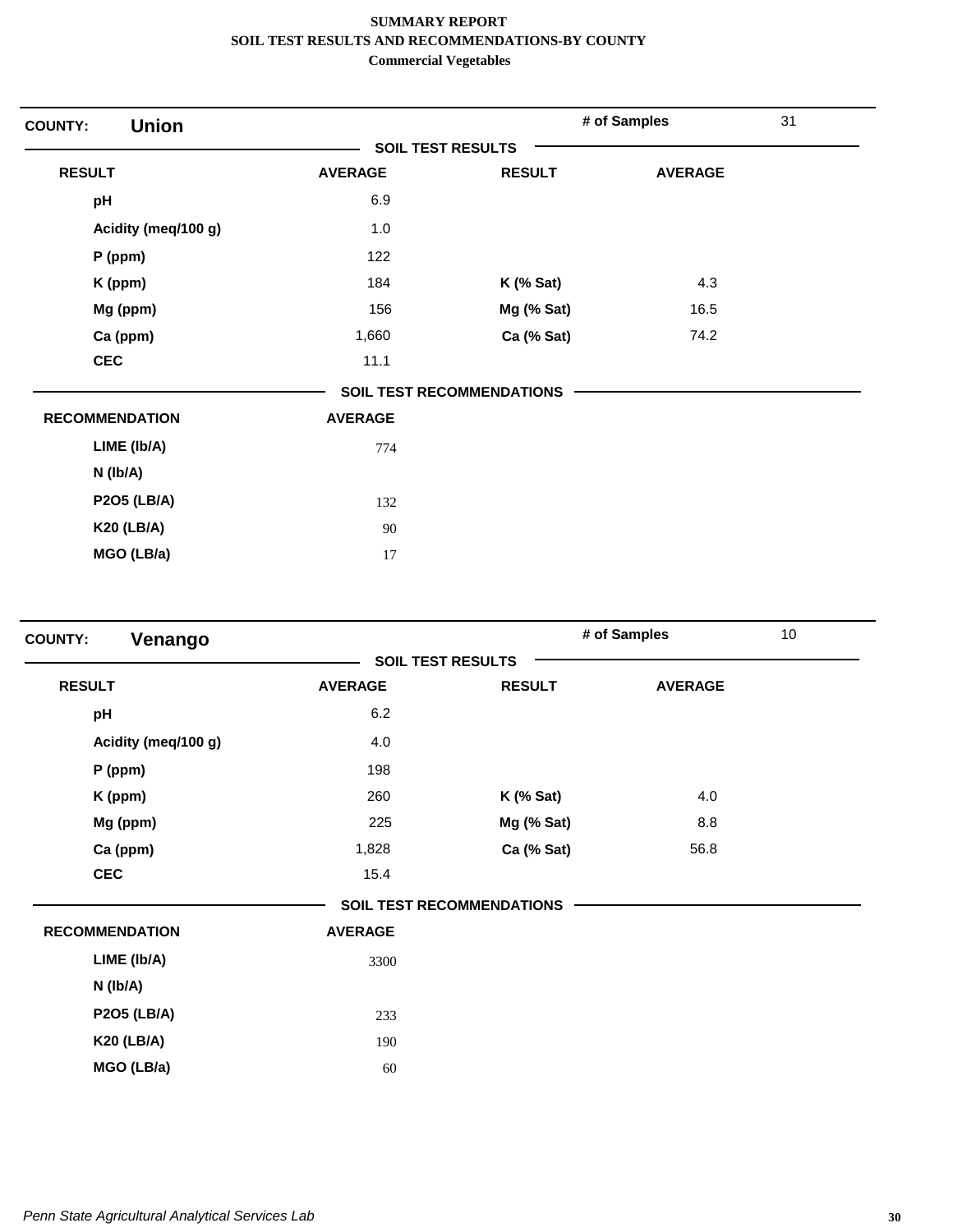| <b>Warren</b><br><b>COUNTY:</b> |                          |                                  | # of Samples   | 10 |
|---------------------------------|--------------------------|----------------------------------|----------------|----|
|                                 | <b>SOIL TEST RESULTS</b> |                                  |                |    |
| <b>RESULT</b>                   | <b>AVERAGE</b>           | <b>RESULT</b>                    | <b>AVERAGE</b> |    |
| pH                              | 6.2                      |                                  |                |    |
| Acidity (meq/100 g)             | 5.1                      |                                  |                |    |
| P (ppm)                         | 72                       |                                  |                |    |
| K (ppm)                         | 168                      | $K$ (% Sat)                      | 3.3            |    |
| Mg (ppm)                        | 190                      | Mg (% Sat)                       | 5.0            |    |
| Ca (ppm)                        | 1,261                    | Ca (% Sat)                       | 48.3           |    |
| <b>CEC</b>                      | 13.4                     |                                  |                |    |
|                                 |                          | <b>SOIL TEST RECOMMENDATIONS</b> |                |    |
| <b>RECOMMENDATION</b>           | <b>AVERAGE</b>           |                                  |                |    |
| LIME (Ib/A)                     | 3300                     |                                  |                |    |
| $N$ ( $lb/A$ )                  |                          |                                  |                |    |
| <b>P2O5 (LB/A)</b>              | 77                       |                                  |                |    |
| <b>K20 (LB/A)</b>               | 122                      |                                  |                |    |
| MGO (LB/a)                      | 25                       |                                  |                |    |

| Washington<br><b>COUNTY:</b> |                |                                  | # of Samples   | 37 |
|------------------------------|----------------|----------------------------------|----------------|----|
|                              |                | <b>SOIL TEST RESULTS</b>         |                |    |
| <b>RESULT</b>                | <b>AVERAGE</b> | <b>RESULT</b>                    | <b>AVERAGE</b> |    |
| pH                           | 6.6            |                                  |                |    |
| Acidity (meq/100 g)          | 2.0            |                                  |                |    |
| $P$ (ppm)                    | 125            |                                  |                |    |
| K (ppm)                      | 261            | $K$ (% Sat)                      | 4.7            |    |
| Mg (ppm)                     | 264            | Mg (% Sat)                       | 15.2           |    |
| Ca (ppm)                     | 2,142          | Ca (% Sat)                       | 62.8           |    |
| <b>CEC</b>                   | 14.1           |                                  |                |    |
|                              |                | <b>SOIL TEST RECOMMENDATIONS</b> |                |    |
| <b>RECOMMENDATION</b>        | <b>AVERAGE</b> |                                  |                |    |
| LIME (Ib/A)                  | 1300           |                                  |                |    |
| $N$ ( $lb/A$ )               |                |                                  |                |    |
| <b>P2O5 (LB/A)</b>           | 114            |                                  |                |    |
| <b>K20 (LB/A)</b>            | 125            |                                  |                |    |
| MGO (LB/a)                   | 5              |                                  |                |    |
|                              |                |                                  |                |    |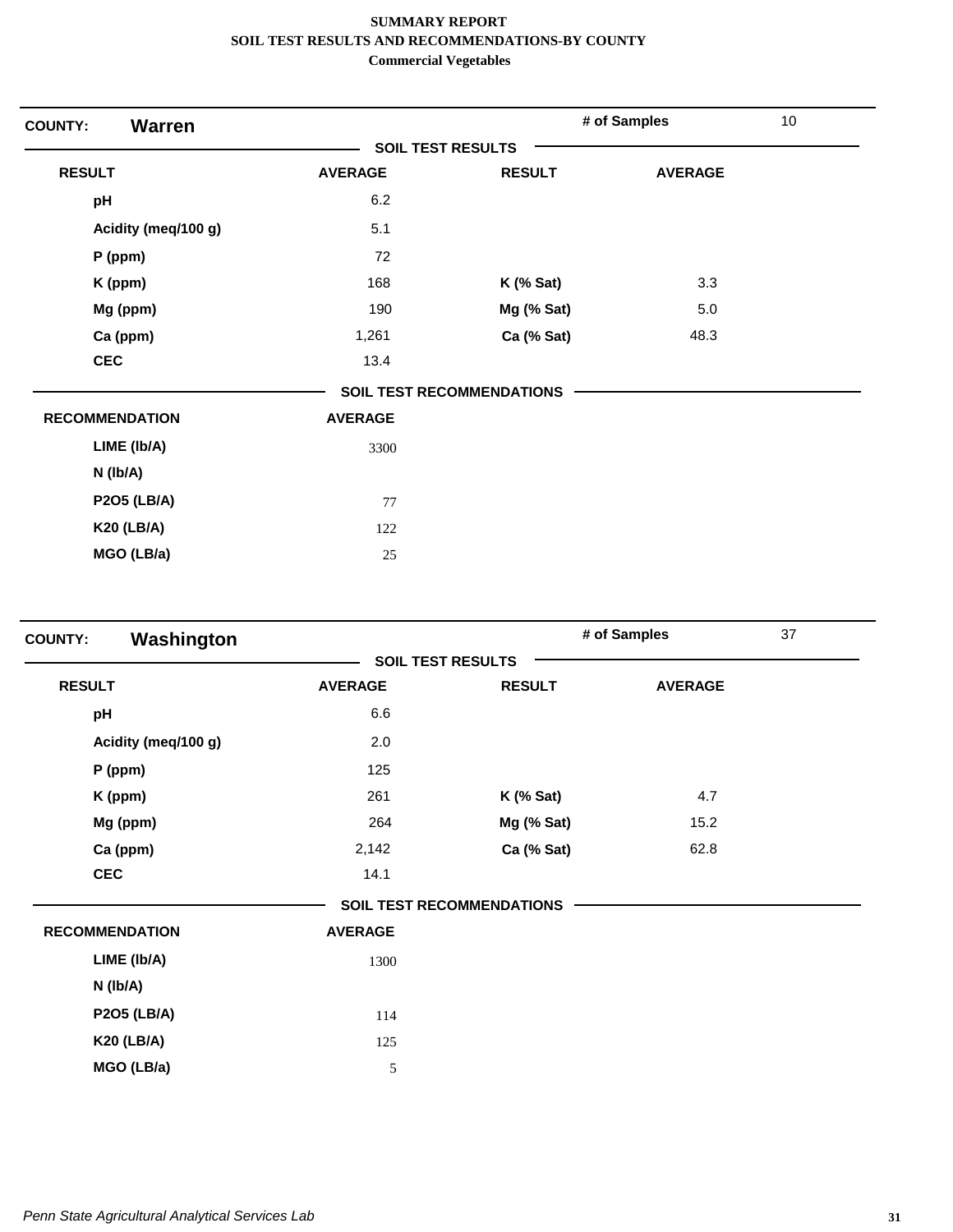| <b>Wayne</b><br><b>COUNTY:</b> |                          |                                  | # of Samples   | 20 |
|--------------------------------|--------------------------|----------------------------------|----------------|----|
|                                | <b>SOIL TEST RESULTS</b> |                                  |                |    |
| <b>RESULT</b>                  | <b>AVERAGE</b>           | <b>RESULT</b>                    | <b>AVERAGE</b> |    |
| pH                             | 6.8                      |                                  |                |    |
| Acidity (meq/100 g)            | 2.1                      |                                  |                |    |
| P (ppm)                        | 141                      |                                  |                |    |
| K (ppm)                        | 144                      | $K$ (% Sat)                      | 3.0            |    |
| Mg (ppm)                       | 174                      | Mg (% Sat)                       | 3.0            |    |
| Ca (ppm)                       | 1,659                    | Ca (% Sat)                       | 67.3           |    |
| <b>CEC</b>                     | 12.1                     |                                  |                |    |
|                                |                          | <b>SOIL TEST RECOMMENDATIONS</b> |                |    |
| <b>RECOMMENDATION</b>          | <b>AVERAGE</b>           |                                  |                |    |
| LIME (Ib/A)                    | 875                      |                                  |                |    |
| $N$ ( $lb/A$ )                 |                          |                                  |                |    |
| <b>P2O5 (LB/A)</b>             | 79                       |                                  |                |    |
| <b>K20 (LB/A)</b>              | 86                       |                                  |                |    |
| MGO (LB/a)                     | 12                       |                                  |                |    |

| <b>COUNTY:</b> | Westmoreland          |                |                                  | # of Samples   | 34 |
|----------------|-----------------------|----------------|----------------------------------|----------------|----|
|                |                       |                | <b>SOIL TEST RESULTS</b>         |                |    |
| <b>RESULT</b>  |                       | <b>AVERAGE</b> | <b>RESULT</b>                    | <b>AVERAGE</b> |    |
| pH             |                       | 6.5            |                                  |                |    |
|                | Acidity (meq/100 g)   | 2.8            |                                  |                |    |
|                | P (ppm)               | 134            |                                  |                |    |
|                | K (ppm)               | 251            | $K$ (% Sat)                      | 4.9            |    |
|                | Mg (ppm)              | 197            | Mg (% Sat)                       | 7.4            |    |
|                | Ca (ppm)              | 1,708          | Ca (% Sat)                       | 59.3           |    |
| <b>CEC</b>     |                       | 13.3           |                                  |                |    |
|                |                       |                | <b>SOIL TEST RECOMMENDATIONS</b> |                |    |
|                | <b>RECOMMENDATION</b> | <b>AVERAGE</b> |                                  |                |    |
|                | LIME (Ib/A)           | 1485           |                                  |                |    |
|                | $N$ ( $lb/A$ )        |                |                                  |                |    |
|                | <b>P2O5 (LB/A)</b>    | 89             |                                  |                |    |
|                | <b>K20 (LB/A)</b>     | 63             |                                  |                |    |
|                | MGO (LB/a)            | 12             |                                  |                |    |
|                |                       |                |                                  |                |    |